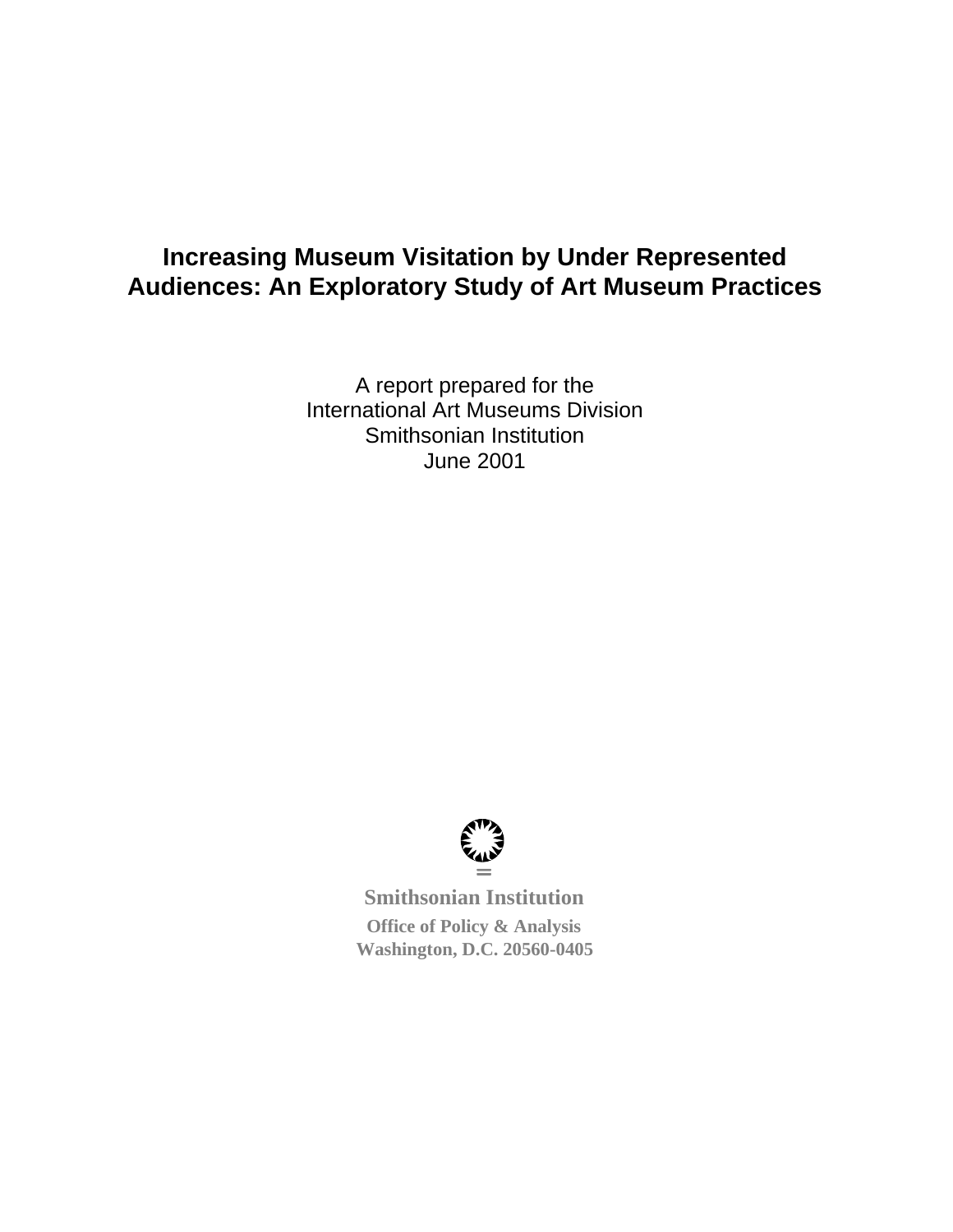# **Table of Contents**



**Smithsonian Institution Increasing Museum Visitation by Under Represented Audiences May 2001 Page ii**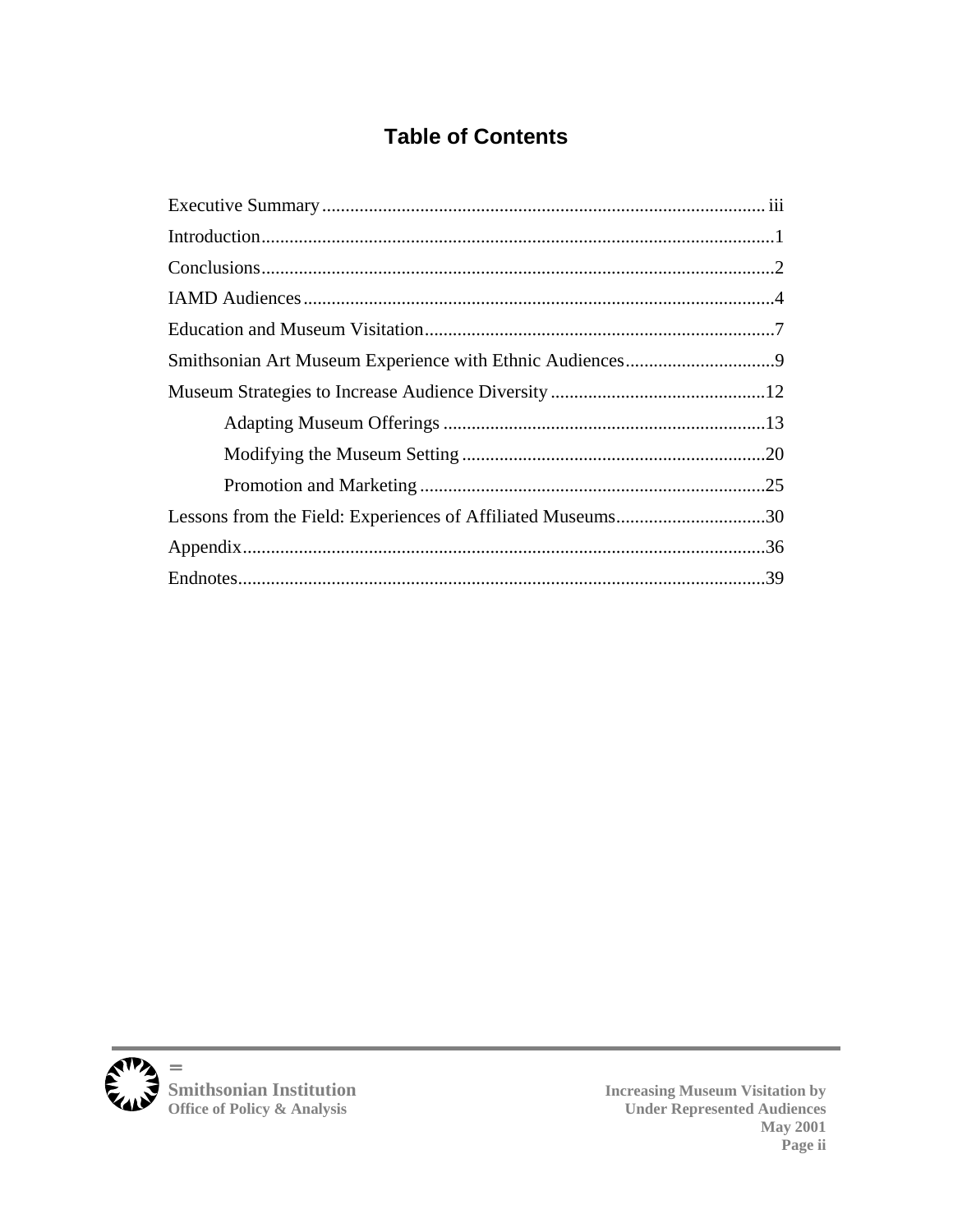Increasing Museum Visitation by Under Represented Audiences: An Exploratory Study of Art Museum Practices

**Office of Policy and Analysis Smithsonian Institution June 2001** 

**Executive Summary** 

### **Study Background**

The International Art Museums Division (IAMD) of the Smithsonian Institution includes three museums located on the National Mall: The Hirshhorn Museum and Sculpture Garden, The National Museum of African Art, and The Arthur M. Sackler Gallery/Freer Gallery of Art. As a group, the IAMD museums recorded 1.65 million visits in calendar year 2000, slightly more than its 1990- 1999 average of 1.64 million.

Increasing total visitation is an important goal for IAMD; a specific goal is increasing visits by members of under represented groups. At the request of IAMD, the Office of Policy & Analysis (OP&A) explored how some non-Smithsonian museums have attempted to increase gallery visits and program participation by under represented peoples, specifically, African Americans, Asian

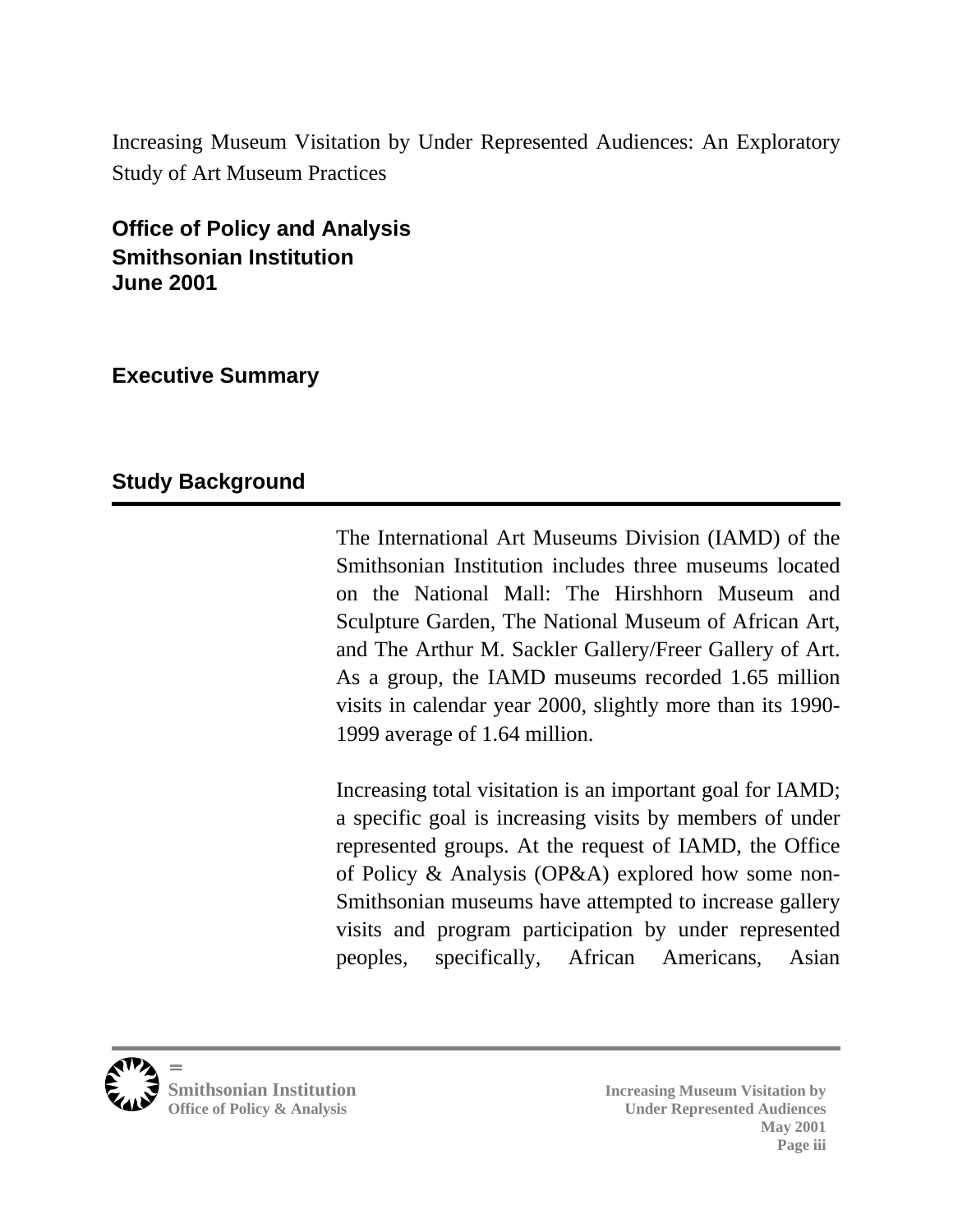Americans and Latinos. The OP&A staff reviewed publications, a recent multi-year Lila Wallace-Reader's Digest Fund initiative, and talked with professionals in non-Smithsonian art museums. This report is not an evaluation of efforts to reach under represented audiences by IAMD museums, or other Smithsonian organizations. It is exploratory in nature.

### **IAMD Audiences**

The local audience under represents African Americans and Latinos living in the Washington Metropolitan. Asian residents are proportionately represented and whites are over represented. The national audience shows a pattern of under and over representation similar to that of the local audience. However, the national audience is similar to the ethnic composition of domestic tourists nationwide.

### **Smithsonian Art Museum Experiences with Ethnic Audiences**

Brief discussions with Smithsonian staff indicate that education programs, films and other targeted activities at IAMD museums are often filled to the limits of the physical capacity.

Non IAMD Smithsonian art museums have demonstrated that special events attract larger proportions of nontraditional visitors than the museums' normal gallery visitation.

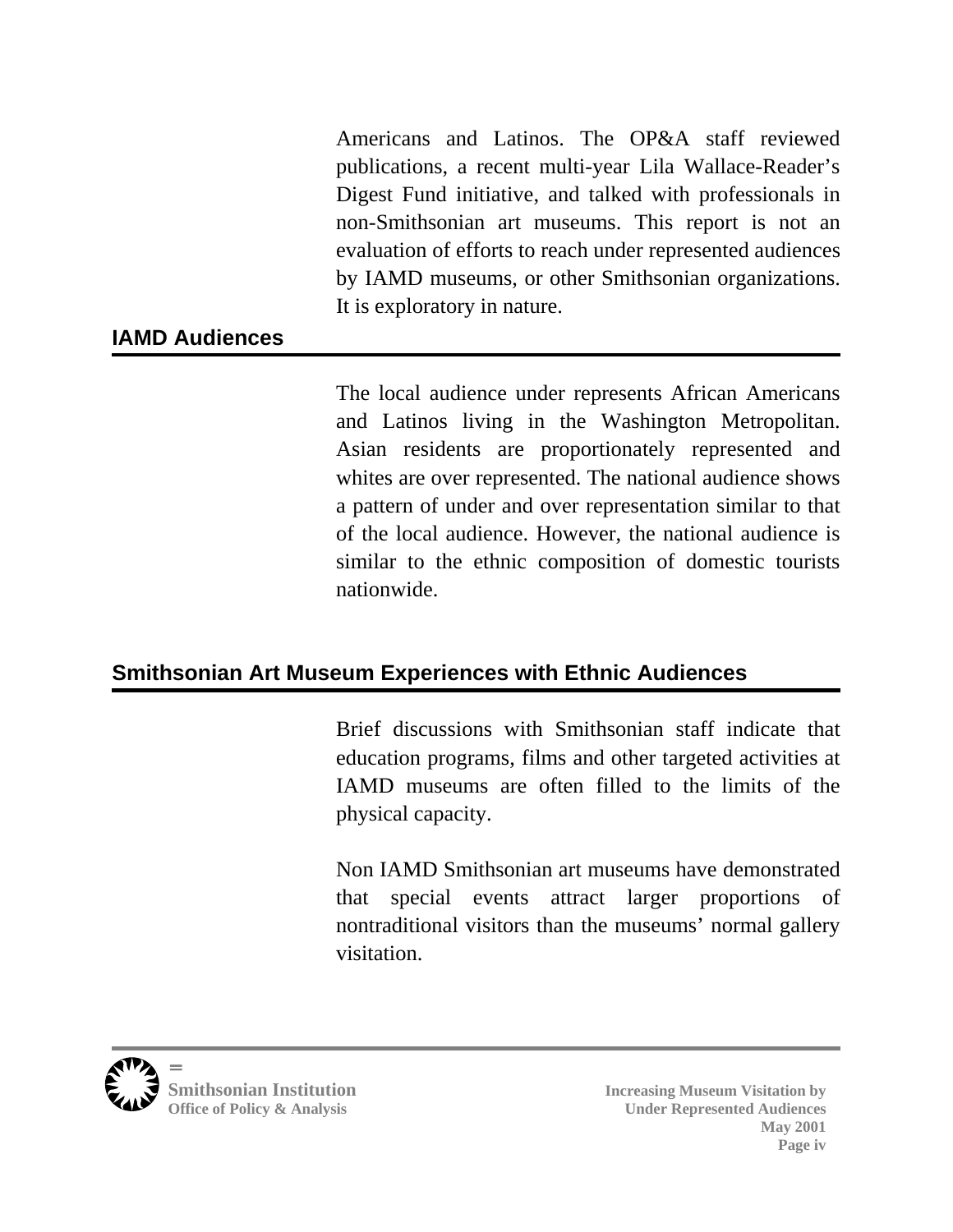### **Museum Strategies to Increase Audience Diversity**

The OP&A analysis of practices at the institutions studied showed three types of efforts to increase nontraditional participation:

- Adapting museum offering such as exhibitions, education and other public programs to be more attractive to nontraditional audiences.
- Modifying the setting in which audiences experience museum programs and activities.
- Promoting museum activities more effectively to under represented audiences.

#### **Conclusions**

Increasing IAMD gallery visitation is linked closely to how National Mall visitors, visiting other Smithsonian museums, are attracted to IAMD museums. Crosspromotion of IAMD exhibits with other museums, outdoor activities that draw visitors into the quadrangle, an interesting visual perspective from the Mall, promoting IAMD museum exhibits in the gardens, and a visually striking entrance to the IAMD museums through the Hirshhorn Museum and Sculpture Garden may increase general visitation among people visiting the National Mall. Visits by ethnic audiences may also increase. For example, a visually striking entrance may attract ethnic visitors attending the Smithsonian Folklife Festival. The entrance may also attract greater numbers



**Office of Policy & Analysis Contract Policy Analysis Contract Policy Analysis Contract Policy Analysis Contract Policy Analysis Contract Policy Analysis Contract Policy Analysis Contract Policy Analysis Contract Policy An May 2001 Page v**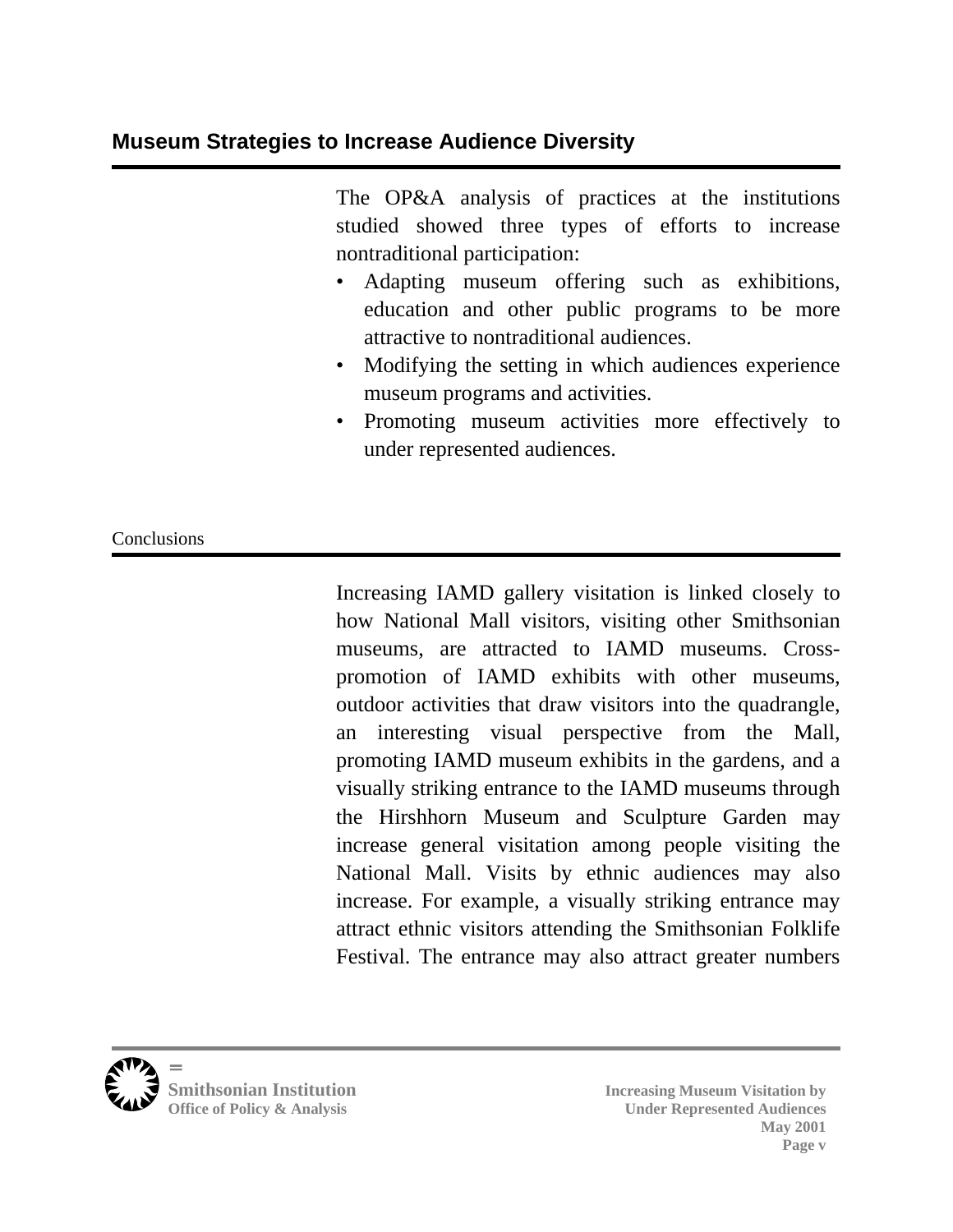of non-minority visitors so that audience diversity, i.e., the percentage of under represented audiences, may not change significantly.

Increasing visits by nontraditional audiences entails the allocation, or reallocation, of substantial resources. IAMD museums should consider expanding the following strategies to increase under represented audiences.

- Reserving galleries in each IAMD museum for crosscommunity exhibitions celebrating the unique and shared American heritages of ethnic communities. Local community artists and organizations should have primary responsibility for identifying exhibition and program themes. IAMD staff will support the writing of integrative storylines, exhibition design, and installation.
- IAMD should identify, and promote, a few specific icons in their collections that uniquely brand the International Art Museum Division of the Smithsonian Institution to attract visitors.
- Collaborating in programs with school districts, classes and groups.
- Collaborating in programs with local community based organizations and churches, such as LINKS chapters, to increase community relevance and attractiveness.
- Creating additional events that mix art and educational programming with fun activities as resources permit.
- Coordinating and jointly promoting exhibitions and activities within the IAMD museum complex and

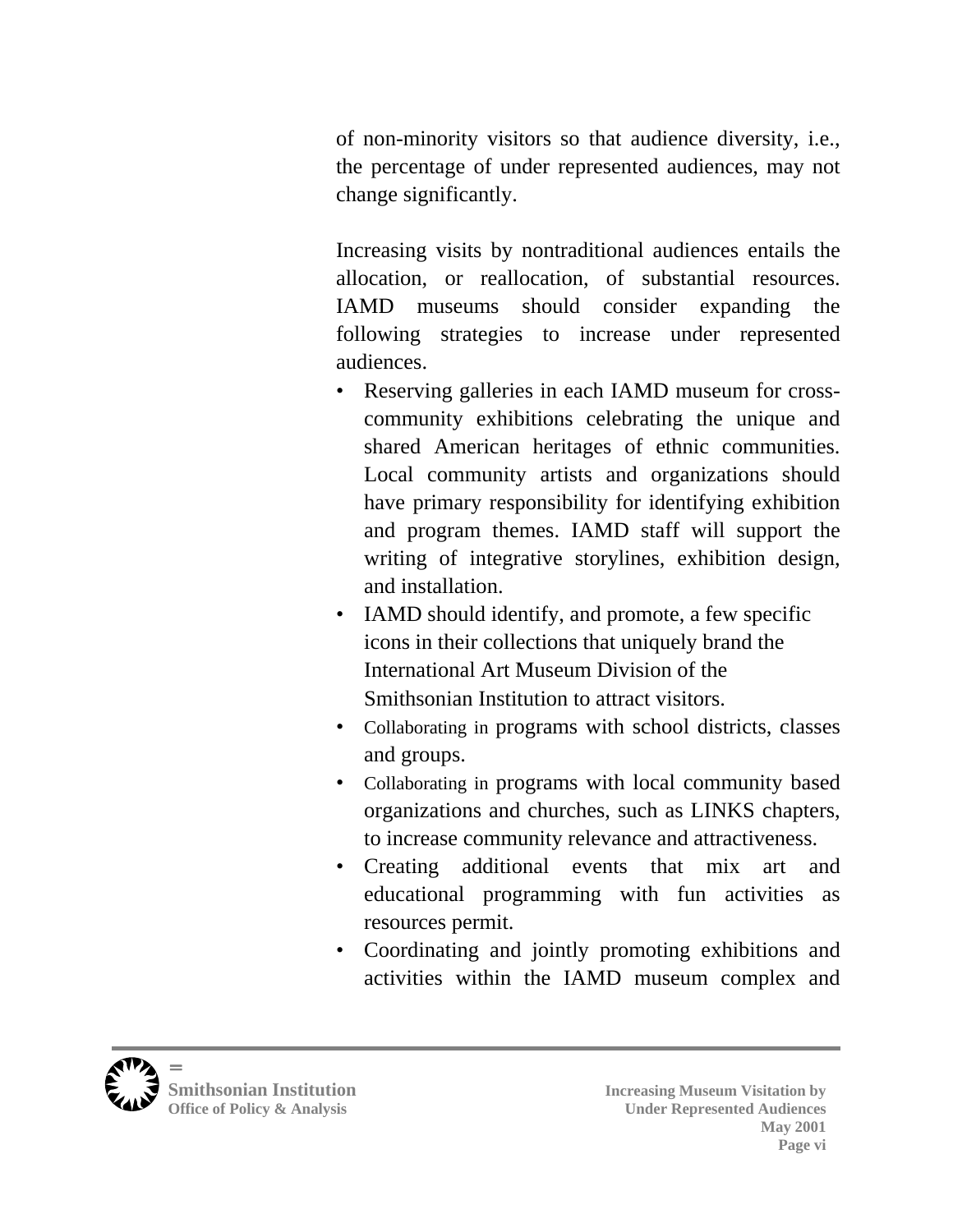increasing cross-promotion with other museums on the National Mall and Anacostia.

• Increasing services oriented training for all visitor contact staff and volunteers.

In addition, IAMD museums should consider longerrange strategies such as:

- Increasing membership in "friends groups" and establishing additional groups for distinct ethnic groups as required.
- Extending opening hours and fully staffing visitor contact locations whenever the museums are open.
- Engaging a master planner to create a visually attractive and defining "entrance" to the IAMD museum complex through the Haupt Garden, Hirshhorn and Arts & Industries Building.

IAMD museums also engage audiences through exhibitions, collections and programs that are shared with museums in the Smithsonian Affiliations Program and the Smithsonian Institution Traveling Exhibit Services. Extending such activities will engage additional audiences.



**Office of Policy & Analysis Contract Policy Analysis Contract Policy Analysis Contract Policy Analysis Contract Policy Analysis Contract Policy Analysis Contract Policy Analysis Contract Policy Analysis Contract Policy An May 2001 Page vii**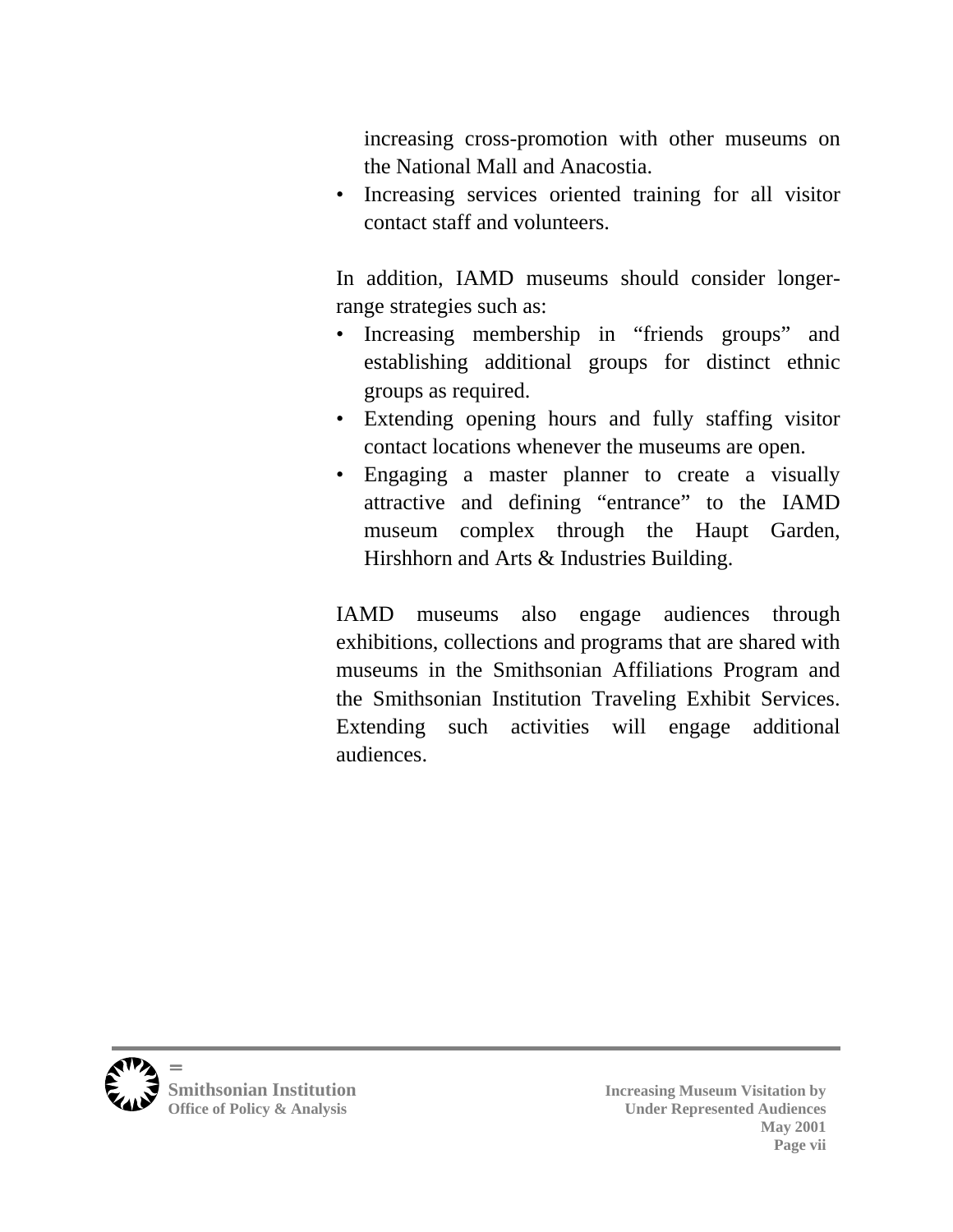# **Increasing Museum Visitation by Under Represented Audiences: An Exploratory Study of Art Museum Practices**

**Office of Policy and Analysis Smithsonian Institution June 2001** 

### **Introduction**

The International Art Museums Division (IAMD) of the Smithsonian Institution includes three museums located on the National Mall: The Hirshhorn Museum and Sculpture Garden, The National Museum of African Art, and The Arthur M. Sackler Gallery/Freer Gallery of Art. As a group, the IAMD museums recorded 1.65 million visits in calendar year 2000, slightly more than its 1990-1999 average of 1.64 million.

Increasing total visitation is an important goal for IAMD; a specific goal is increasing visits by members of ethnic groups. At the request of IAMD, the Office of Policy & Analysis (OP&A) explored how some non-Smithsonian art museums have attempted to increase gallery visits and program participation from ethnic communities, specifically, African Americans, Asian Americans and Latinos. The OP&A staff reviewed publications, a recent multi-year Lila Wallace-Reader's Digest Fund initiative, and talked with professionals in non-Smithsonian art museums. This report is not an evaluation of efforts to reach ethnic communities by IAMD museums or other Smithsonian organizations.<sup>1</sup> It is exploratory in nature.



**Office of Policy & Analysis Contract Policy Analysis Contract Policy Analysis Contract Policy Analysis Contract Policy Analysis Contract Policy Analysis Contract Policy Analysis Contract Policy Analysis Contract Policy An May 2001 Page 1**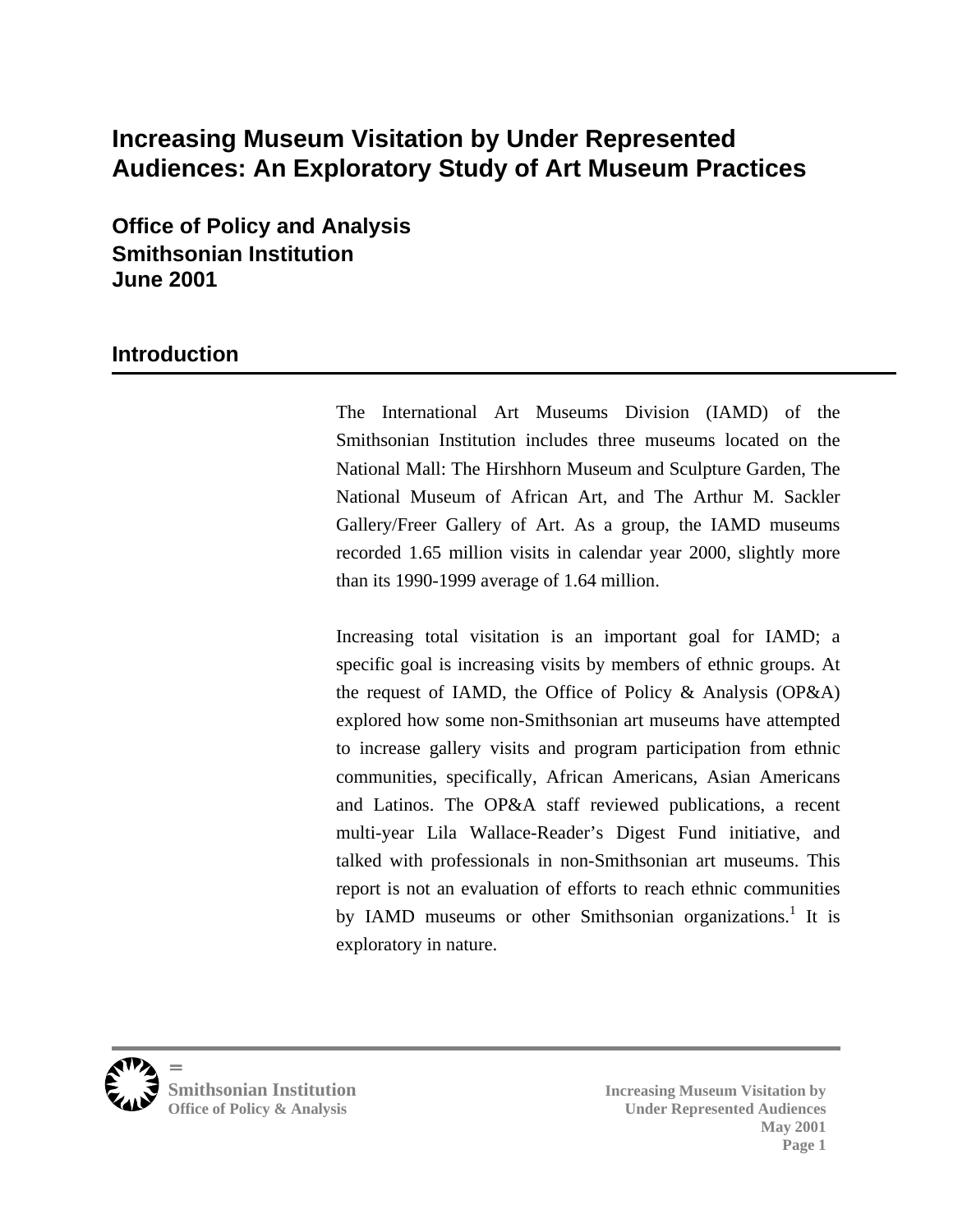Increasing IAMD gallery visitation is linked closely to how National Mall visitors, visiting other Smithsonian museums, are attracted to IAMD museums. Cross-promotion of IAMD exhibits with other museums, outdoor activities that draw visitors into the quadrangle, an interesting visual perspective from the Mall, promoting IAMD museum exhibits in the gardens, and a visually striking entrance to the IAMD museums through the Hirshhorn Museum and Sculpture Garden may increase general visitation among people visiting the National Mall. Visits by ethnic audiences may also increase. For example, a visually striking entrance may attract ethnic visitors attending the Smithsonian Folklife Festival. The entrance may also attract greater numbers of non-minority visitors so that audience diversity, i.e., the percentage of minority visitors, may not change significantly.

Increasing ethnic visits entails the allocation, or reallocation, of substantial resources. IAMD museums should consider expanding the following strategies to increase visits.

- Collaborating in programs with school districts, classes and groups.
- Collaborating in programs with local community based organizations and churches, such as LINKS chapters, to increase community relevance and attractiveness.
- Creating additional events that mix art and educational programming with fun activities as resources permit.
- Coordinating and jointly promoting exhibitions and activities within the IAMD museum complex and increasing crosspromotion with other museums on the National Mall and Anacostia.

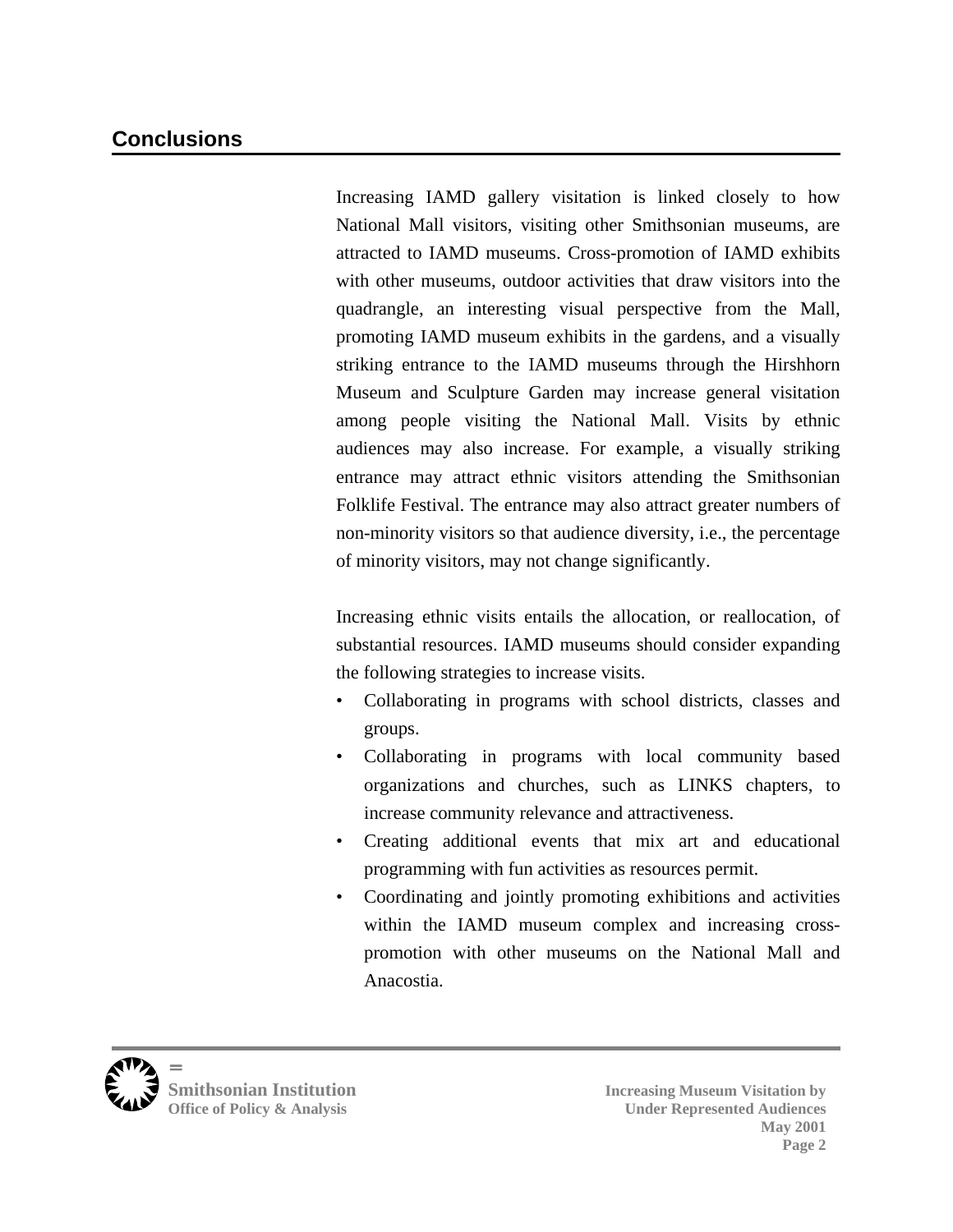• Increasing services oriented training for visitor contact staff and volunteers.

In addition, IAMD museums should consider longer-range strategies such as:

- Reserving galleries in each IAMD museum for crosscommunity exhibitions celebrating the unique and shared American heritages of ethnic communities. Local community artists and organizations should have primary responsibility for identifying exhibition and program themes. IAMD staff will support the writing of integrative storylines, exhibition design, and installation.
- Identifying, and promoting, a few specific icons in the IAMD collections that uniquely brand the International Art Museum Division of the Smithsonian Institution to attract visitors.
- Increasing membership in "friends groups" and establishing additional groups for distinct ethnic groups as required.
- Extending opening hours and fully staffing visitor contact locations whenever the museums are open.
- Engaging a master planner to create a visually attractive and defining "entrance" to the IAMD museum complex through the Haupt Garden, Hirshhorn and Arts & Industries Building.

IAMD museums also engage ethnic audiences through exhibitions, collections and programs that are shared with museums in the Smithsonian Affiliations Program and the Smithsonian Institution Traveling Exhibit Services. Extending such activities will engage additional audiences.



**Office of Policy & Analysis Contract Policy Analysis Contract Policy Analysis Contract Policy Analysis Contract Policy Analysis Contract Policy Analysis Contract Policy Analysis Contract Policy Analysis Contract Policy An May 2001 Page 3**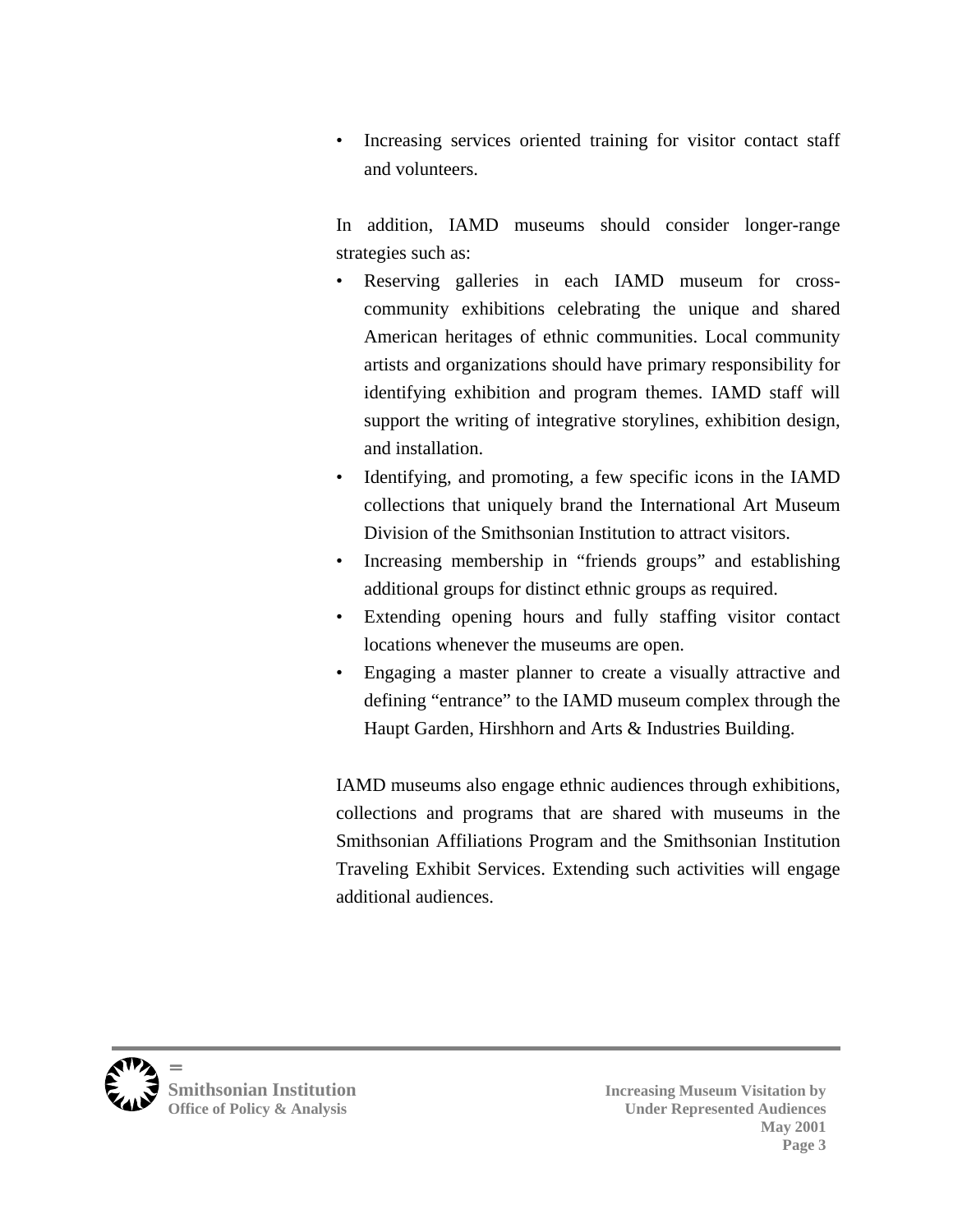All people, regardless of ethnic background, are potential art museum visitors. However, the probability of visiting a Smithsonian art museum as a leisure-time activity varies greatly across local and national populations.

The IAMD audience consists of people who attend exhibits and programs presented by the Mall museums. Within this audience, there are three major types:

- 1) Voluntary visits by residents of the District of Columbia and the immediately adjacent counties in Maryland and Virginia (the local audience);
- 2) Voluntary visits by residents of areas outside the District and the adjacent counties (the national audience); and
- 3) Visits as part of organized group activities (the group audience).

Office of Protective Services statistics do not separate the total number of visits at IAMD museums by audience types.

The Smithsonian Institutional Studies Office conducted the only extant statistical survey of IAMD audiences at the Sackler and Freer Galleries in 1994-1995.<sup>2</sup> According to the report of that survey, residents of Metropolitan DC (over 12 years old) made 40% of visits. People who reside outside the metropolitan area (national audience) made 50% of visits and foreign residents made 11%.

The local audience under represents African Americans and Latinos living in the Washington Metropolitan area according to

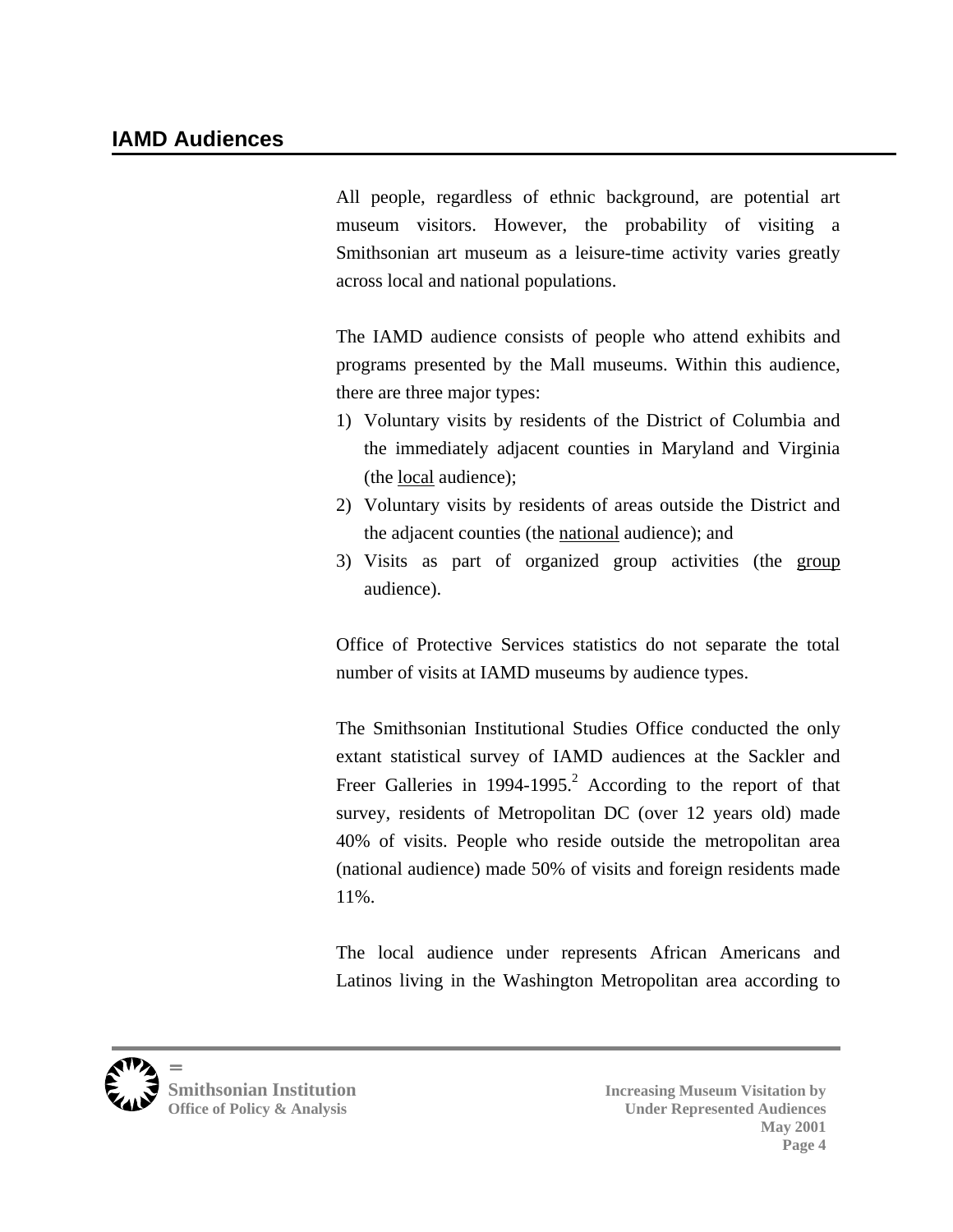the 1994-1995 study. (See Table 1). Asian residents are proportionately represented and whites are over represented.

Between the 1990 census and that of 2000, the Washington metropolitan area experienced a significant change in the distribution of residents by race and ethnicity. In 2000, 58% of the population of DC and adjacent counties reported themselves as white<sup>3</sup> compared to 61% in 1990. The Asian percentage increased by half from 6% to 9% while African Americans remained the same at 30%. Hispanics nearly doubled from 6% to 10%.

Among national audience visits, 4% are African American, 8% are Asian, 5% are Hispanic and 83% are white. The national audience shows a pattern of under and over representation similar to that of the local audience. However, the demographics of the Smithsonian national audience are similar to domestic tourists nationwide (see Table 1). $4$ 

|                  | Local audience    |          |        | National audience |                    |
|------------------|-------------------|----------|--------|-------------------|--------------------|
|                  | <b>ISO</b> Survey |          | 2000   |                   | <b>TIAA Survey</b> |
| Race/Ethnicity   | DC                | Suburban | Census | <b>ISO Survey</b> | % person trips     |
| African-American | 6%                | 3%       | 31%    | 4%                | 7%                 |
| Hispanic         | 6%                | 4%       | 10%    | 5%                | 7%                 |
| Asian            | 8%                | 11%      | 8%     | 8%                | 3%                 |
| White            | 80%               | 82%      | 48%    | 83%               | 83%                |

Table 1 Racial and Ethnic Distributions Freer/Sackler Audiences, Domestic Travelers and 2000 Census\*

\* Sources: *America Meets Asia* , Institutional Studies Office, Smithsonian Institution, Report 96-2B; *The Minority Traveler, 2000 Edition* , Travel Industry Association of America;

United States Census Bureau website.

The 2000 census allowed the selection of more than one racial description.

Hispanic is an ethnic description. Therefore, 2000 census percentages do not total to 100%.



**Office of Policy & Analysis Contract Policy Analysis Contract Policy Analysis Contract Policy Analysis Contract Policy Analysis Contract Policy Analysis Contract Policy Analysis Contract Policy Analysis Contract Policy An May 2001 Page 5**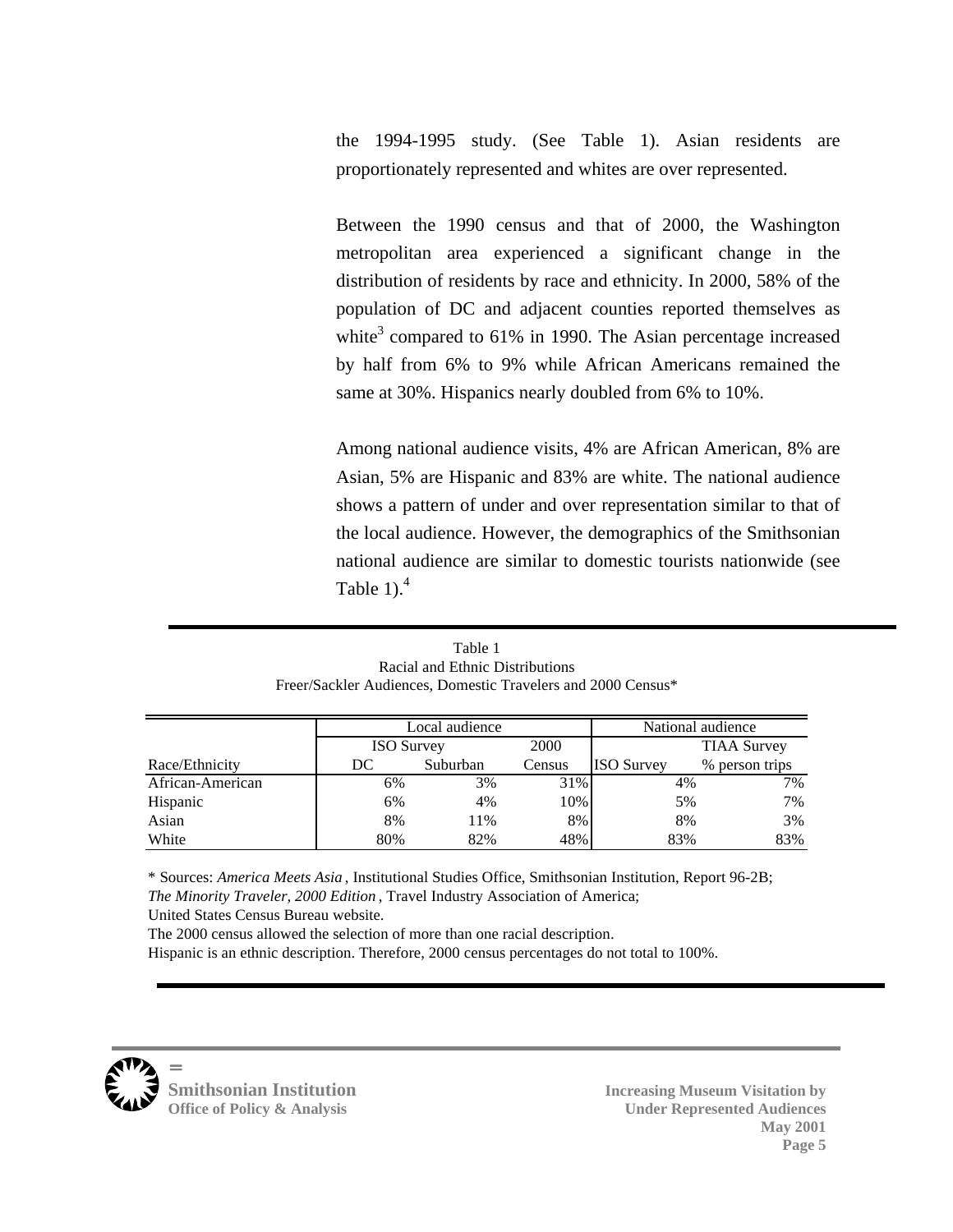All three audiences offer potential for increased visitation through more intensive outreach strategies. For example, with respect to visits to the Freer/Sackler Galleries, one-third of domestic national and foreign visitors (34%) said that they made the decision to visit the Freer/Sackler Galleries before their trip to Washington. Thus two-thirds made their decision after arriving in Washington. The ethnic distribution of the national audience is largely determined by the demographics of Washington tourists. In addition, domestic minority travelers are approximately 90% as likely to visit a museum or historical site as non-minority travelers.



**Under Represented Audiences May 2001 Page 6**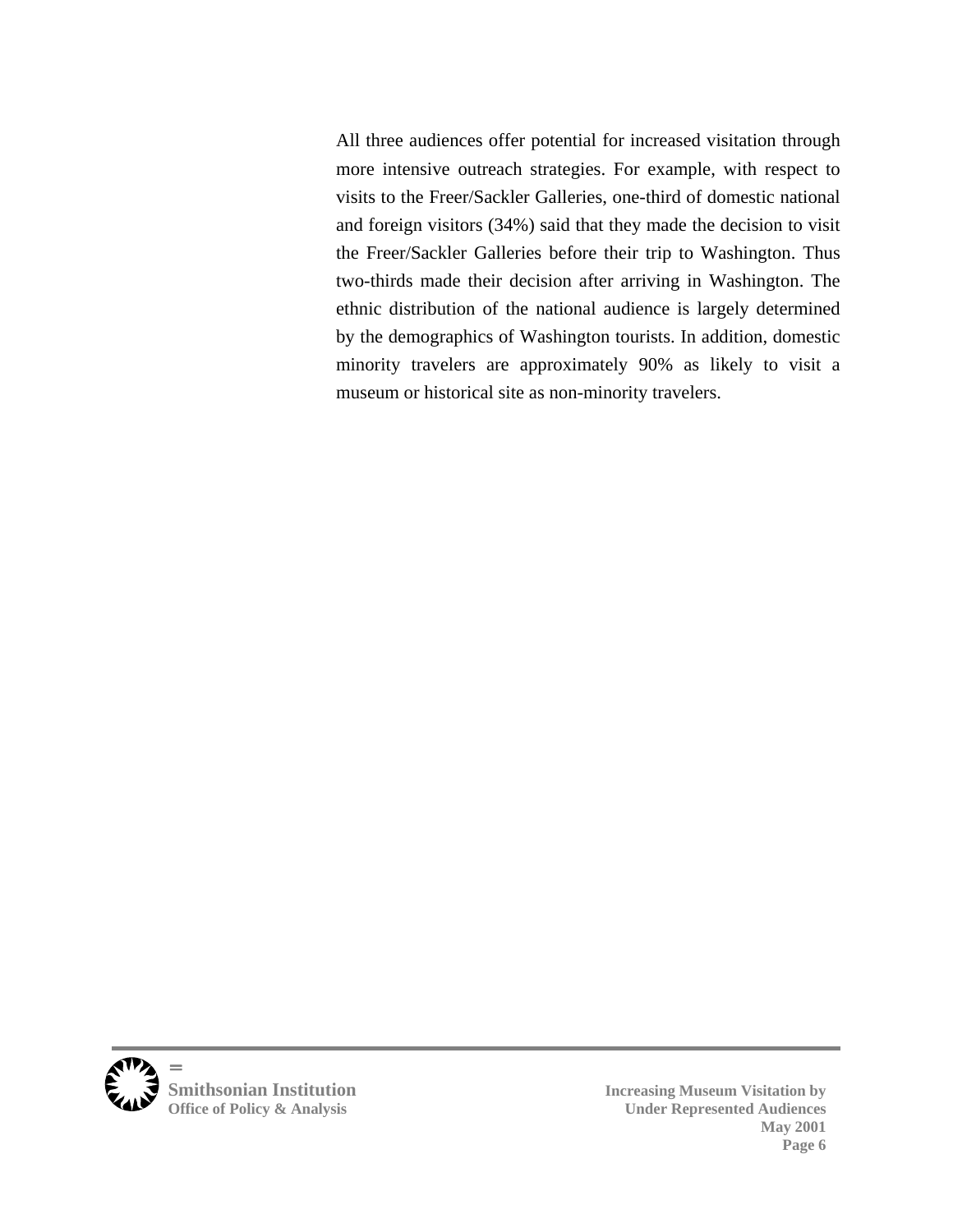Although minority travelers are less likely to visit a museum than non-minorities, education is a more powerful predictor of art museum visitation than race. According to the National Endowment of the Arts *1997 Survey of Public Participation in the Arts*, 70% of people with a graduate degree report visiting an art museum or art gallery in the past year. The rate of visitation decreases as education level decreases:<sup>5</sup>

- 70% for graduate degrees.
- 58% for college graduates.
- 43% for some college.
- 25% for high school graduates.
- 14% for some high school.
- 6% for grade school.

 In contrast, visitation rates are more consistent across ethnic categories:

- 36% for whites.
- 31% for African Americans.
- 29% for Hispanics.
- 42% for Asians.<sup>6</sup>

Smaller differences across ethnic categories may reflect differences in the distribution of educational attainment as well as racial differences<sup>7</sup>.



**Office of Policy & Analysis Contract Policy Analysis Contract Policy Analysis Contract Policy Analysis Contract Policy Analysis Contract Policy Analysis Contract Policy Analysis Contract Policy Analysis Contract Policy An May 2001 Page 7**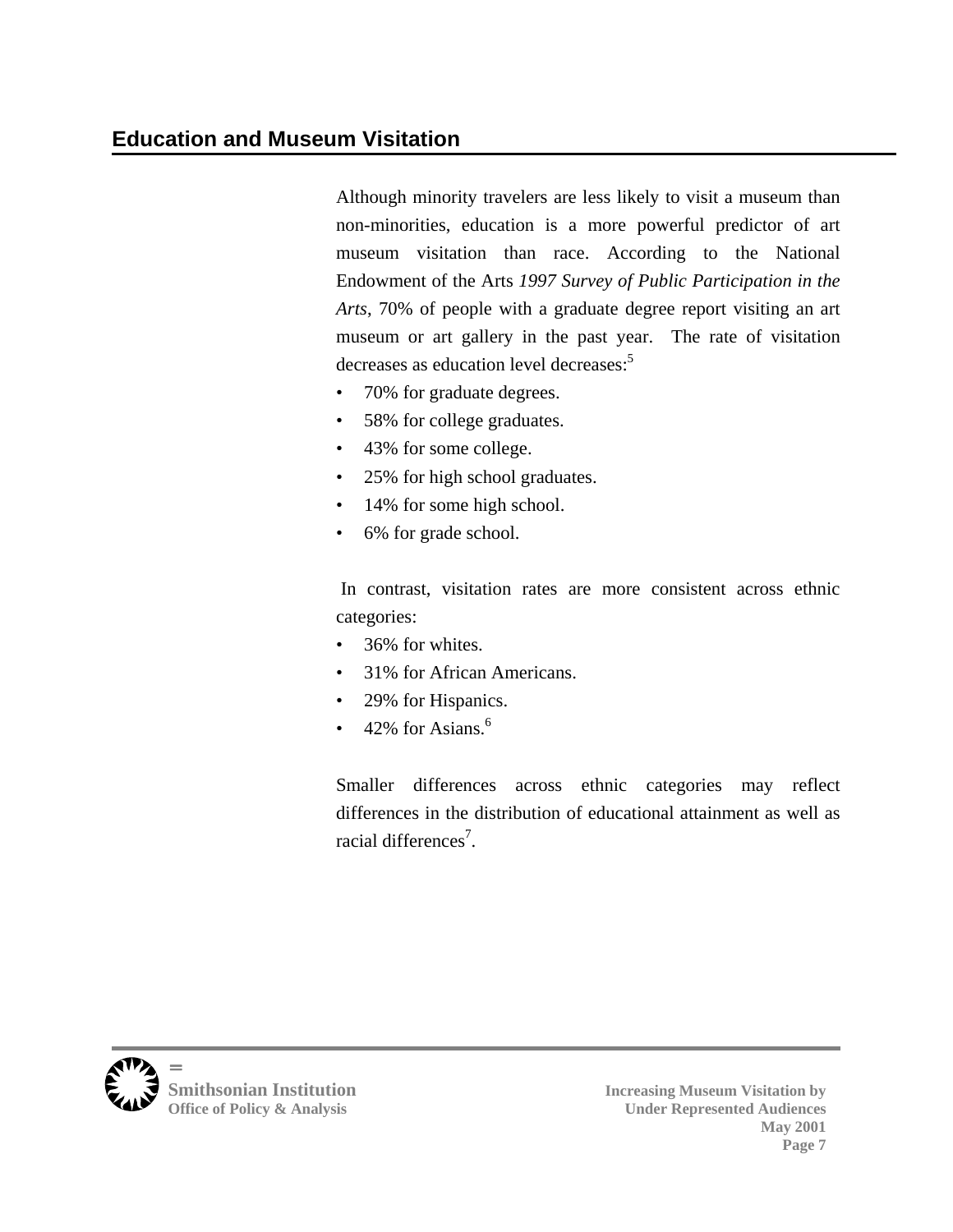|                  | Census           |                      |  |
|------------------|------------------|----------------------|--|
| Race/Ethnicity   | Metro Washington | <b>United States</b> |  |
| African-American | 18%              | 17%                  |  |
| Hispanic         | 23%              | 11%                  |  |
| Asian            | 60%              | 44%                  |  |
| White            | 42%              | 28%                  |  |

Table 2 Percent of College Graduates by Race and Ethnicity: 1999 Current Population Survey Estimate\*

\* Source: United States Census Bureau website.

The 2000 census allowed the selection of more than one racial description. Hispanic is an ethnic description

Previous research results show that Freer/Sackler visitors are highly educated. College graduates, 25 years old and older, made more than four-fifths of the visits (32% with a bachelor degree only and 51% with a graduate degree). This level of education is higher than that of visitors to the three large Smithsonian National Mall museums where college graduates make 66% of visits. Freer/Sackler visitors also have higher educational attainment than residents of the Metropolitan Washington area or the United States. (See Table 2)

Increasing the number of African Americans, Latinos, and new Asian immigrants visiting the IAMD museums means that outreach campaigns will have to reach into the community. The outreach campaigns will reach less educated people than those visiting IAMD museums currently.



**Office of Policy & Analysis Contract Policy Analysis Contract Policy Analysis Contract Policy Analysis Contract Policy Analysis Contract Policy Analysis Contract Policy Analysis Contract Policy Analysis Contract Policy An May 2001 Page 8**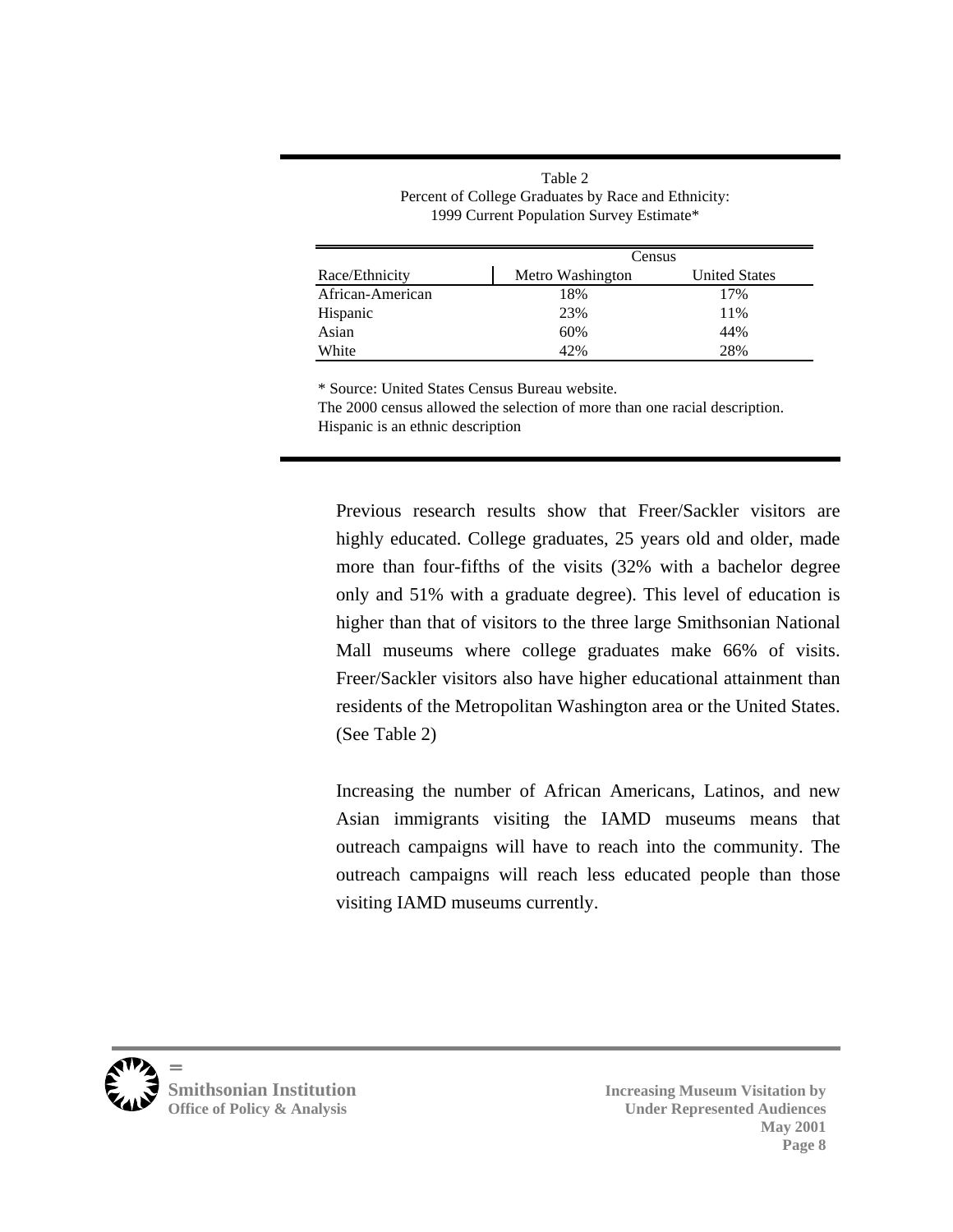### **Smithsonian Art Museum Experience with Ethnic Audiences**

Discussions with Smithsonian staff indicate that education programs, films and other targeted activities are often subscribed to the limits of the physical capability to serve an audience. For example, ImaginAsia, an education program for families, serves Asian American families, adoptive parents of Asian children, and other families. Weekday sessions operate at full capacity while weekend sessions exceed capacity by rotating families into the galleries. International film presentations such as Indian and Iranian films usually are shown to auditorium capacity audiences. Unfortunately, the total audience for special events is small relative to overall gallery visitation, and there is little evidence that event attendance is linked to subsequent gallery attendance.

Non IAMD Smithsonian art museums, such as the Cooper-Hewitt Museum and the National Portrait Gallery, have shown that special events will attract larger proportions of ethnic visitors than in the museums' normal gallery visitation.

Between 1990 and 1992, the Cooper-Hewitt Museum staged summer lectures and concert series that emphasized the art and culture of different ethnic traditions:

- Nueva York Tropical: Caribbean Design and Music in 1990.
- Ritual and Celebration: African Cultures in the New World in 1991.
- De Generación A Generación: Mexico's Living Traditions in 1992.

Each of these series drew audiences with demographic characteristics skewed towards the targeted ethnic audiences as

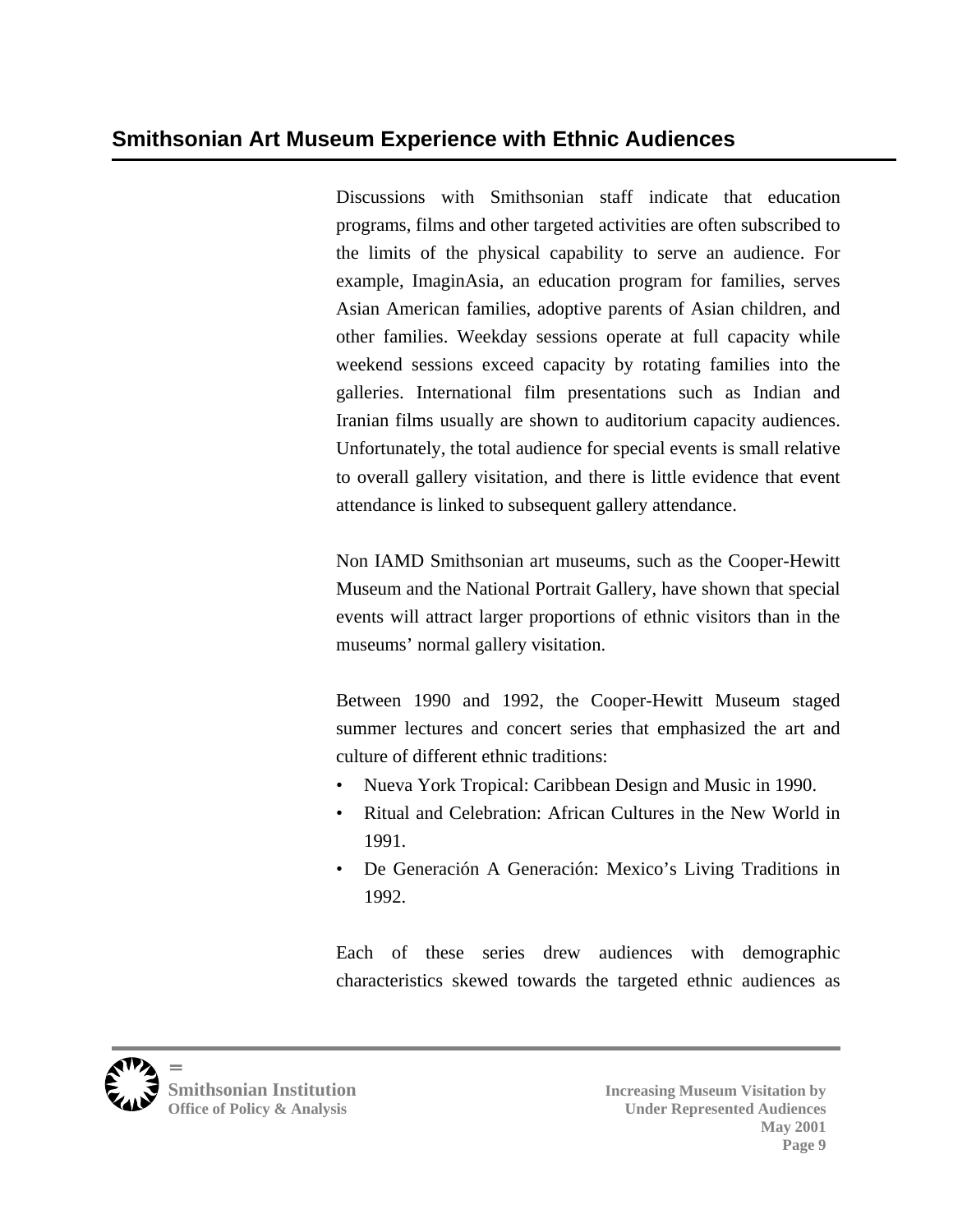shown in Table 3. Two-fifths of the total audience and 56% of Latinos at Nueva York Tropical had never been to the Cooper-Hewitt before. Over the three years, 54% of new visitors were African American at Ritual and Celebration; 40% of new visitors were Latino at Neuva York Tropical; and 29% of new visitors at De Generación were Latino.

| Table 3<br>Ethnic/Racial Composition of Audiences at Cooper-Hewitt Museum Summer Series: 1990-1992 <sup>*</sup> |                                          |
|-----------------------------------------------------------------------------------------------------------------|------------------------------------------|
|                                                                                                                 | Cooper-Hewitt Lecture and Concert Series |

|                  | cooper from the media concert before |      |                                                                       |  |
|------------------|--------------------------------------|------|-----------------------------------------------------------------------|--|
|                  |                                      |      | Nueva York Tropical Ritual and Celebration De Generación A Generación |  |
| Race/Ethnicity   | 1990                                 | 1991 | 1992                                                                  |  |
| African-American | $***$                                | 37%  | 7%                                                                    |  |
| Hispanic         | 38%                                  | 15%  | 14%                                                                   |  |
| White            | 54%                                  | 40%  | 72%                                                                   |  |
| Other            | $***$                                | 7%   | 4%                                                                    |  |

\* Sources: Nueva York Tropical: Caribbean Design and Music, ISO, Report 91-4; Ritual And Celebration: African Cultures in the New World, ISO, Report 92-7; and De Generación A Generación: Mexico's Living Traditions, ISO, Report 92-10.

\*\* 7 % "other racial/ethnic groups (essentially equal numbers of African-Americans and Asians)."

The National Portrait Gallery conducted a special outreach program series during 1988-1989 and 1989-1990. An Institutional Studies Office study showed that:

> "The ethnic composition of participants at eleven of the fifteen programs included less than ten percent African Americans. However, four programs–of special interest to African Americans–had between 57 and 80 percent. Attendance on the part of other multi-ethnic

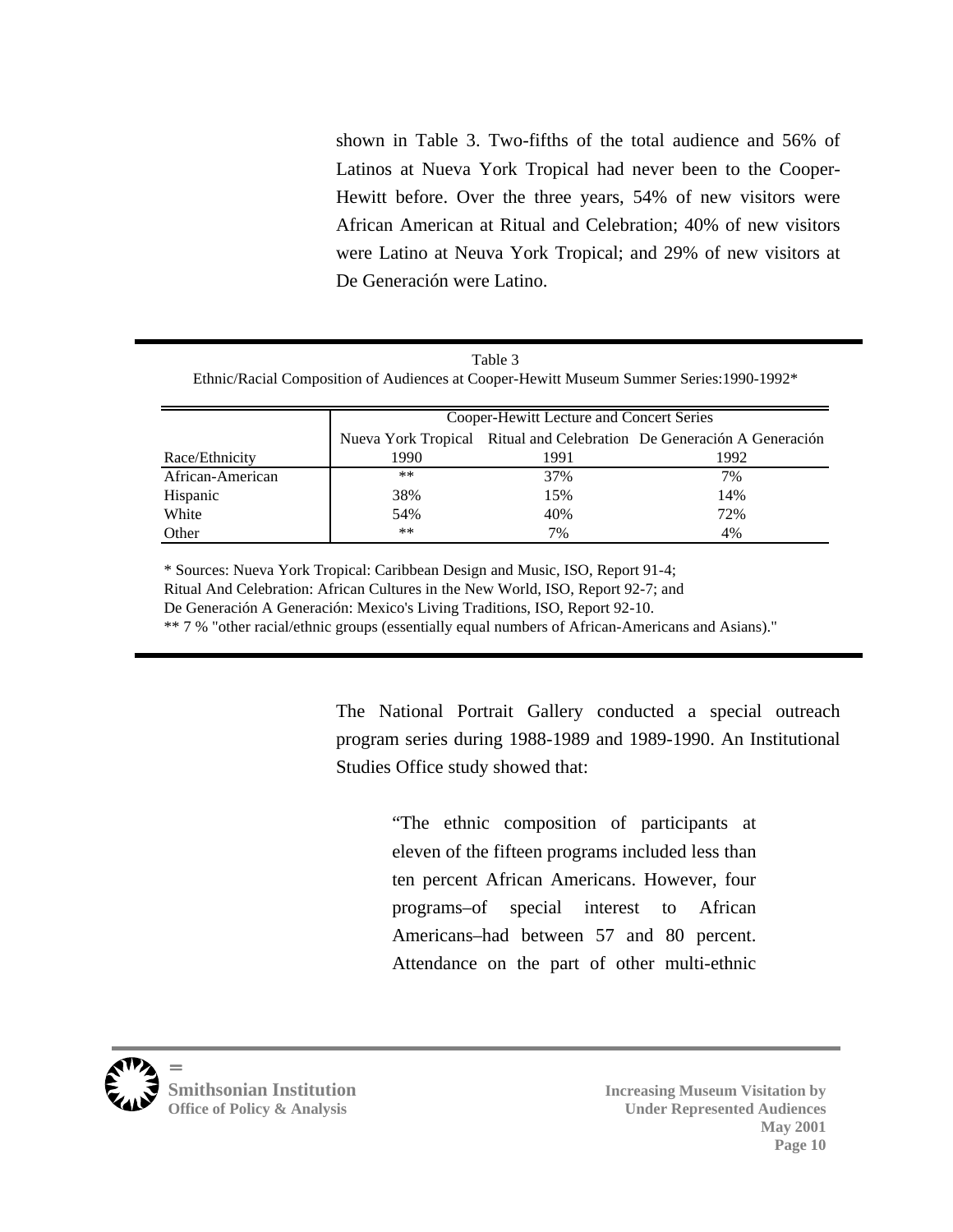participants was generally low, below seven percent at all but two programs. Two programs of special interest attracted audiences with 26 percent Asians and 26 percent Hispanics, respectively."<sup>8</sup>

And, 77% of visitors to the Anacostia Museum, excluding visitors in organized groups, identified themselves as African Americans in a study conducted in the winter and spring of 1991.<sup>9</sup> Four-fifths of Anacostia visitors lived in the District of Columbia (49%) or the D. C. suburbs (31%). Seven-eighths of visitors were part of a social group (88%).



**Smithsonian Institution**<br> **Increasing Museum Visitation by**<br> **Inder Represented Audiences Under Represented Audiences May 2001 Page 11**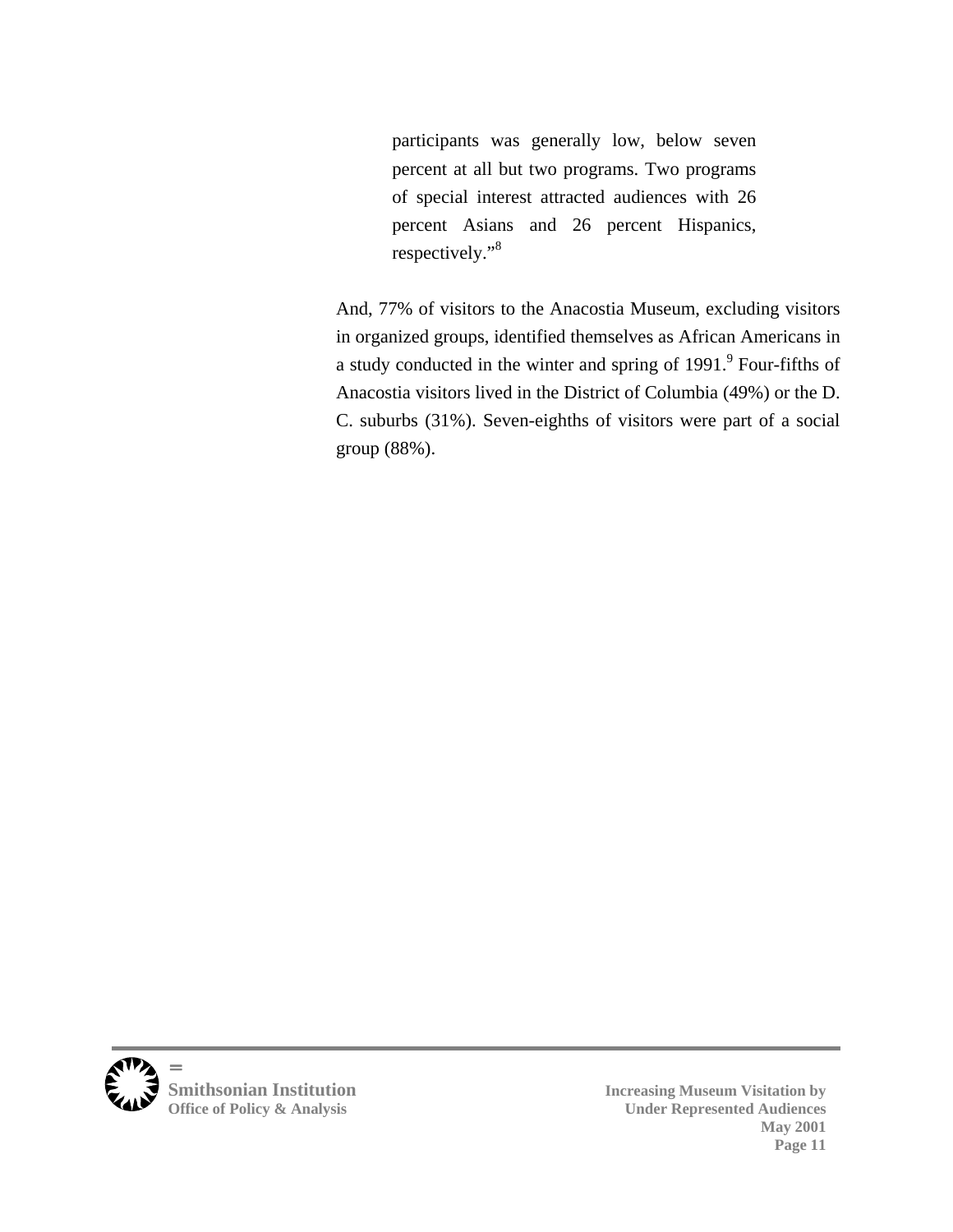The Lila Wallace-Reader's Digest Fund funded a seven-year "Museum Collections Accessibility Initiative" in 1991. This project funded initiatives in 29 museums, mostly mainline art museums, to increase audience diversity and increase participation in the fine arts by more members of ethnic communities. The OP&A study of practices in museum audience diversification included art museums that participated in the Lila Wallace-Reader's Digest Museum Collections Accessibility Initiative as well as institutions that did not participate in the Initiative<sup>10</sup>.

Kotler and Kotler suggest that museums that are seeking new audiences can follow three strategies: (1) modifying existing programs and activities; (2) promoting existing programs more effectively; or  $(3)$  total innovation with new programs.<sup>11</sup>

The OP&A analysis of practices at the institutions studied showed that practices focused on the first two strategies; however, differences in the ways that existing programs and activities are being modified led us to consider a three-fold description of efforts to increase ethnic participation:

- Adapting museum offering such as exhibitions, education other public programs to be more attractive to ethnic audiences.
- Modifying the setting in which audiences experience museum programs and activities.
- Promoting museum activities more effectively to ethnic audiences.

This report focuses on types of strategies pursued by other institutions. It does not focus on strategies to reach a specific

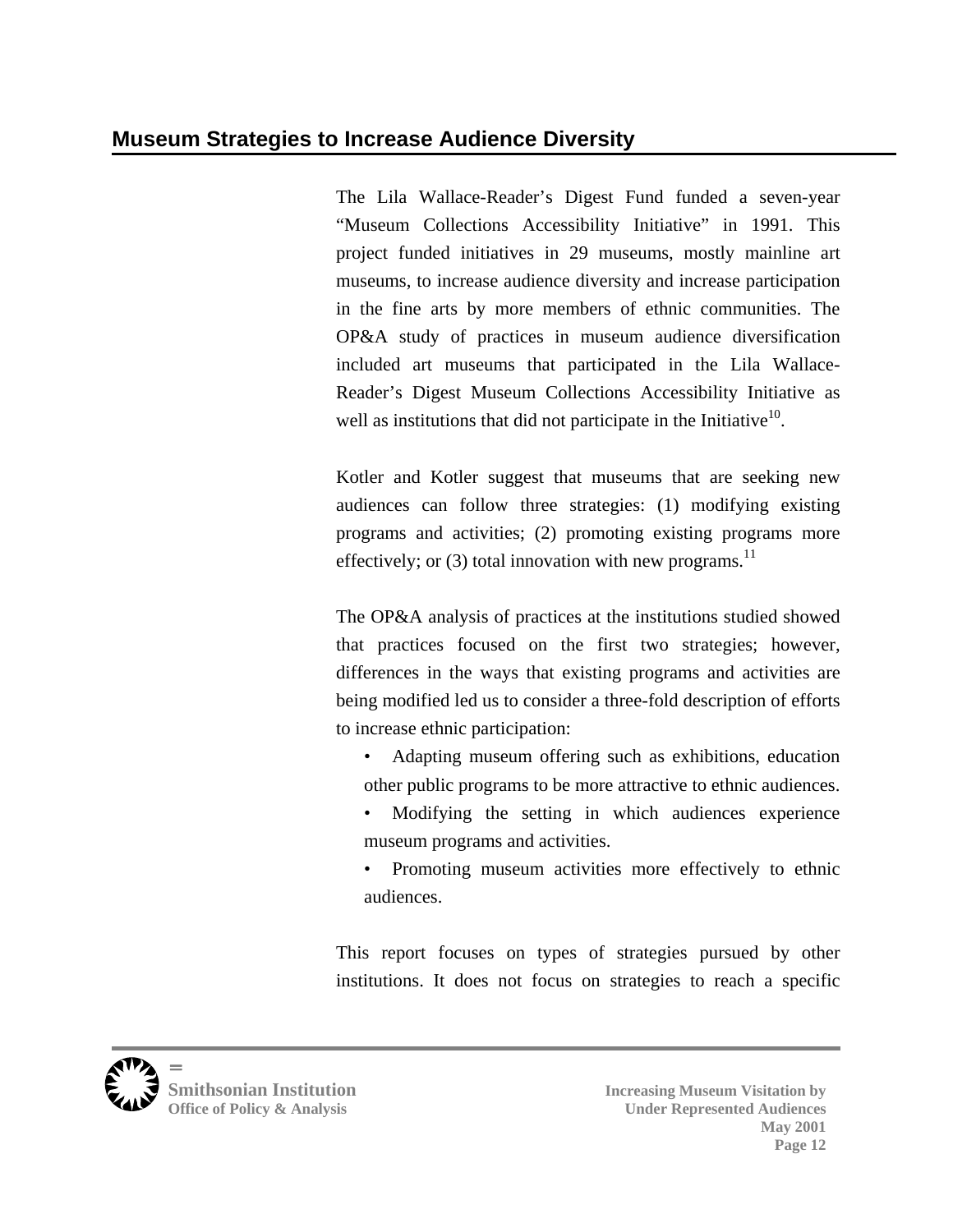ethnic audience. To assume that all "minority" audiences will respond in the same way to a specific advertisement or program is self-defeating. Different ethnic audiences require different adaptations. That is, Asian Indian, Japanese, Chinese, Iranian, Korean, Indonesian, and Filipino audiences may have different interests even though our demographics will classify all as "Asian Americans."

This report is not an exhaustive summary of activities undertaken by other institutions, but rather, an exploration of types of initiatives at some museums. The following summary discusses the OP&A findings regarding the three strategies for increasing ethnic attendance.

## **Adapting Museum Offerings**

Museums that report success in attracting increased numbers of ethnic visits shaped exhibitions and program offerings to be more relevant, attractive and accessible to visitors.

One aspect of art museum visitation that all museum professionals stressed is that visiting an art museum must involve some educational activity to differentiate it from general recreation activities. An art museum's unique contribution is intellectual development in the study of cultural change reflected in art.

**Exhibitions:** Museums have designed permanent exhibits focused on ethnic interests. One design characteristic was to put art in a full cultural context. Major ethnic groups express an interest in seeing how art objects relate to their life experiences and heredity



**Office of Policy & Analysis Contract Policy Analysis Contract Policy Analysis Contract Policy Analysis Contract Policy Analysis Contract Policy Analysis Contract Policy Analysis Contract Policy Analysis Contract Policy An May 2001 Page 13**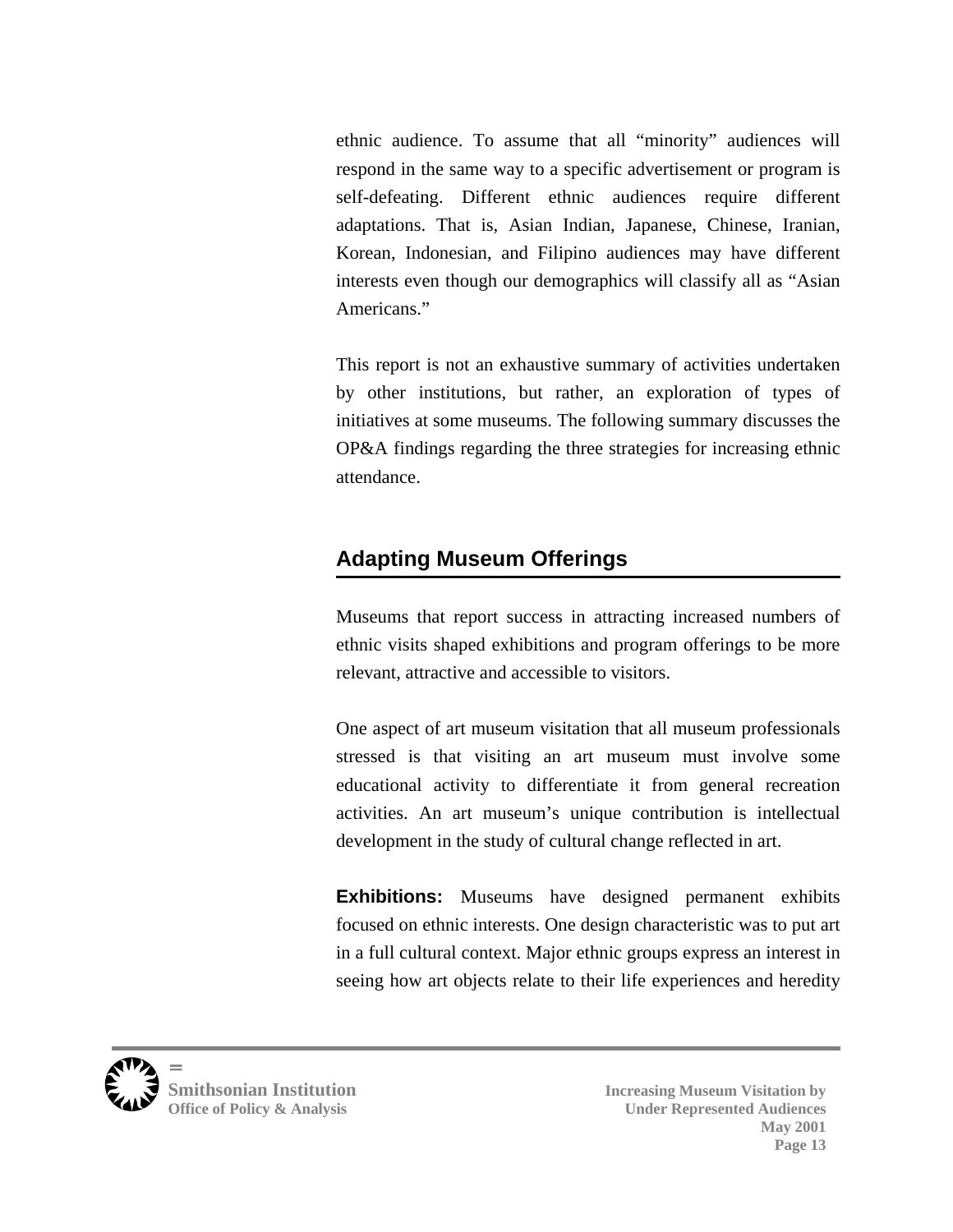whether they are African American, Latino/Hispanic, or Asian American. Interviewees felt that ethnic visitors want an emotional connection with an exhibit as contrasted with the almost purely intellectual approach found in traditional fine arts museum exhibitions.

The Art Institute of Chicago, for example, experimented with theme based exhibitions of works from across its permanent collections as well as shows of African American artists. Spirituality was a theme that consistently interested African American focus groups. "Spiritual Expressions" was a successful theme-based temporary exhibition (1995-1996). Spirituality was also the theme of a permanent exhibition at the Virginia Museum of Fine Arts, "Spirit of the Motherland." Exhibition opening attendance included 40% African Americans. This was the first exhibition at the Virginia Museum for which a specific family gallery guide was developed in addition to the normal gallery guide. Given the overwhelming acceptance of the family guide, the normal gallery guide was discontinued.

The Newark Museum is located in the center of African American and Latino communities, predominantly lower class. The museum undertook renovation of its Ballantine House, a Victorian house owned by a wealthy  $19<sup>th</sup>$  century brewer, in 1992. One goal was to increase visits from surrounding ethnic communities. Early research showed that a Victorian house was not appealing. In fact, there was a misperception that the house had been staffed with African American servants or slaves. The museum created a collaborative team to design the reinstallation. The resulting reinstallation revisited  $19<sup>th</sup>$  century Newark with its large immigrant population and ethnic diversity. Diversity was portrayed

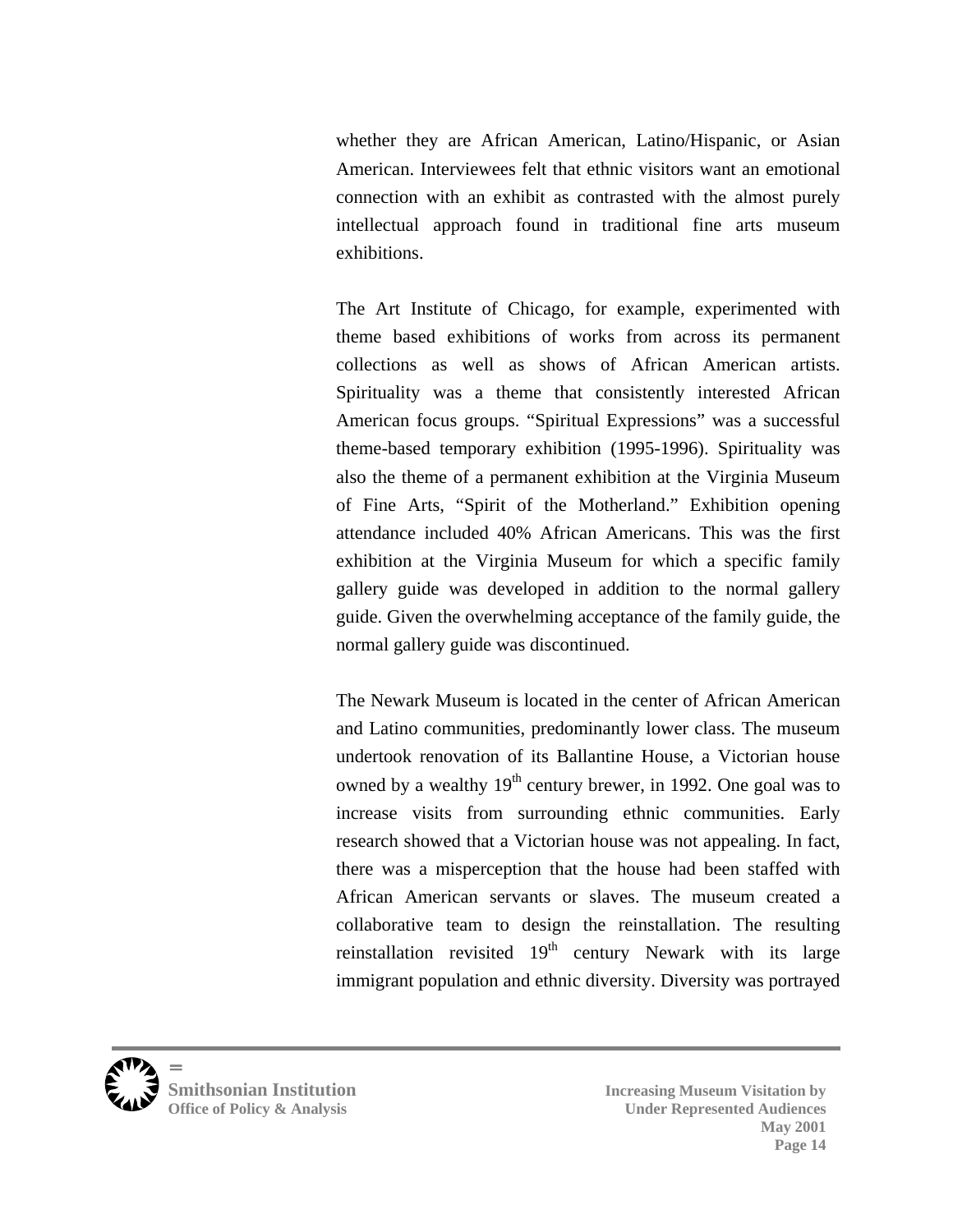through the history and circumstances of the Ballantine family. The new story line has made the Ballantine House into a successful decorative arts exhibition. Ethnic attendance is greater than before, and the house is a popular destination for local community organizations such as senior centers.

**Temporary Exhibitions and Public Programs:** Special programs, films, and events that are targeted to ethnic populations also draw substantial audiences. Often the programs operate at, or near, the capacity of the facilities available, e.g., a theater. In particular, art museums report that the number of ethnic visitors at family programs is larger than ethnic visitation in galleries. For example, evaluation reports at the Virginia Museum of Fine Arts show African American attendance ranging from 34% to 90% at ethnically oriented programs during the Lila Wallace-Reader's Digest Initiative.

Often, theme-based exhibitions involve music, food, performances or non-art artifacts. Music, in particular, plays an important role in attracting African American audiences. Music has played a central role in the lifestyle expression of African Americans from the earliest days of America to the present. Hip Hop is one example. The National Afro-American Museum and Culture Center in Wilberforce, Ohio mounted a temporary Hip-Hop exhibition called "Something in the Water: The Sweetness of Dayton Street Funk" that drew national attention in the African American community. It was the first exhibition at the museum to use a sound system in the galleries. More recently, "Hip Hop Nation: Roots, Rhymes and Rage" drew large and diverse audiences into the Brooklyn Museum of Art.

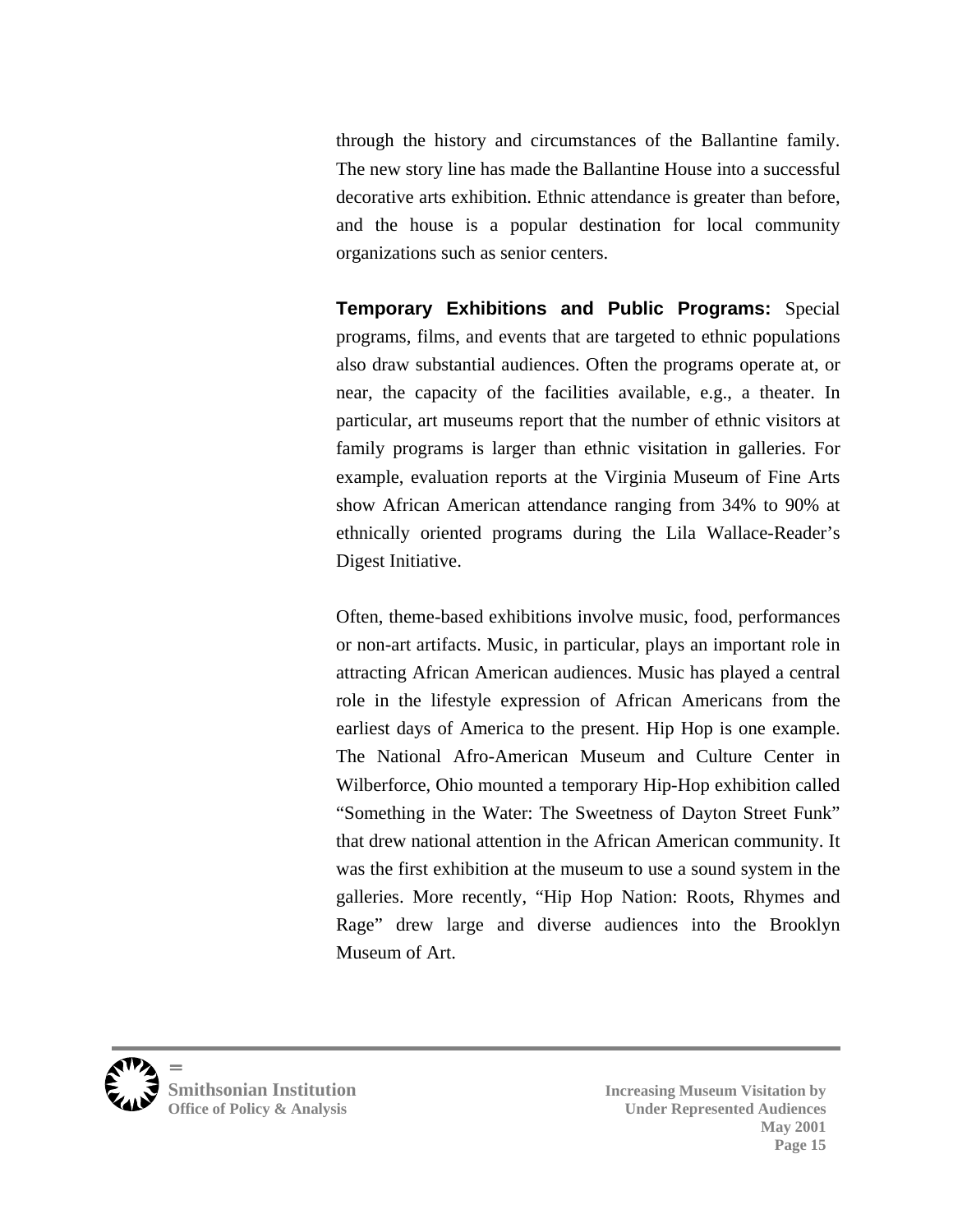**Education and School Programs:** Another strategy that museums pursue to increase audience diversity is attracting organized school classes and other groups. All museums report working with local schools to provide museum based programs linked to school curricula and state achievement tests. Museums that seem to be successful generally report dedicating staff and other resources to work with teachers and developing curriculum guides for teachers, both before and after visiting. The Museum of Contemporary Art in San Diego provides transportation for cashstrapped schools. This museum also works with community organizations such as homeless family shelters and Latino cultural organizations to stimulate group visits.

A common belief among museum professionals is that children will return with their care-givers/families if exposed to museum programs. The San Diego museum complex houses a program in which one grade from a local elementary school takes all of its classes in the museums, periodically rotating from one to another. Another education program at the Ruben H. Fleet Science Center (San Diego) provides space in the museum for an alternative high school program for the local court system. The California Science Center (Los Angeles) provides three major child science education programs:

- Curator Kids Club offers science enrichment activities on Saturday and during the summer for local community children aged 4-13 (Target number is 45 children).
- Learn-to-Earn Intern Program serves potential "at-risk" youth. Participants work five hours during the Curator Kids Club Saturday sessions and 25 hours per week during a five-week summer session. (Target number is 20 teens aged 14 to 17.)
- Manual Arts Cluster Internship Program for youth from a

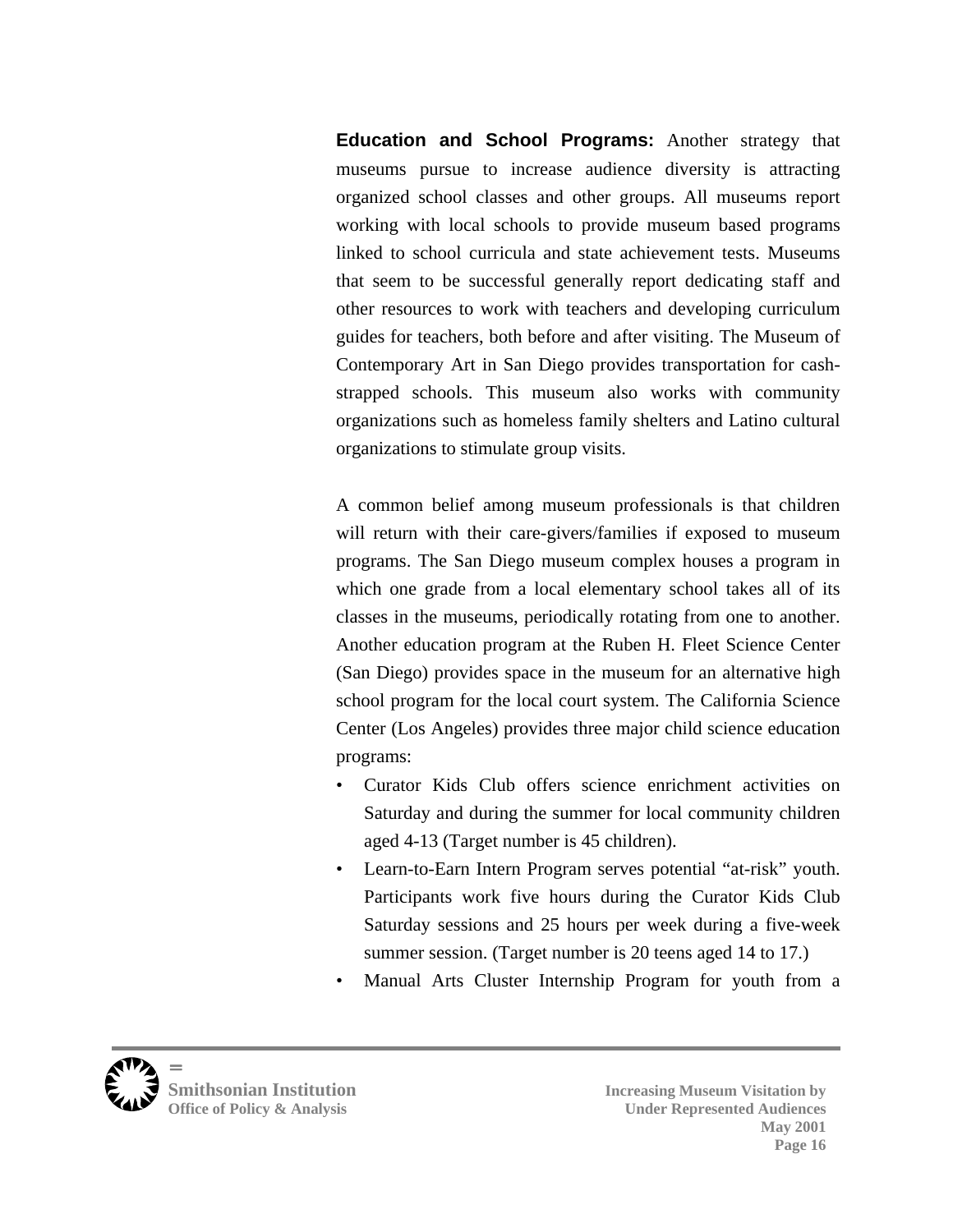neighborhood high school. Students work as exhibit facilitators, presenters and demonstrators. (Target number is 15 teens aged 14 to 17.)

According to the Director of Community Programs the current population served by the three programs is 60% Latino and 40% African American. "The key to developing community linkages is one-on-one contact either by phone or preferably in person. In the past, staff have gone out into the community and we have also invited the community to the Science Center. Once these linkages have been developed, they require nurturing and an on-going dialogue." $^{12}$ 

Museum professionals that we talked with claimed to recognize students on weekend visits that they saw during weekday school visits. The general visitor research literature does not support a link between childhood museum visits and later family visits or museum visits as an adult. $^{13}$ 

**Adapting Museum Offerings – Discussion:** There is a real question about the effect of adapting exhibitions and programs on increased attendance by ethnic groups. African American attendance, at the Virginia Museum of Fine Art, increased to 21% during the "Spirit of the Motherland" exhibition from 7% previously. The Brooklyn Museum of Art reported substantial ethnic attendance at its "First Saturday" programs and during the "Hip Hop Nation" exhibition.

It is difficult to verify that increases in ethnic attendance are permanent. The Lila Wallace-Reader's Digest Fund does not release the report on the Initiative produced by an external

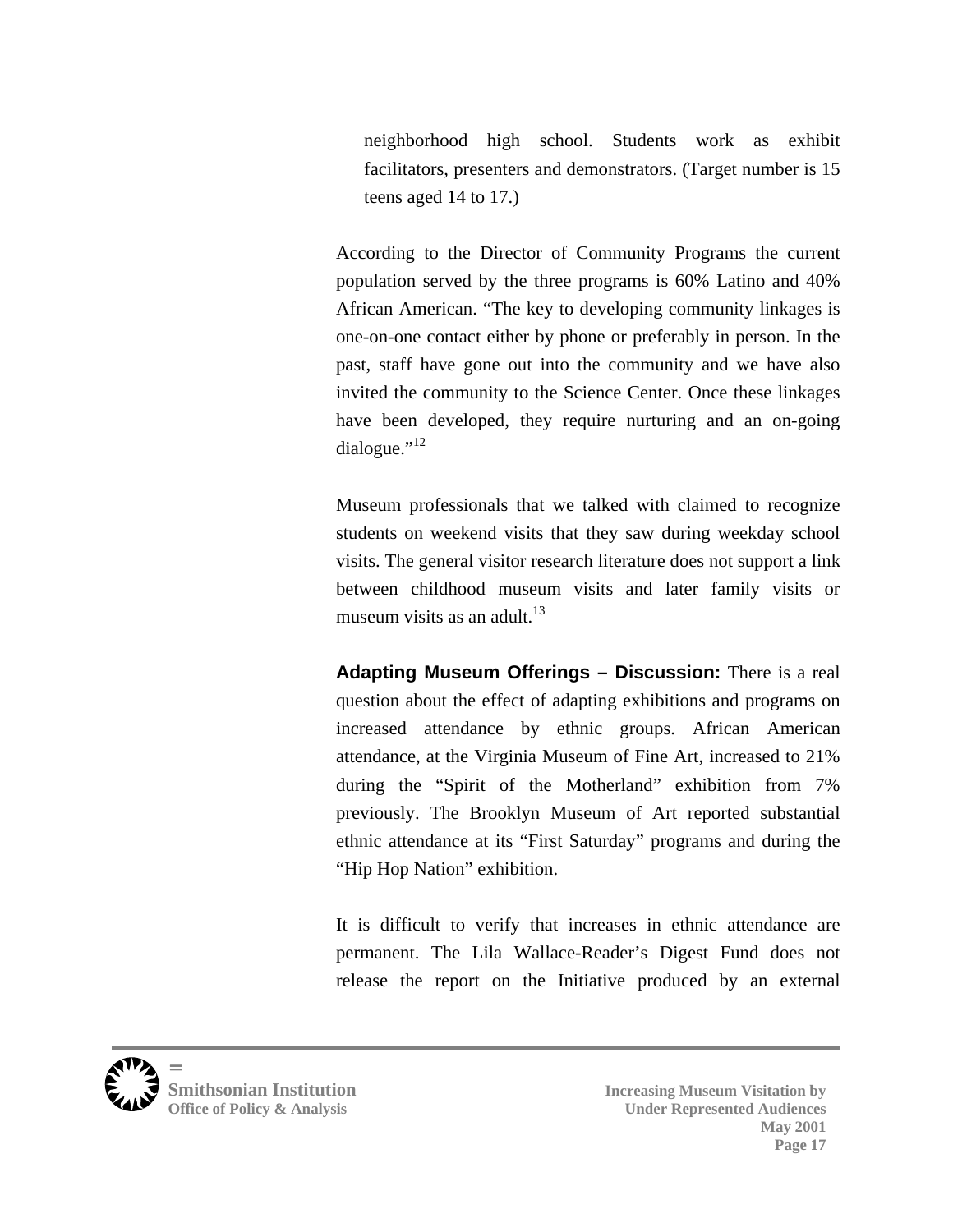consultant. Some participating museums began surveying visitors, but dropped continuing surveys when the Initiative evaluation process was modified.

Museum audiences may be attracted either by specific events that they find interesting, including special exhibitions and programs, or the general experience of enjoying the art works in the galleries. Ethnic audiences turn out selectively for programs and exhibitions that they find interesting. Ethnic museum audiences tend to return for events rather than casually returning to visit galleries. As one community-relations staff member at the Brooklyn Museum of Art said, the museum has not been able to convert new visitors attracted by Hip Hop Nation into classical art audiences.

Relatively few African Americans attended an exhibition of sculptures by Martin Puryear, an internationally recognized African American sculptor, at the Virginia Museum of Fine Arts. Museum staff said that African American museum members expressed little interest in the works. Ethnic members have expressed much more interest in a future exhibition by David Driscoll. In fact, this museum has decided to exhibit its African American art collections as a routine part of its general contemporary art displays. Brooklyn Museum staff also feel that it is difficult to get ethnic visitors into its traditional galleries.

Ethnic minorities visited exhibitions at the Mint Museum of Art that were specifically targeted to their interests. But, the ethnic visitors did not seem to return for regular gallery visits. On further investigation, the museum staff determined that the ethnic groups who visited targeted programs were in fact continuing to use the museum by renting facilities.

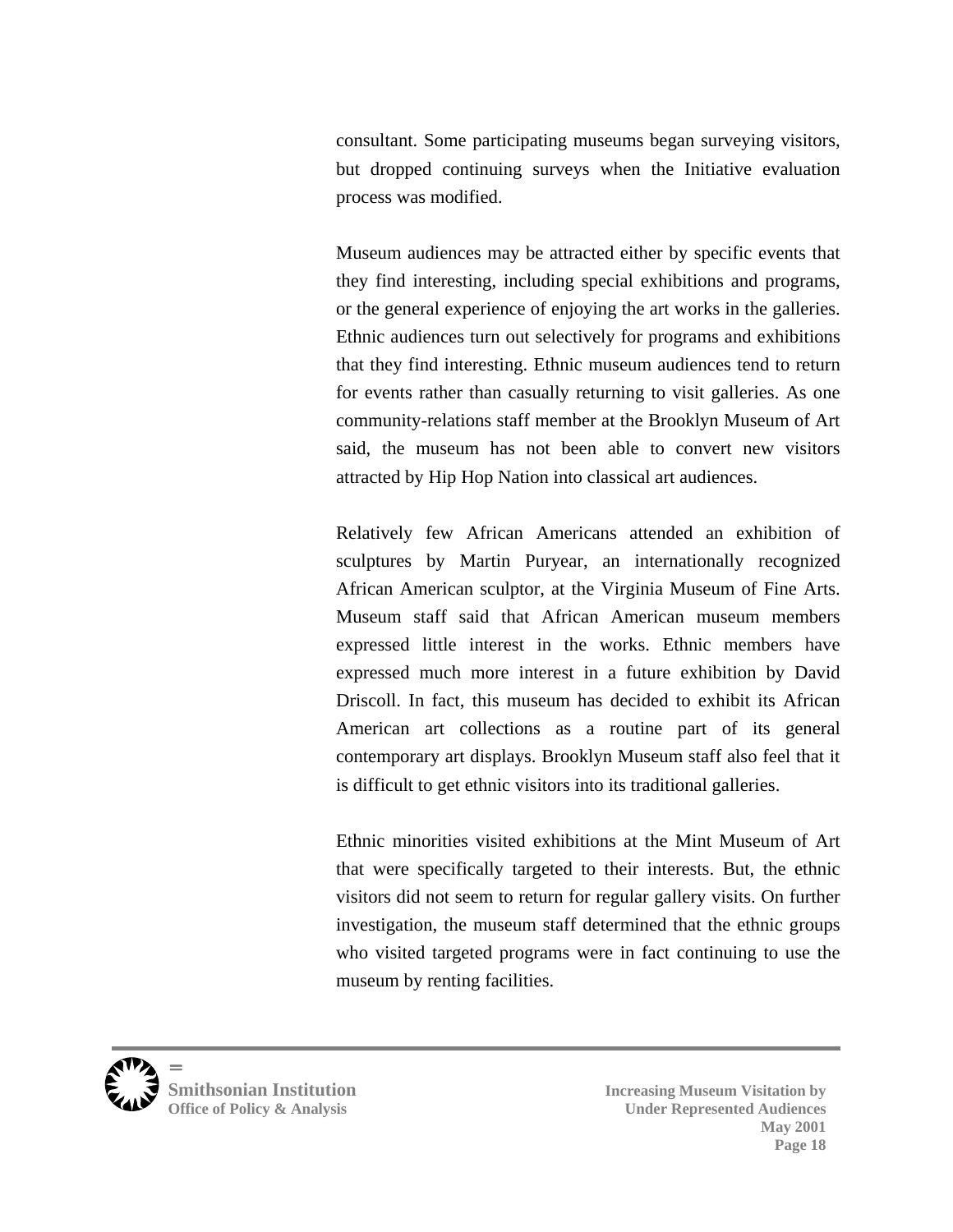Ethnic membership in mainline art museums is lower than the percentage of ethnic visits. Ethnic participation is selective and responsive to specific offerings. There is hesitation before the loyal commitment of membership. Museum professionals believe that museums need to demonstrate sustained commitment to ethnic audiences for a substantial period to encourage greater commitment from ethnic audiences. African American membership at the Virginia Museum of Fine Arts increased from 1% to nearly  $3\%$ .<sup>14</sup> Ethnic membership at the Art Institute of Chicago more than doubled during its participation in the Lila Wallace-Reader's Digest Initiative. The numbers are small.

Emphasizing activities to draw ethnic audiences can produce a backlash from traditional museum members who may feel that the museum puts too much emphasis on African American visitors. Focusing on exhibitions and programs that appear relevant to ethnic populations also can raise specific issues when there are significant differences of opinion within the ethnic communities. An African American artist may not attract African American visitors when his art is not considered culturally relevant (Martin Puryear), while another African American artist may be a major attraction (David Driscoll). Likewise, the relative attractiveness of specific exhibitions is affected by the diversity within Latino/Hispanic and Asian communities.

Even the best effort fails unless there is follow through by museum staff. According to museum professionals, the targeted ethnic audiences require a substantial time to become acculturated to museums. Museums that do not follow through lose their newly acquired audiences.

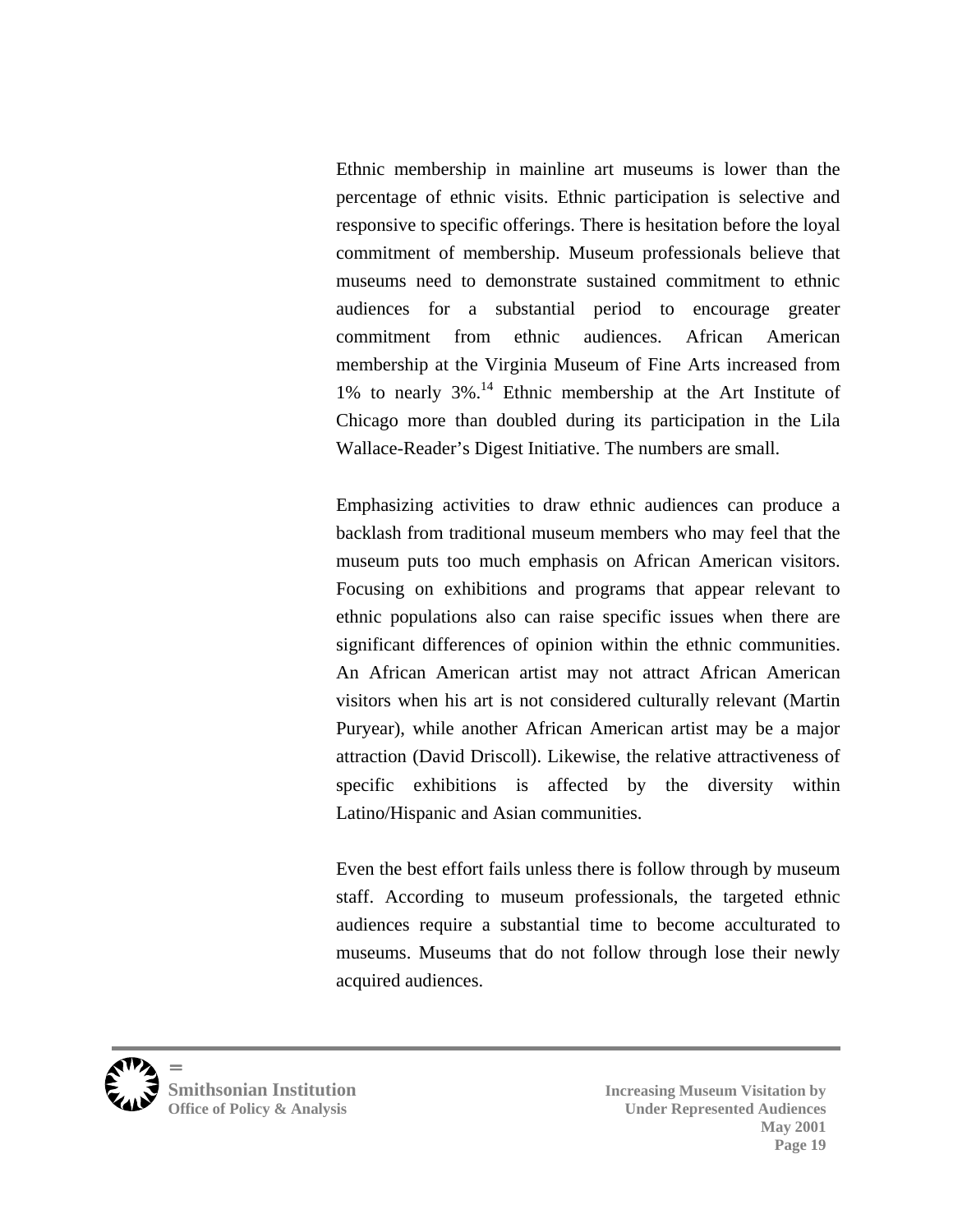While programs and events attract ethnic audiences to the IAMD museums, such activities face limitations on the ability to significantly increase visits, especially gallery visits. ImaginAsia is a popular family activity that operates near current capacity. Many films are shown to full houses. Programs may generate fewer gallery visits than possible because galleries may not be open to visitors during program hours.

## **Modifying the Museum Setting**

Museums that reported success increasing ethnic participation universally claimed to have modified the ways in which they presented art so that ethnic visitors, and other visitors, would feel more comfortable.

**Security Guards:** A 1991 study conducted by Denver museums found that ethnic visitors felt that the Denver Art Museum was "cold and sterile." <sup>15</sup> One complaint topic centered on the security staff and volunteers. Another centered on a perception of elitism.

A study of general art museum visitors and nonvisitors sponsored by the Getty Center for Education concluded, "Guards are intimidating and make some people feel they are under constant surveillance. This detracts from their enjoyment. … Interactions with unfriendly guards reinforce the image that museums are 'snobbish' places."<sup>16</sup>

Security staff, volunteers and docents are the primary human contacts between visitors and museums. The only museum staff

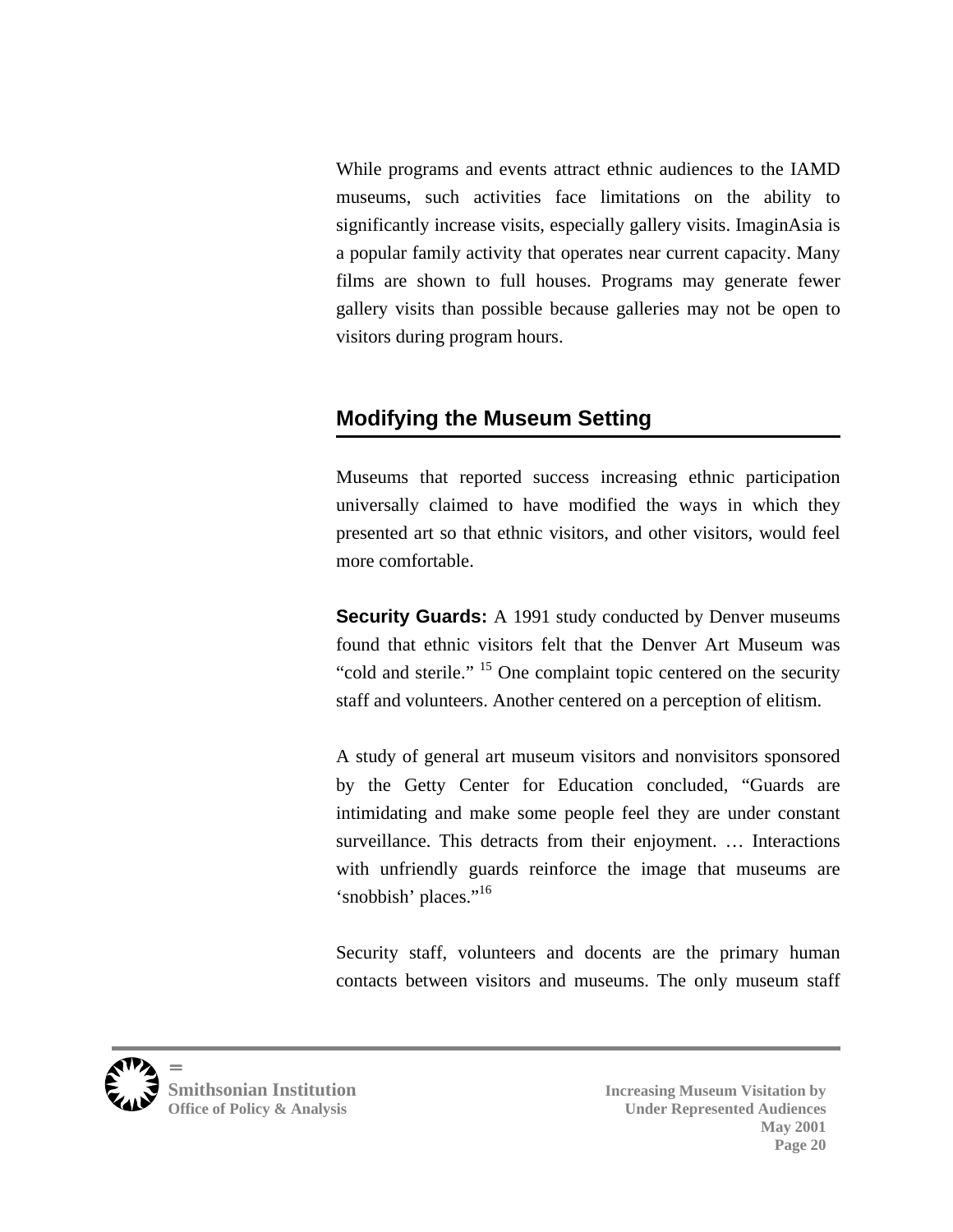members most visitors talk to are the front desk staff, guards in the galleries, and store staff. Many Lila Wallace-Reader's Digest museums improved visitor services. Some rethought their entire approach to visitor services and security.

Museums, like other attractions, have moved from traditional guard/security uniforms to more visitor friendly vests, sweaters and casual clothing. The Mint Museum of Art in Charlotte, North Carolina took the shift a step further when it opened its new craft and design museum in downtown Charlotte. According to the Director, the museum hired a new type of gallery attendant to bridge the gap between security and visitors services. The new gallery attendants wear long aprons. The museum education supervisor supervises the guards. They receive docent training and additional training in the museum's collections. The gallery attendants are encouraged to approach and engage visitors in conversations about exhibits. They have the authority to remove objects from cases for closer inspection, to discuss artist techniques, to organize group tours on the spot, or engage a family in a scavenger hunt.

The Virginia Museum of Fine Arts has received complaints from ethnic visitors about guards are watching minority visitors closely. Guards are now dressed in blue blazers and gray slacks to make them less ominous. The contract security service also has stressed courteous, professional behavior in training.

One African American scholar, Steven F. Philipp, has noted that African American middle-class people feel significantly less "welcome" or accepted in leisure settings than white middle-class people would expect. In particular, African Americans feel



**Office of Policy & Analysis Under Represented Audiences May 2001 Page 21**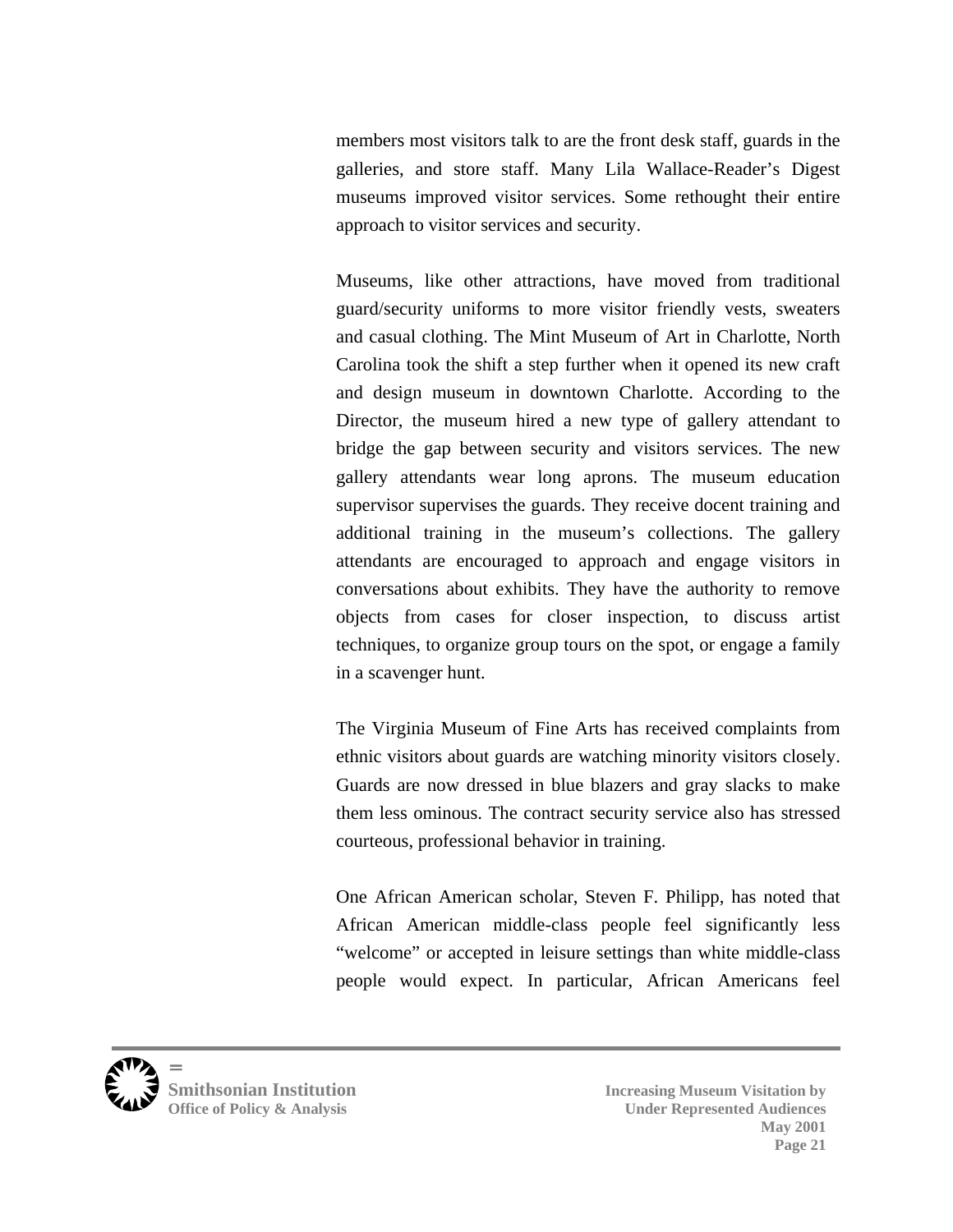significantly less accepted in museums than in zoos. Likewise, although whites and African Americans both rank museums and zoos as the two most important leisure activities for children, African Americans ascribe less importance to these activities than whites. As Philipp argues, an understanding of the perceived discrimination associated with leisure activity and places may be important in explaining African American leisure behavior.<sup>17</sup>

**Location:** Museums take exhibitions and programs into neighborhoods closer to ethnic/race populations. They also lower psychological barriers by making exhibition spaces more welcoming to diverse populations.

The Museum of Contemporary Art, San Diego and the Mint Museum, by opening satellite facilities in downtown sites, have taken the museum to where people are rather than making audiences come to them. The audiences at the newer facilities are often more diverse than the audiences at the established museum facilities. The Museum of Contemporary Art, San Diego claims to reach a younger, more family oriented and more ethnically diverse audience at its downtown facility.

The Museum shifted to a visitor-friendly service staff in its La Jolla facility. Its major rethinking came with the opening of the downtown satellite facility. It is considering replacing the traditional security staff and docents with the students and artists who are hired during installations when it moves into its downtown facility. The goal is to provide more employment stability for local artists as well as providing knowledgeable, passionate advocates for the artworks in the gallery.



**Office of Policy & Analysis Under Represented Audiences May 2001 Page 22**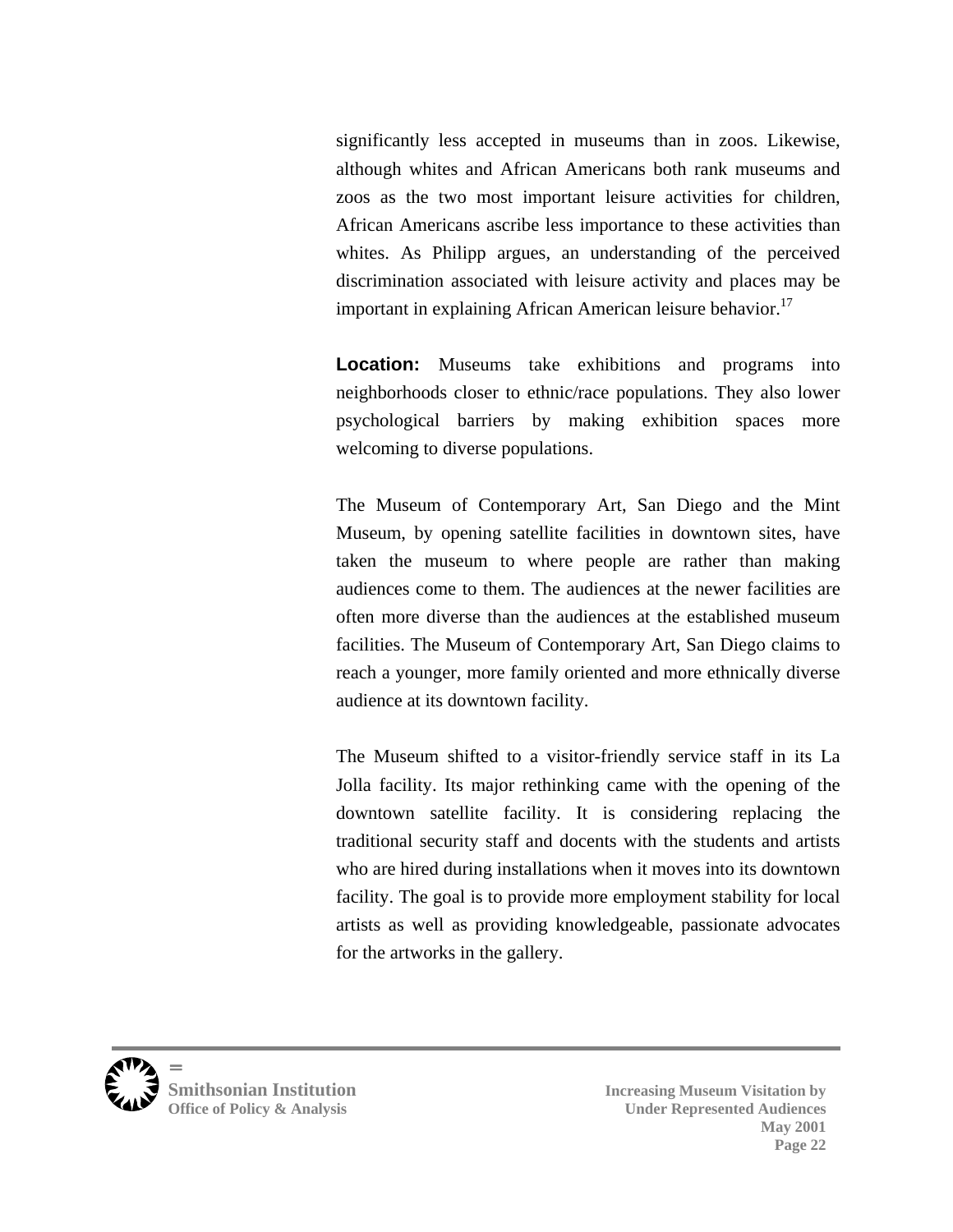Other museums have established creative partnerships to move their art presence into non-traditional locations such as shopping malls and community centers.

**Hours:** Varying hours is another way to attract additional visits. Art museums that remain open during the evening report increased visits, and visits by a different audience from their traditional audiences. Evening audiences include people for whom work, school, or family responsibilities interfere with visits during regular daytime hours. In particular, many people in local audiences must weigh weekend visits to museums against work, church, shopping, and other leisure activities.

The Brooklyn Museum of Art offers its First Saturday program on the first Saturday of each month. The museum is open from 5 PM to 11 PM. Admission is free. All galleries are open. There is music all evening, varying from Hip Hop to ballroom. The audience is ethnically and ages diverse. Museum staff report seeing First Saturday visitors returning during regular hours. The purpose of First Saturday is to make the Brooklyn Museum of Art fun for visitors. It tries to destroy the stereotype of art museums as dull places requiring intellectual baggage.

A similar activity at the Virginia Museum of Fine Arts has become a predominantly white social event. There are minimal shifts in audience diversity even with African American or Latino bands. Activities sell out, but do not increase the museum's ethnic diversity.

**Modifying the Museum Setting—Discussion:** All visitors should feel welcome as they enter an art museum. Information

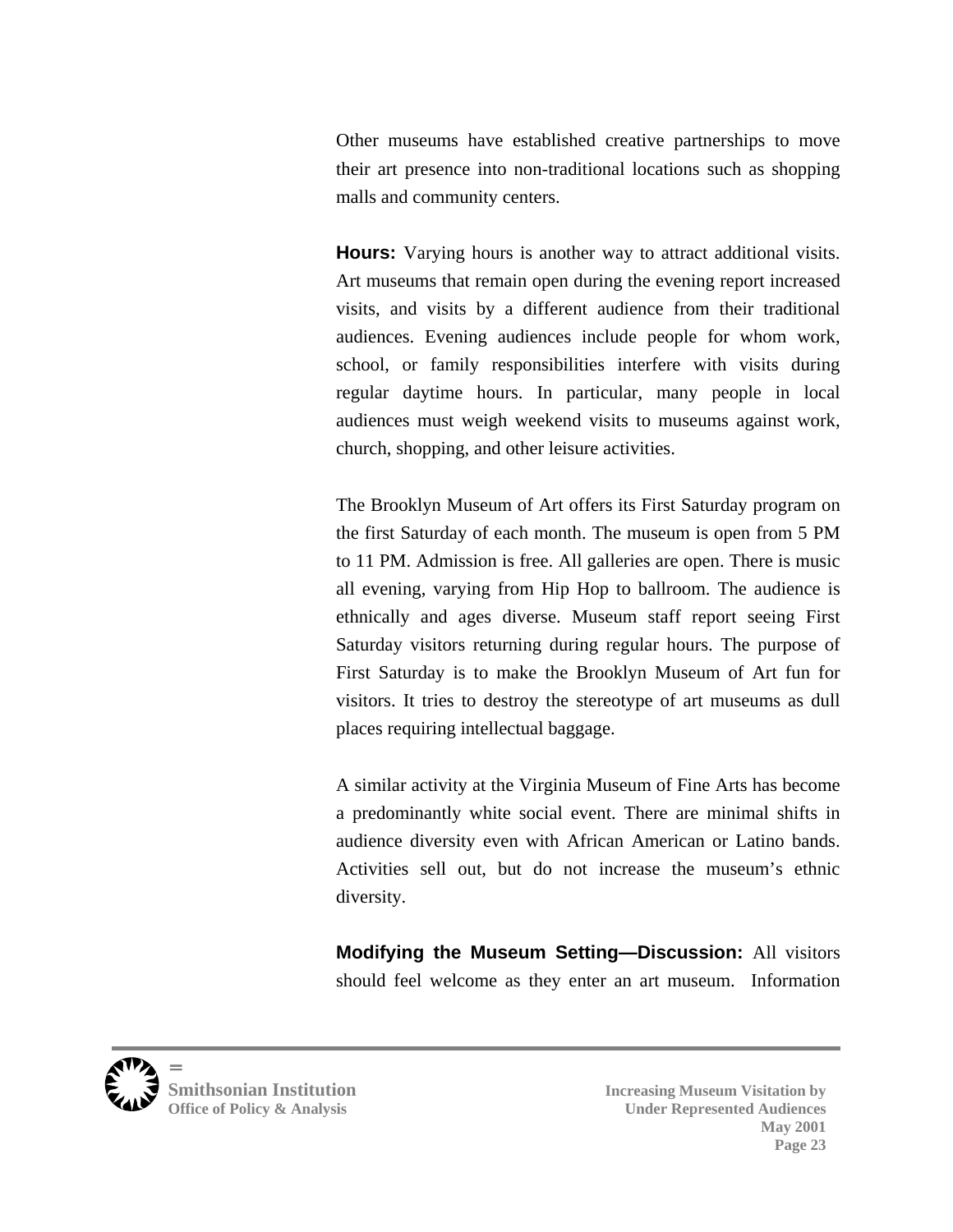counters should be staffed whenever the museum is open to visitors. Also, security guards should be friendly and positive about the museums, programs, exhibitions and events. Creating a sense of welcome may require modifying the locations for programs and exhibitions. It may also involve changes in how programs are staffed. While information was not mentioned as frequently as staff, providing information in galleries should be investigated further.

One issue that seems to be symbolic rather than a barrier is the provision of information in the visitor's language. Museum professionals felt that the pool of ethnic visitors who speak English is large enough to increase visitation if art museums are made attractive and interesting. While some art museums print bilingual catalogs or use bilingual labels, museum professionals who were interviewed did not feel that bilingual labels and materials increase visits significantly.

Museums have lowered economic barriers to visitation by lowering admission prices, facilitating transportation, and opening hours to encourage family and group visits. When the San Diego Zoo instituted zoo evenings during the summer at a lower admission, total attendance increased as well as age and ethnic diversity. When the admission charge was increased after a few years, attendance decreased.

Falk summarized the importance of feeling comfortable to African American visitors, "Most striking, is the predominance … of the criteria 'feeling comfortable and at ease in one's surroundings.'"<sup>18</sup>

It may appear unusual to speak of economic barriers for museums

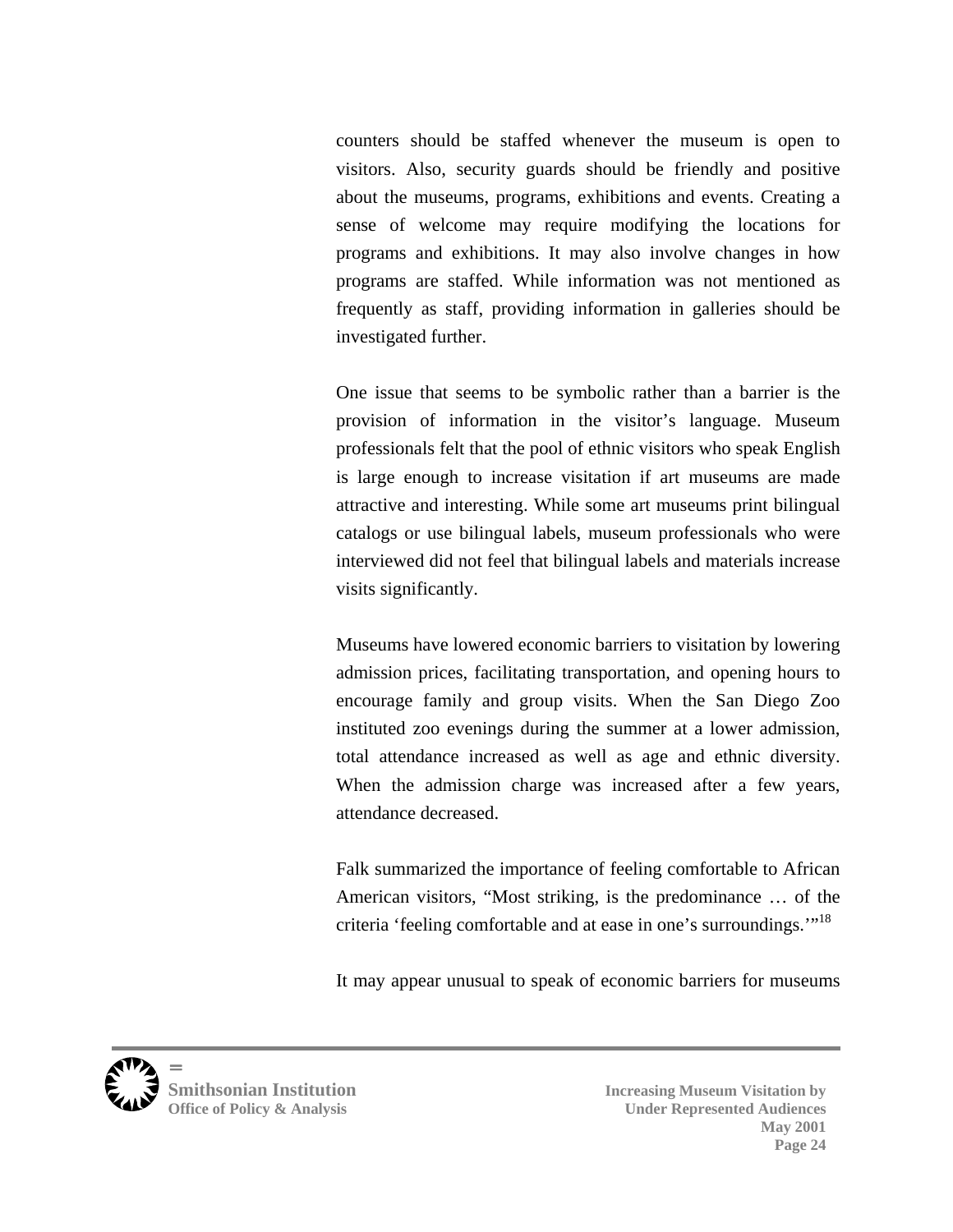that do not charge admission, however, leisure-time research shows that an economic cost is attached even to attendance at a free museum. Visiting an art museum involves economic costs that must be balanced against the benefits of a visit. The Metro costs money. Time visiting may substitute for time working. Museum shops may be expensive.

Making visitors feel welcome may involve working directly with a community to understand and avoid inadvertent affronts to cultural sensitivities. For example, the San Diego Zoo worked with its local African American community in the design and installation of the Africa exhibit at the wildlife park to present a less offensive representation of African life. The zoo also worked carefully with local American Indians during the installation of its Condor Ridge exhibition.

## **Promotion and Marketing**

Conventional, commercial marketing wisdom says that ethnic audiences are better approached as structured group leisure-time decisions, that is, church, family, or community groups, than through direct promotion to individual consumers. The conventional wisdom also believes that ethnic people carefully weigh the benefits of each activity and are selective in choosing leisure-time activities. Ultimately, the challenge of museum promotion to ethnic groups is making people want to talk about the museum $19$ 

Museums reach out to ethnic populations by working with local community development building organizations and advertising in

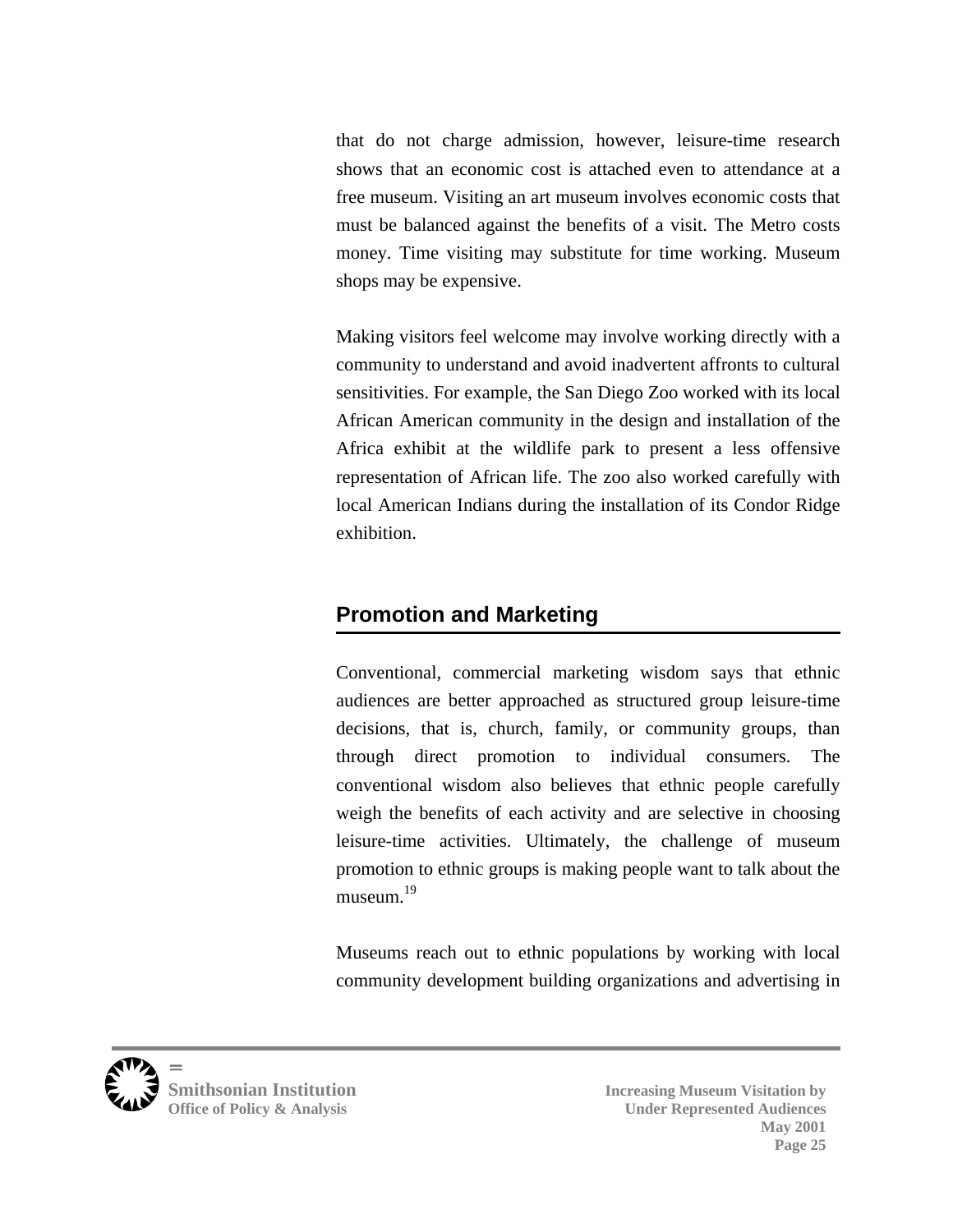non-mainline publications.

A recent article highlights the emerging difficulty of using media to reach ethnic communities. Older, adult Latinos use Spanishlanguage media. Younger Latinos are more complicated. They watch Spanish-language television with their parents, but English television with friends. As a group they are comfortably in both English and Spanish and need to be reached through both media. $^{20}$ 

Professionals in museums stressed that promotion is achieved best through extant community communications networks. In the case of African American audiences, churches play a dominant role. In the case of Latino audiences, community organizations such as La Raza are used. Personal contact may take a long time to develop, but many professionals emphasized the value of the personal touch.

A senior staff member of the Mint Museum said that their experience demonstrated the importance of having employees with connections to ethnic communities. One employee was a Native American but not a Lumbee. She formed a connection with members of the Lumbee tribe who became frequent visitors at the Mint Museum. When she left the museum staff, Lumbees stopped coming to the Mint.

Kotler and Kotler highlighted the Virginia Museum of Fine Arts as a "model practice" museum reaching out to ethnic communities.<sup>21</sup> The Museum created a Multicultural Advisory Committee in 1984 that consisted of people representing all sectors of the ethnic communities in central Virginia, especially the African American community. This committee was tapped as a sounding board by the

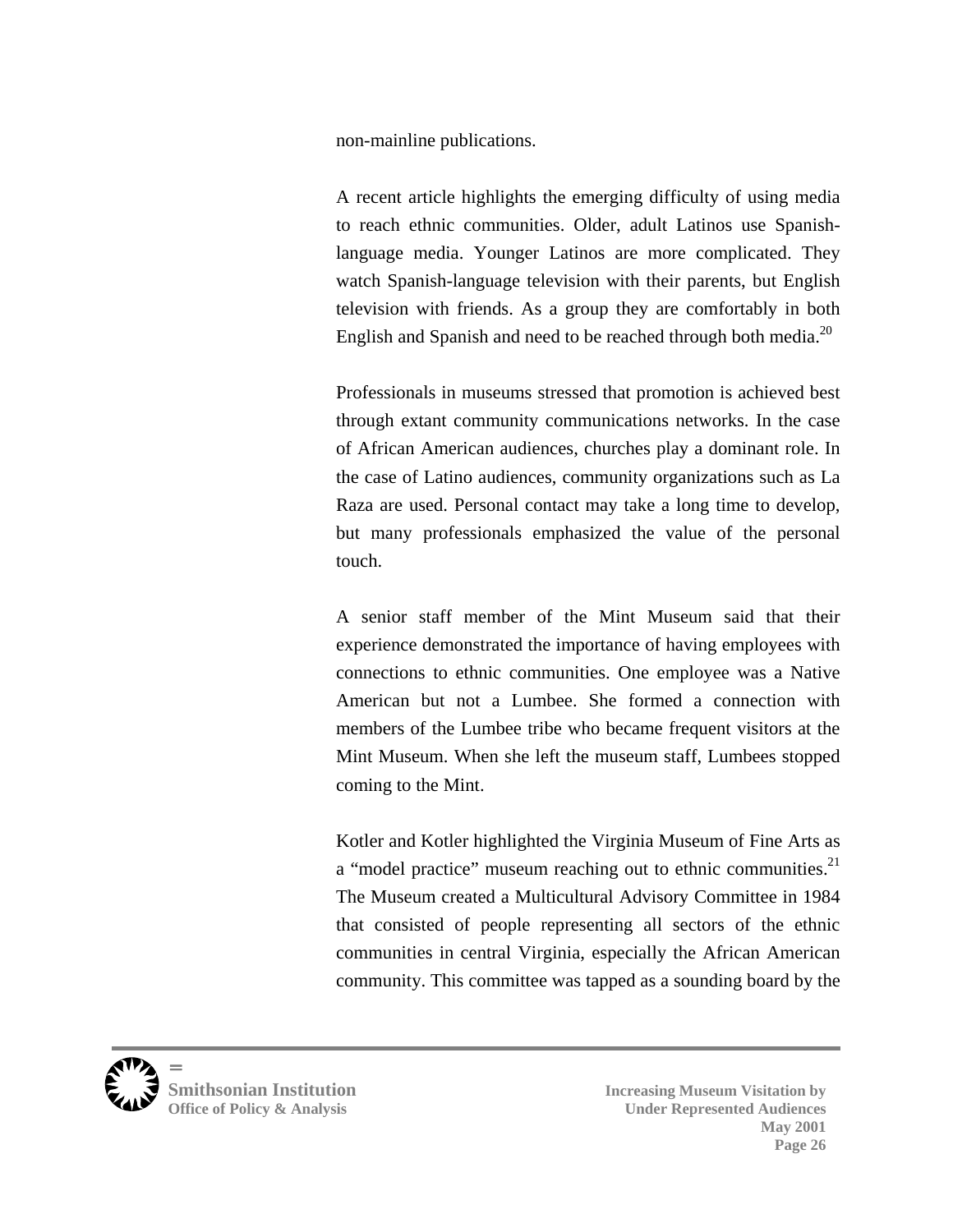Virginia Museum of Fine Arts in designing and naming the Lila Wallace-Reader's Digest funded exhibit, "Spirit of the Motherland." The committee was also used to assist in the promotion of the exhibit and associated programming in Richmond. Although the Multicultural Advisory Committee still operates very effectively, the Virginia Museum of Fine Arts has established a museum-member based group, The Friends of African and African American Art. This group acts as a fund raising arm as well as an outreach agency. The several Friends organizations have expanded the ethnic collections of the museum by purchasing authentic works. The museum provides staff support to the Friends. The museum also created a Community Relations Department to coordinate activities with the community. More recently, the museum has created an active Friends of Asian and Indian Art as a fund raising arm and a less active Latino arm. Ethnic Virginia Museum of Fine Arts members initiated all Friends groups to increase art acquisition and programming representation.

An "Alliance of Friends of African and African American Art" grew out of the inclusiveness efforts of the Virginia Museum of Fine Arts and two other mainstream art museums (New Orleans Museum of Art and The Fine Arts Museum, Houston). The Cleveland Museum of Art and The Metropolitan Museum of Art are recent members.

Other direct linkages to ethnic communities exist. One such organization is Links, Inc., an African American women's association with chapters around the country. The chapters link the African American community to cultural activities and provide funding. The presidents of 17 LINKS chapters in Northern Virginia, D. C. and Maryland were guests at the opening of "When



**Office of Policy & Analysis Under Represented Audiences May 2001 Page 27**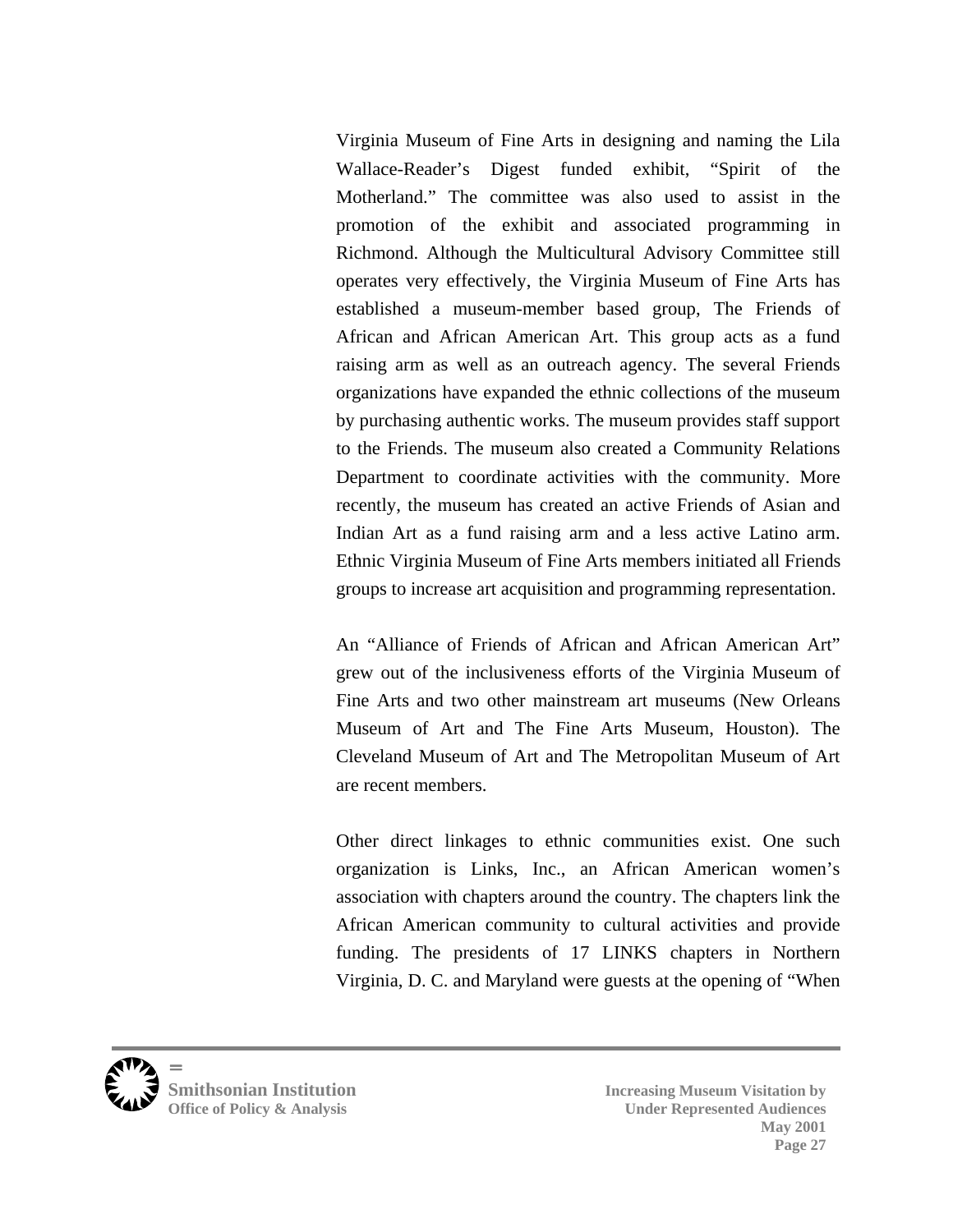the Spirit Moves: African American Dance in History and Art" on February 15, 2001 in the Arts & Industries Building. Sororities, fraternities and alumni associations offer effective linkages.

In all cases, ethnic audiences are more effectively reached through the ethnic media than mainline mass media, although Falk, in his study of African Americans, has suggested that advertising in ethnically specific media may not significantly affect ethnic visitation<sup>22</sup>

**Promotion and Marketing—Discussion:** Using existing community networks has three benefits:

- It demonstrates the museum's commitment to the community.
- It provides authenticity to the event, program or exhibition.
- It promotes acceptability to non-typical museum audiences.

The preceding discussion of promotion focused primarily on increasing local ethnic attendance. Events and programs can attract new visitors. However, national or foreign audiences may not be able to participate in events with space, staff or material limitations or advance ticketing. Potential capacity limitations and difficulties in rapidly increasing ethnic visits suggest that the IAMD museums should develop a full range of programs rather than simply trying to increase ethnic gallery visits.

Falk summarized museum practices to attract African Americans in his 1993 essay.

"African Americans, like all visitors, need to feel welcome and at ease within a museum. African Americans are likely to respond to long-term,

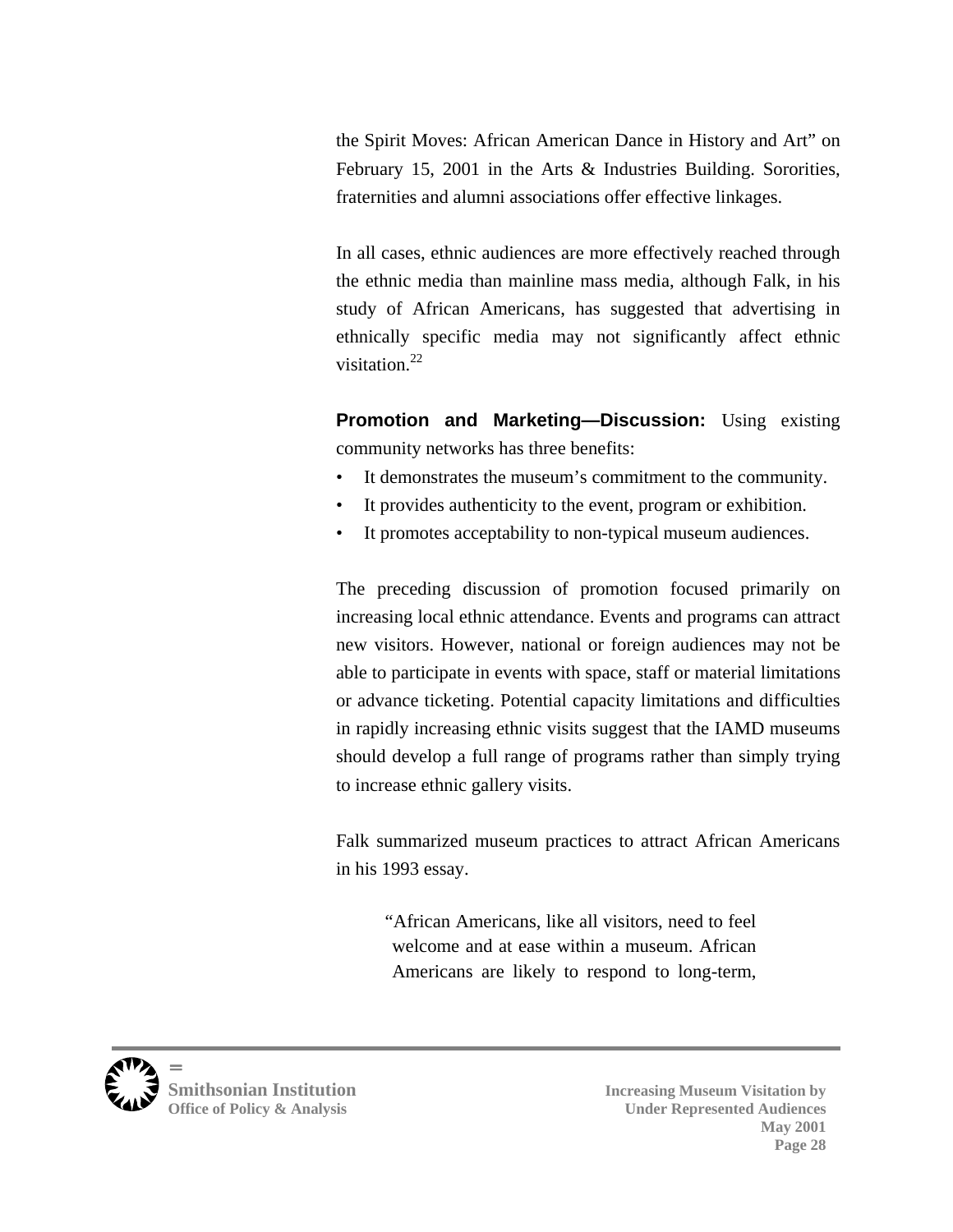concerted efforts to address topics and issues that relate to their special interests and heritage as opposed to only Black History month programs, "special" exhibitions, or one-time events that are never repeated or sustained. It seems that activities and programs that reach out into the African American community, particularly to churches, but also to organizations like African American alumni associations, civic groups, and social clubs, would increase and facilitate the spread of positive word-of-mouth communication about the museum. In addition, I would recommend programs that encourage more non-traditional users, both African American and white, to visit museums under comfortable, non-traditional 'educational' circumstances."23

More recently, Amy Hilliard-Jones wrote regarding outreach to ethnic populations:

"I suggest that you use another set of P's: passion, preparation, and perseverance, patience … You have to be willing to persevere. Ethnic marketing is not for the faint-hearted. People will say, "No, we can't do it. No, we don't have the budget." You have to keep hammering at the point that you need it, want it, and are going to get it. … This is not going to happen overnight."<sup>24</sup>



**Under Represented Audiences May 2001 Page 29**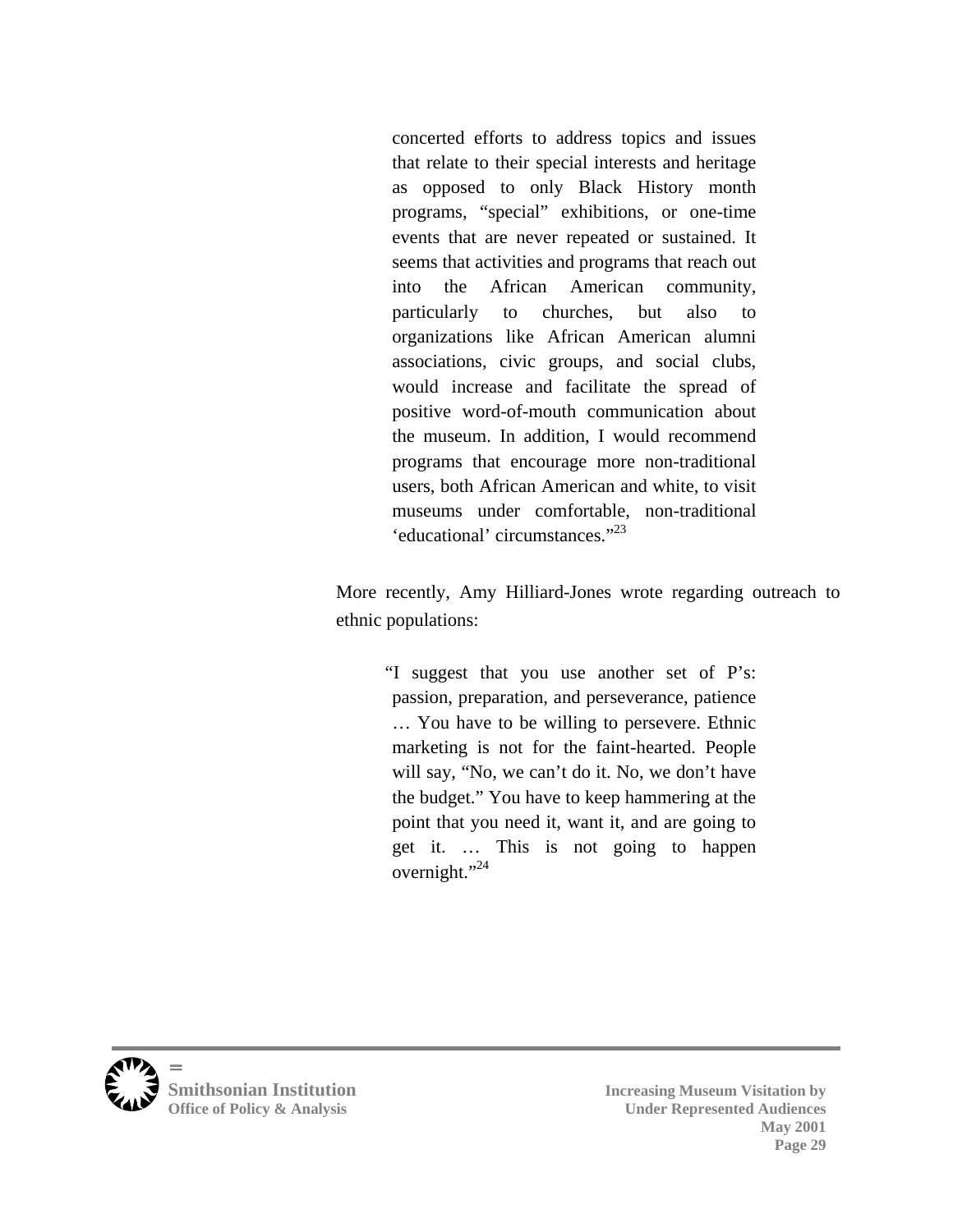The Affiliations Program connects museums to the Smithsonian. As Affiliates, museums can draw on the collections, exhibition, programming and marketing experience of the Smithsonian Institution. One benefit is the possibility of co-branding through the use of the Smithsonian logo. At present there are more than 70 museums in the Affiliations program.

Although many Affiliates are small, young, and represent multidisciplinary, history and science museums as well as art museums, directors of affiliated ethnic museums are a rich source of insights. Cumulatively, affiliated ethnic museums provide a direct connection to the Asian American, African American and Latino audiences that have been traditionally under represented in the IAMD museums.

The OP&A study team interviewed directors of selected Affiliate Museums to learn their insights. The directors reinforced the importance of commitment rather than tokenism in reaching nontraditional audiences.

Directors of two Affiliates, the Wing Luke Asian Museum and The American Jazz Museum, have written articles that call for modification of the traditional academic-oriented exhibition process based on museum collections. Their position is that individuals and families, not museums, own many artifacts that represent ethnic cultural heritage. In addition, the best source of exhibition stories to interpret ethnic artifacts accurately is the oral history of an ethnic community. These directors honor both ethnology and professional museum standards. Exhibitions are

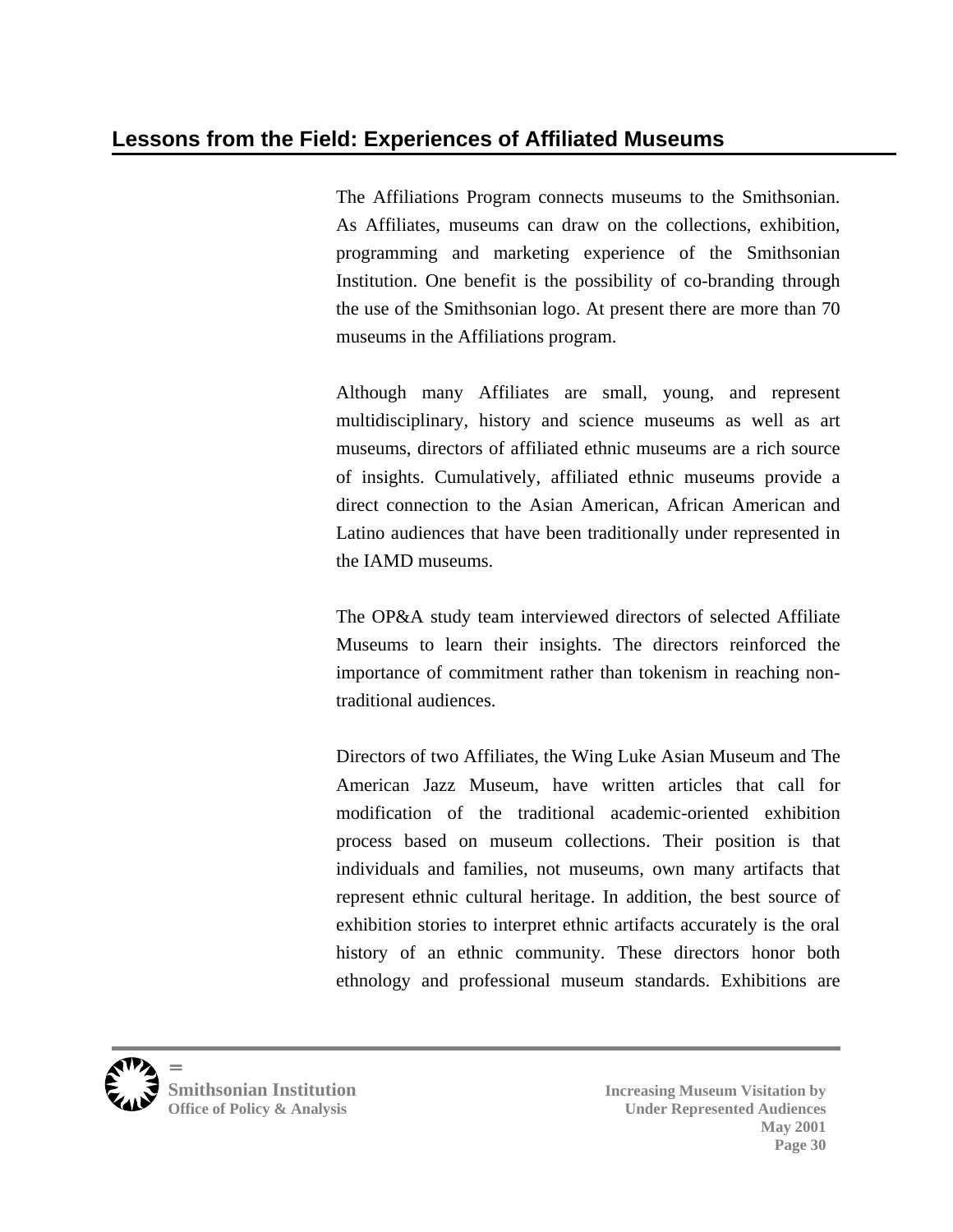carefully developed but on a fast-track (shorter time) with substantial community participation using community collections and stories.

Ron Chew, Director of the Asian Museum, discussed his model of a "community-response museum." According to Chew, "The goal of a community-response exhibition wouldn't be to create a comprehensive chronology, it would be to engage an audience for the instant. … the fast-track exhibition welcomes a host of social concerns into the institution, rather than locking them outside on the pretext that they are not the central 'business' of museums …" 25

The signature exhibition for the Wing Luke model was entitled "Executive Order 9066: 50 Years Before and 50 Years After."<sup>26</sup> It used members of the local Japanese American community, crossing generation and political divisions, to design, write and build an exhibition that told an oral history of the World War II internment camps. As Chew wrote:

"The success of the 'Executive Order 9066' experiment set the stage for the Wing Luke Asian Museum to reimagine itself as a vehicle for community organizing and empowerment, and to carry out similar landmark historical exhibits on Chinese American, Vietnamese American, and other groups. … It gave sanction, in a museum setting, to the notion of students, non-professionals, and elders as scholars and lead decision makers, rather than token advisers." "In exhibition after exhibition, the Museum supplants the authoritative voice of the academic historian—the traditional device of other history museums—with the intimate



**Office of Policy & Analysis Contract Policy Analysis Contract Policy Analysis Contract Policy Analysis Contract Policy Analysis Contract Policy Analysis Contract Policy Analysis Contract Policy Analysis Contract Policy An May 2001 Page 31**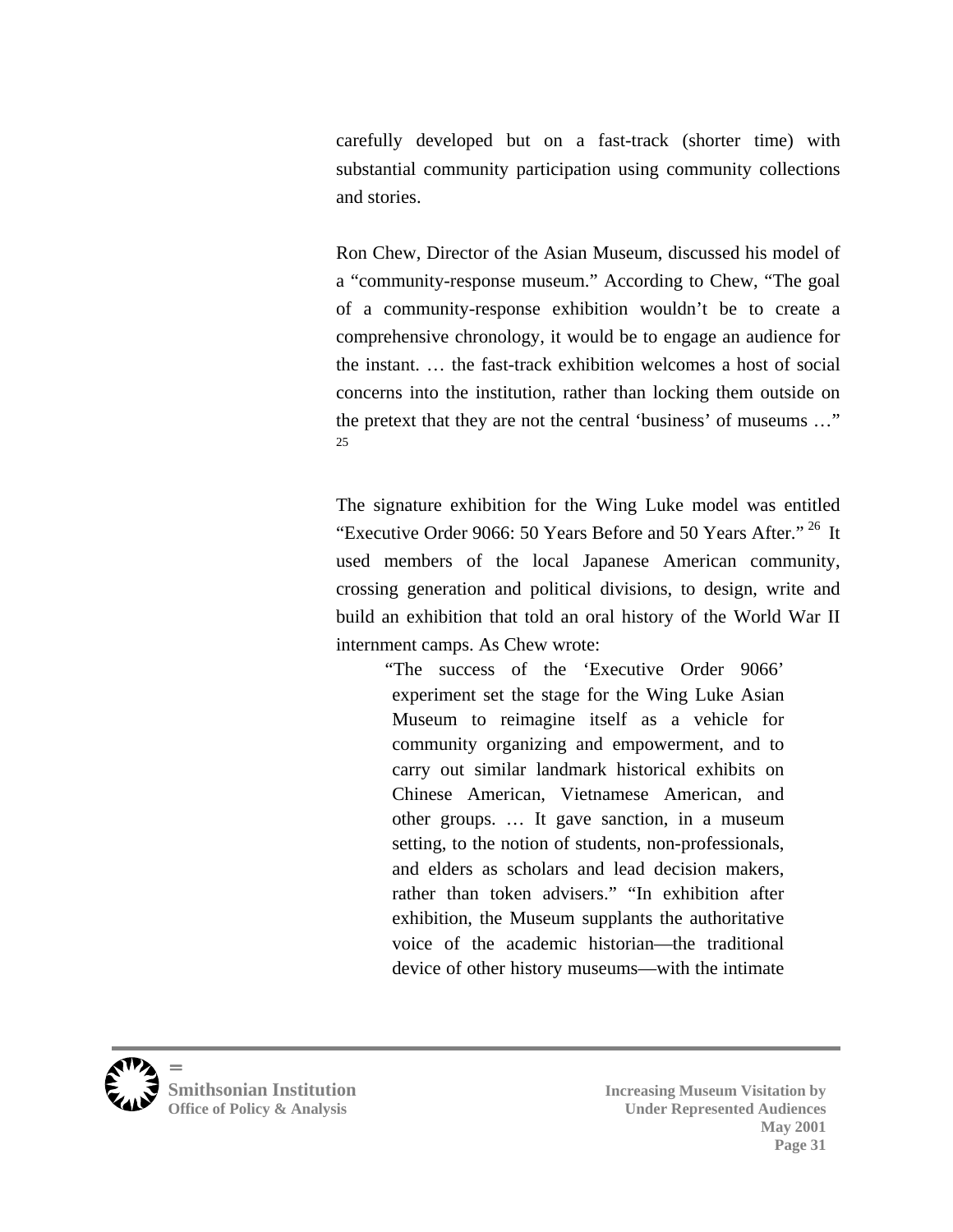#### voices of the community." <sup>27</sup>

Chew's model gives community members and other non-museum professionals a central role in the planning and design of exhibitions. Museum curators support the non-professionals in exhibition staging. Exhibitions stress borrowed artifacts, including artifacts owned by community members, instead of expanding inhouse collections. Chew's vision builds on his journalism background. Professional journalists are immersed in the immediacy of events and committed to accuracy, but do not demand presentation perfection.

Rowena Stewart, Director of the American Jazz Museum, addressed the need to engage African American communities throughout the exhibition process. The communities are the repository of artifacts and oral history that can be interpreted in exhibitions. She outlined an exhibitions process that combines lay historians and scholars to interpret private, hidden histories of families in public museum exhibitions. <sup>28</sup>

- Museum staff work with the local community to identify grass roots historians or keepers of the history in local families.
- The museum provides a public forum for keepers and scholarly historians to jointly identify materials and information needed for accurate interpretation.
- History scholars collect and interpret appropriate historical information including nontraditional methods of gathering and conveying African American history.
- Lay historians challenge the official version and ask for more validation information in a public forum.
- The final exhibition gives back an understanding of the experience in their struggle and it helps to understand why the

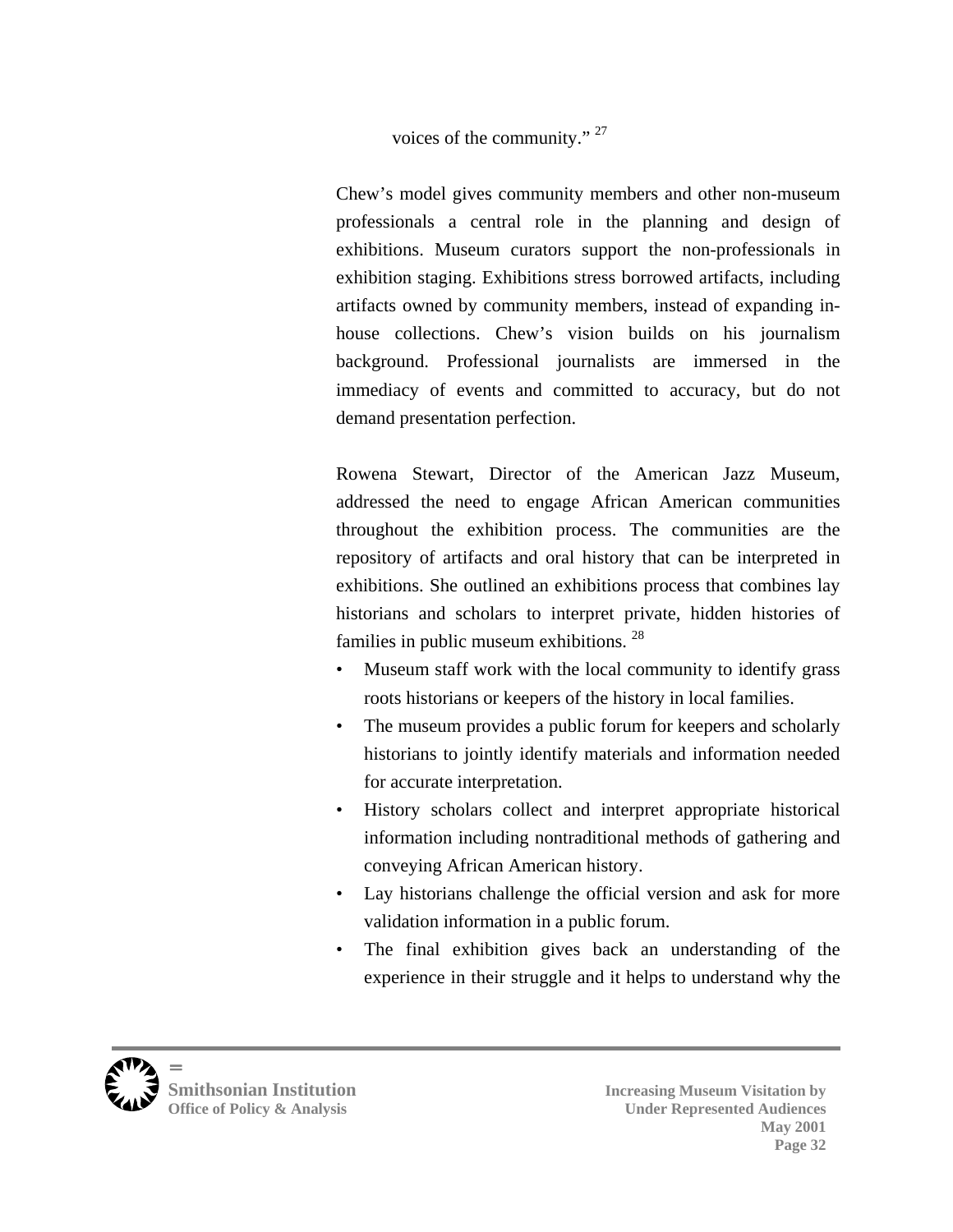private must become part of a public institution. Community members serve as docents to provide authenticity.

Although all museum directors felt that communities must be involved in some way, few went as far as Chew. Other Affiliations directors feel more comfortable with an exhibition process that gives primacy to their curators and other museum professionals.

The directors supported our earlier conclusion that there is a difference between getting nontraditional audiences to visit for a specific event and creating more sustained audience participation and support. Even when they disagreed on strategies and tactics, everyone stressed that one key in attracting nontraditional audiences is "respect." Not only do art museums have to respect audiences, but the audiences also must feel that the museums really do respect them.

Other findings from Smithsonian Affiliations directors:

- Museums must respect the communities depicted in exhibitions or programs. Community members know that their traditions are valuable to them and want museums to recognize that value.
- The visiting patterns of nontraditional audiences are different from traditional museum audiences. Specifically, newer audiences are more likely to visit in family groups. "Family" needs to be broadly defined. In some communities, family may be grandmothers and children or older siblings and younger siblings or two generations of women with children.
- Museum visits are part of a larger culturally relevant social experience. It is necessary to offer museum exhibitions as part of the larger cultural experience by integrating the museum

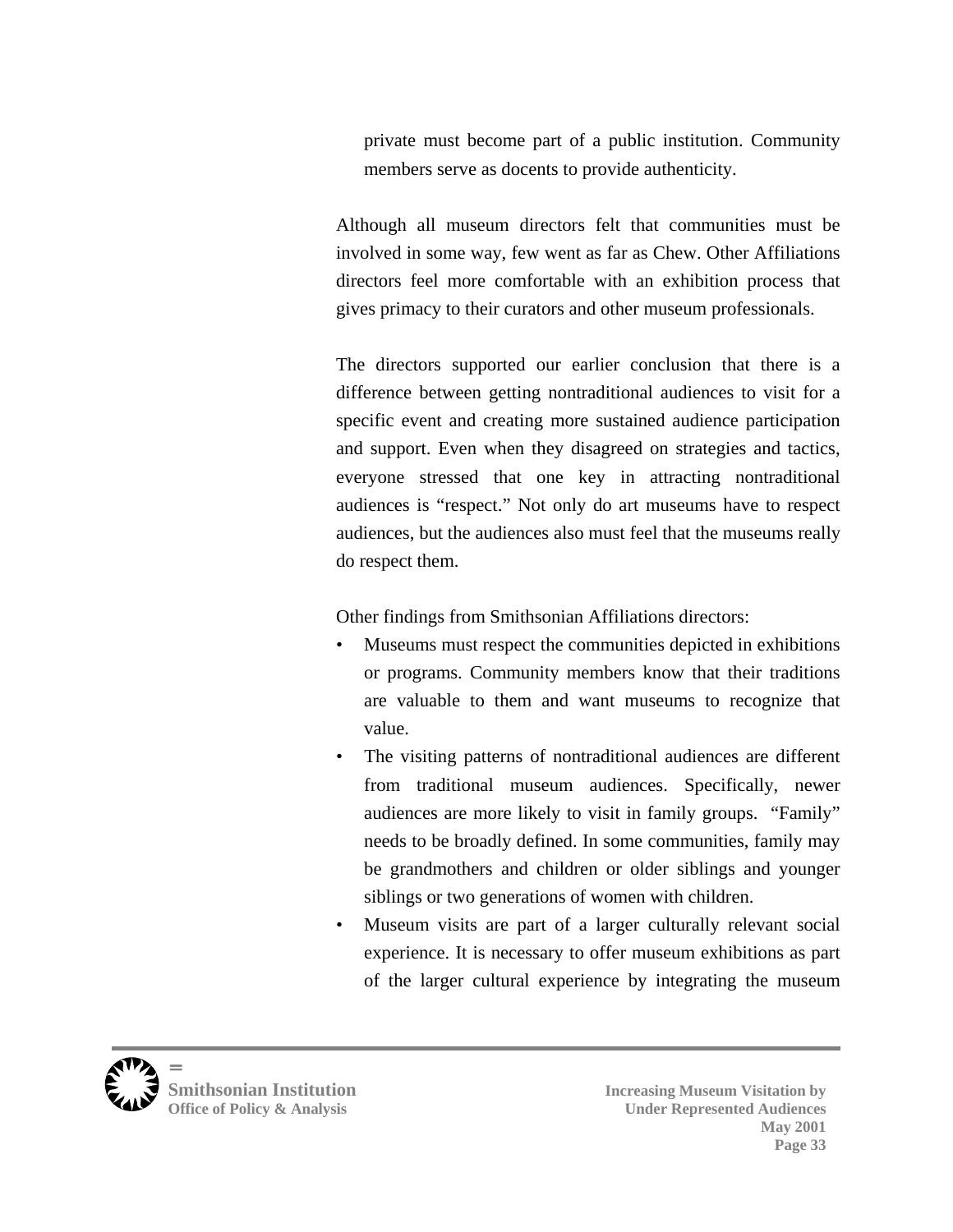experience with music, theater or food.

- Specific events attract nontraditional audiences more easily. Directors hope that multiple visits may encourage them to nonevent gallery attendance.
- It is patronizing to believe that all ethnic art and heritage represents "lower culture." All ethnic contain have high culture and low culture audiences. While much ethnic art does represent folk, craft, or popular art traditions, the variety of cultural tastes ranges from high to low in more mainstream art museum audiences just as in nontraditional audiences. Both mainstream and nontraditional audiences are attracted by events. Visitors who feel comfortable in a museum may visit more often regardless of past museum behavior. Different Latinos, Asian Americans and African Americans have different cultural heritages even if the census uses the same term to categorize them.
- Museums must assure community members that the museums are comfortable with nontraditional audience participation. This implies making the visitors feel welcome in terms of community relevance and importance of exhibitions, seeing museum staff with whom they identify, and providing a comfortable visit setting. Small details are important in making visitors feel comfortable or uncomfortable. The most important small details may vary from one audience group to another.
- Multilingual labels and catalogs help to create a more comfortable museum experience. In particular, multilingualism is important with visitors who do not read English. e.g., from Mexico or other foreign countries. The benefits of multilingualism throughout a museum are rarely worth the cost. Most museum visitors can understand English labels adequately. Appropriate colloquial translation can be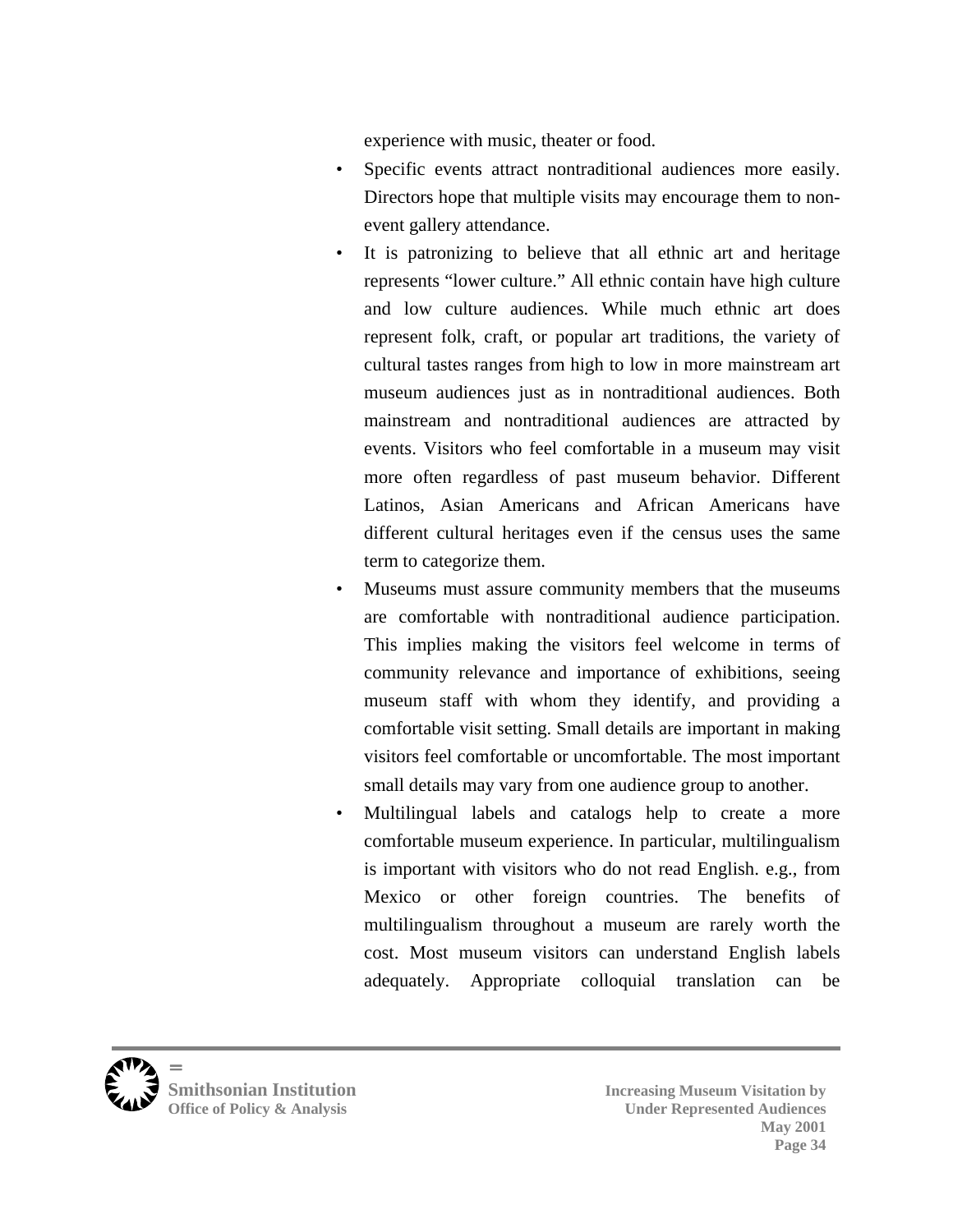expensive. In some cases, there may be no single appropriate translation. For example, different Latin American regions may use different idioms for a concept.

- Museum exhibitions and programs are valued as stories about cultural heritages that are personally understandable and relevant. Exhibitions are more effective when the story integrates several themes covering more than one group. Exhibitions that integrate the cultural histories of several communities into a common story provide a base for cross community linkages and broader exhibition audiences.
- The most effective promotion in ethnic communities is wordon-the-street. This requires an authentic and exciting exhibition program. Local community organizations including community development organizations (La Raza), fraternities, sororities, alumni organizations and arts support groups can support word-on-the-street promotion.
- IAMD museums could increase their visitation if they could identify a few cultural icons that appeal to nontraditional audiences similar to the appeal of the First Ladies dresses, the Star Spangled Banner, the Hope Diamond, the Wright Flyer and Space Lab in other Smithsonian museums. Permanent exhibitions could be developed around rare, real artifacts that interpret a bridge between the American experience and the cultural histories of nontraditional audiences.

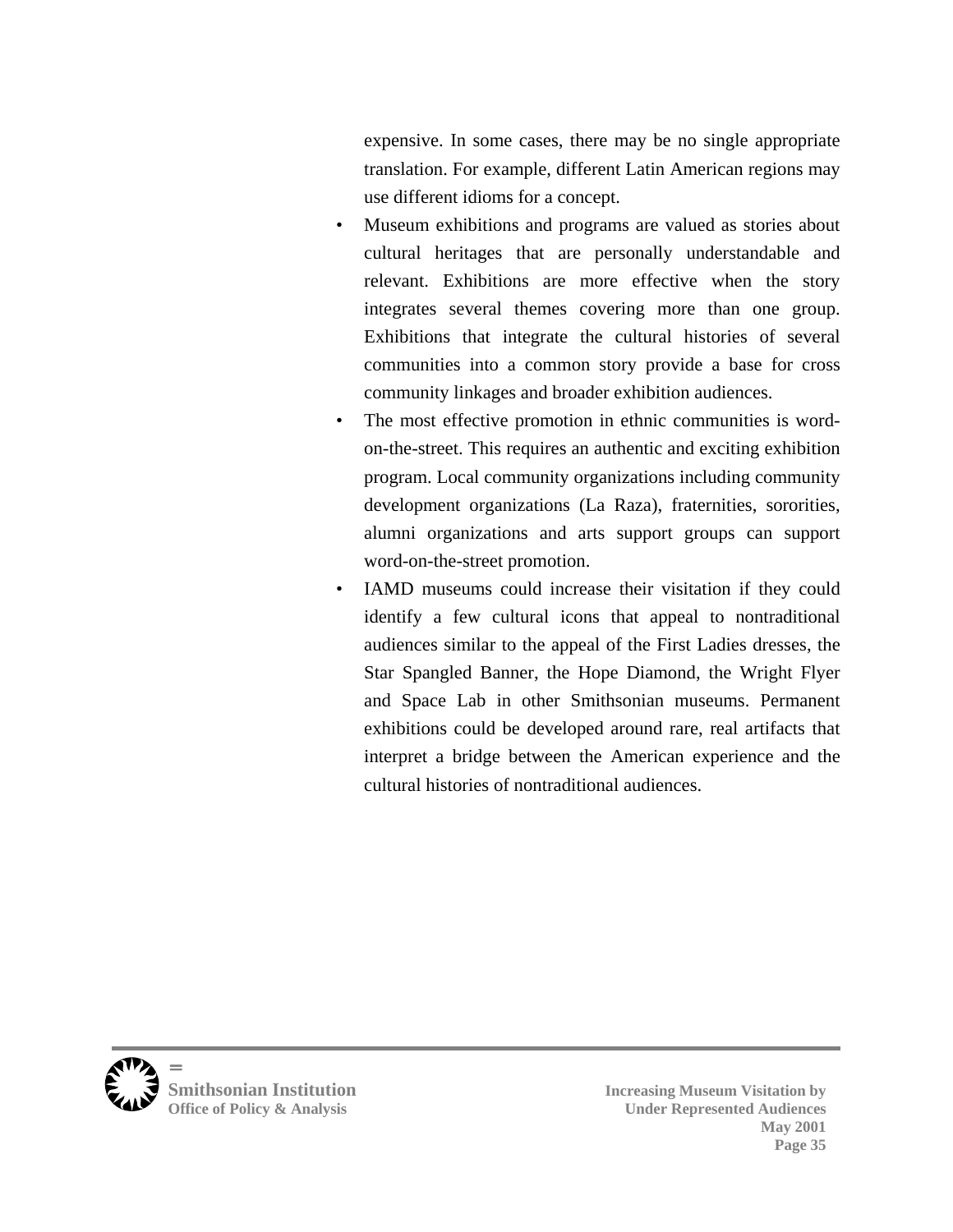### **Appendix**

Museums included in the Lila Wallace-Reader's Digest Museum Collections Accessibility Initiative:

> The Art Institute of Chicago Baltimore Museum of Art Berkeley Art Museum/Pacific Film Archive Cleveland Museum of Art Denver Art Museum El Muséo del Barrio Hampton University Museum Heard Museum Hood Museum of Art Indianapolis Museum of Art Isabella Stewart Gardner Museum Michael C. Carlos Museum Milwaukee Art Museum Minneapolis Institute of Arts Mint Museum of Art Mississippi Museum of Art Museum of Contemporary Art (Chicago) Museum of Contemporary Art, Los Angeles Museum of Contemporary Art, San Diego Museum of Fine Arts, Houston The Newark Museum Philadelphia Museum of Art San Antonio Museum of Art St. Louis Art Museum The Toledo Museum of Art Virginia Museum of Fine Arts Walker Art Center Walters Art Gallery Worcester Art Museum

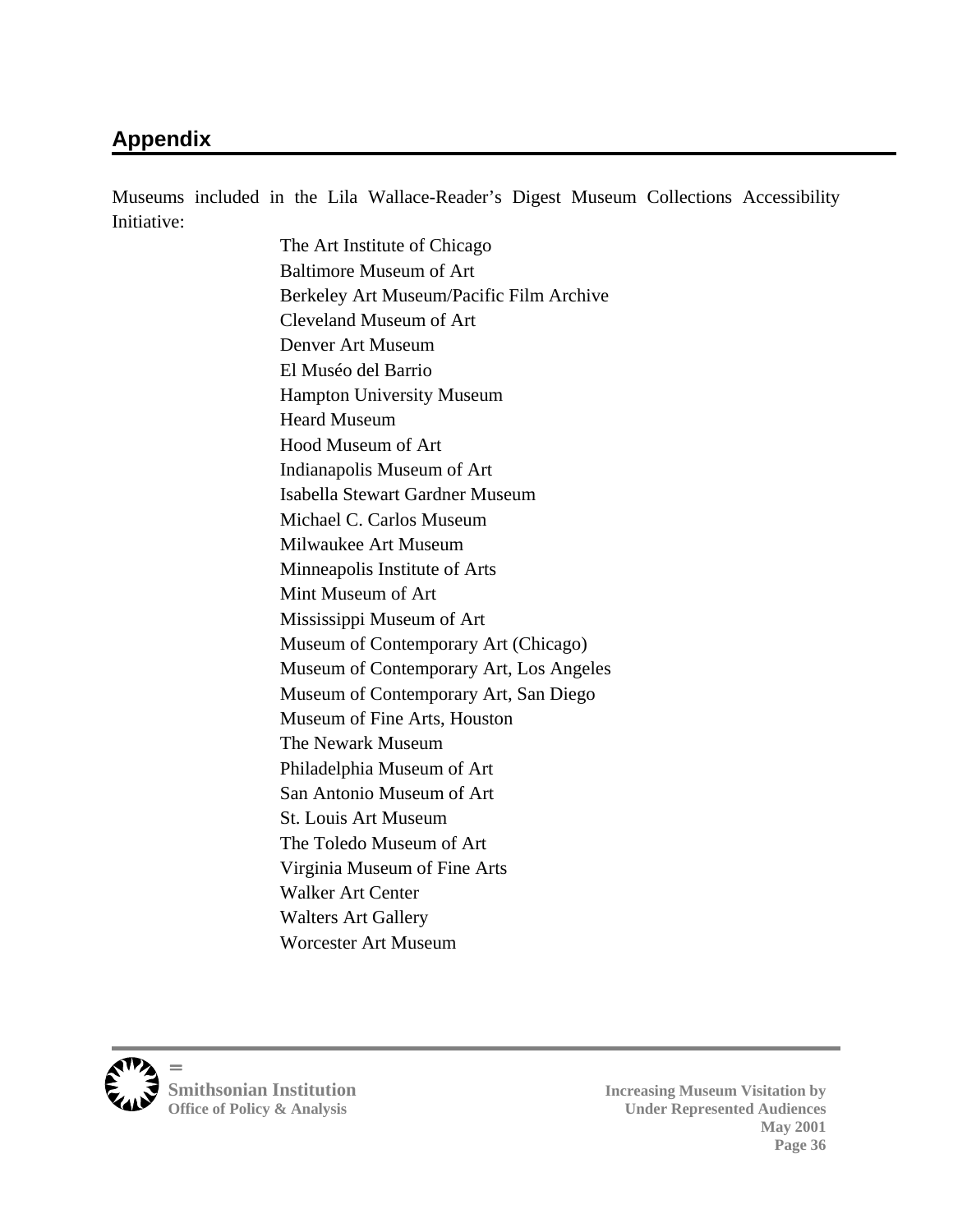Non Lila Wallace-Reader's Digest Fund Initiative museums and organizations contacted: Brooklyn Museum of Arts, New York Association of Art Museum Directors Association of African American Museums National Afro-American Museum and Cultural Center, Wilberforce New Orleans Museum of Art, New Orleans San Diego Zoo, San Diego California Science Center, Los Angeles Ruben H. Fleet Science Center, San Diego

Smithsonian Affiliations museums and organizations contacted: Japanese American National Museum, Los Angeles Mexican Heritage Corporation, San Jose Museum of Latin American Art, Long Beach Florida International University, Art Museum, Miami Miami Museum of Science, Miami American Jazz Museum, Kansas City National Jazz Museum in Harlem, New York National Underground Railroad Freedom Center, Cincinnati The African American Museum in Philadelphia, Philadelphia Heritage Harbor Museum, Providence Centro Alameda, San Antonio Wing Luke Asian Museum, Seattle



**Smithsonian Institution**<br> **Increasing Museum Visitation by**<br> **Office of Policy & Analysis**<br> **Index Represented Audiences Under Represented Audiences May 2001 Page 37**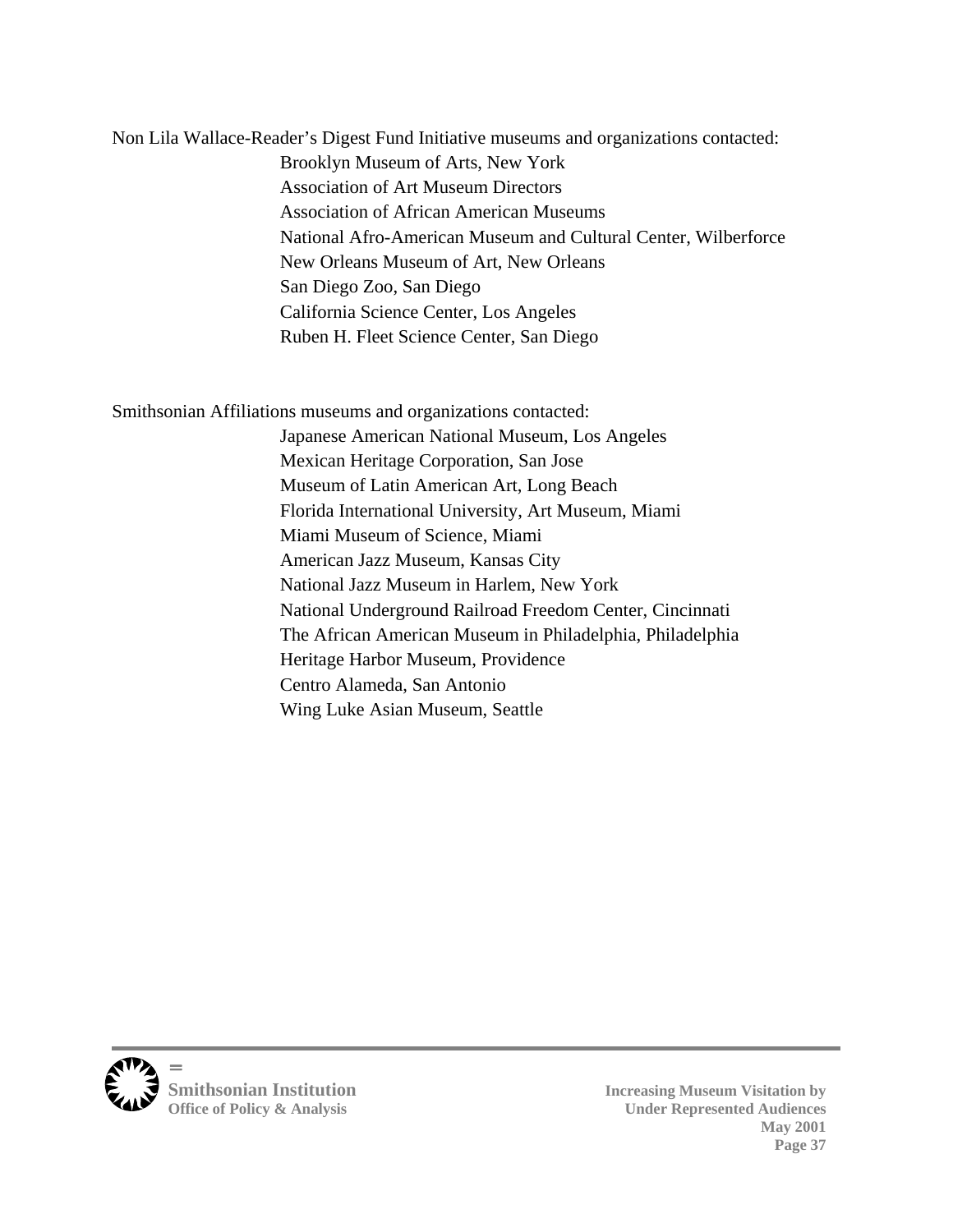

**=**<br>**Smithsonian Institution**<br>Office of Policy & Analysis

**Smithsonian Institution Increasing Museum Visitation by Office of Policy & Analysis Under Represented Audiences May 2001 Page 38**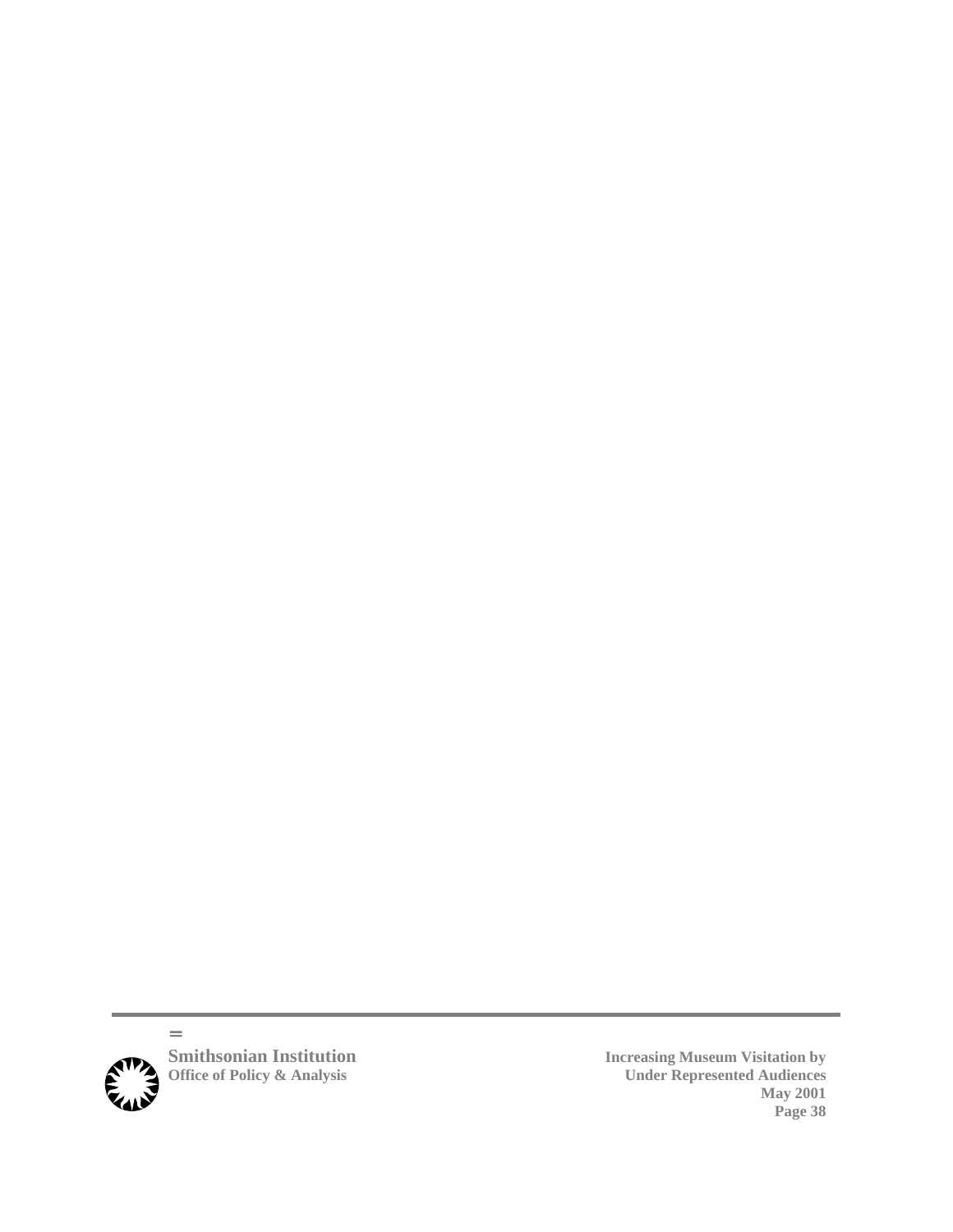# **Endnotes**

- -1 The museums that are part of the Smithsonian International Art Museums Division have been interested in improving outreach to ethnic and racial minority audiences for years. For example, the Arthur M. Sackler Gallery and the Freer Gallery of Art commissioned a report by Juanita Tamayo Lott, Knowledge and Access: A Study of Asian and Pacific American Communities in the Washington, D.C. Metropolitan Area, April 1989.
- 2 The survey excluded the group audience.
- 3 In both censuses, race and Hispanic origin were asked as separate questions. The ISO study combined race and ethnicity into five categories (white, African American, Asian, American Indian and Hispanic). In the 2000 census, respondents were allowed to describe themselves by one race (white, African American, Asian, Native Hawaiian/Pacific Islander or American Indian/Eskimo/Alaskan Native) or use more than one category. Data presented for 2000 (1999) distributions represent individuals reporting only one racial category. Therefore, these early data also under represent the total numbers of individuals associated with a racial category. The census information presented includes all ages while the ISO survey data includes only visitors over 12 years old.
- 4 The Travel Industry Association of America conducts surveys regarding domestic tourism. According to the results of the 2000 Minority Tourist survey, minority tourists are more educated and have higher incomes than the general ethnic populations in the United States.
- 5 Table 2, 1997 Survey of Public Participation in the Arts: Summary Report, National Endowment for the Arts, p. 16.
- 6 Ibid.
- 7 A 1994 national telephone survey commissioned by the Smithsonian Institution found that racial differences evaporated when education was controlled (Z. D. Doering, Who attends Our Cultural Institutions: A Progress Report Based on the Smithsonian Institution Marketing Study, Research Note 95-5). A study by Falk (J. H. Falk, Leisure Decisions Influencing African American Use of Museums, Washington, DC: American Association of Museums, 1993) came to a similar conclusion.
- 8 Z. D. Doering and K. M. Paasch, Visitors to Cultures in Motion: a program series at the National Portrait Gallery, Institutional Studies Office, Smithsonian Institution, May 1990, Report 90-6.
- 9 Z. D. Doering, Across the River: A Study of Visitors to the Anacostia Museum, Institutional Studies Office, Smithsonian Institution, August 1991, Report 92-5.



**=**

**Smithsonian Institution**<br> **Increasing Museum Visitation by**<br> **Office of Policy & Analysis**<br> **Index Represented Audiences Under Represented Audiences May 2001 Page 39**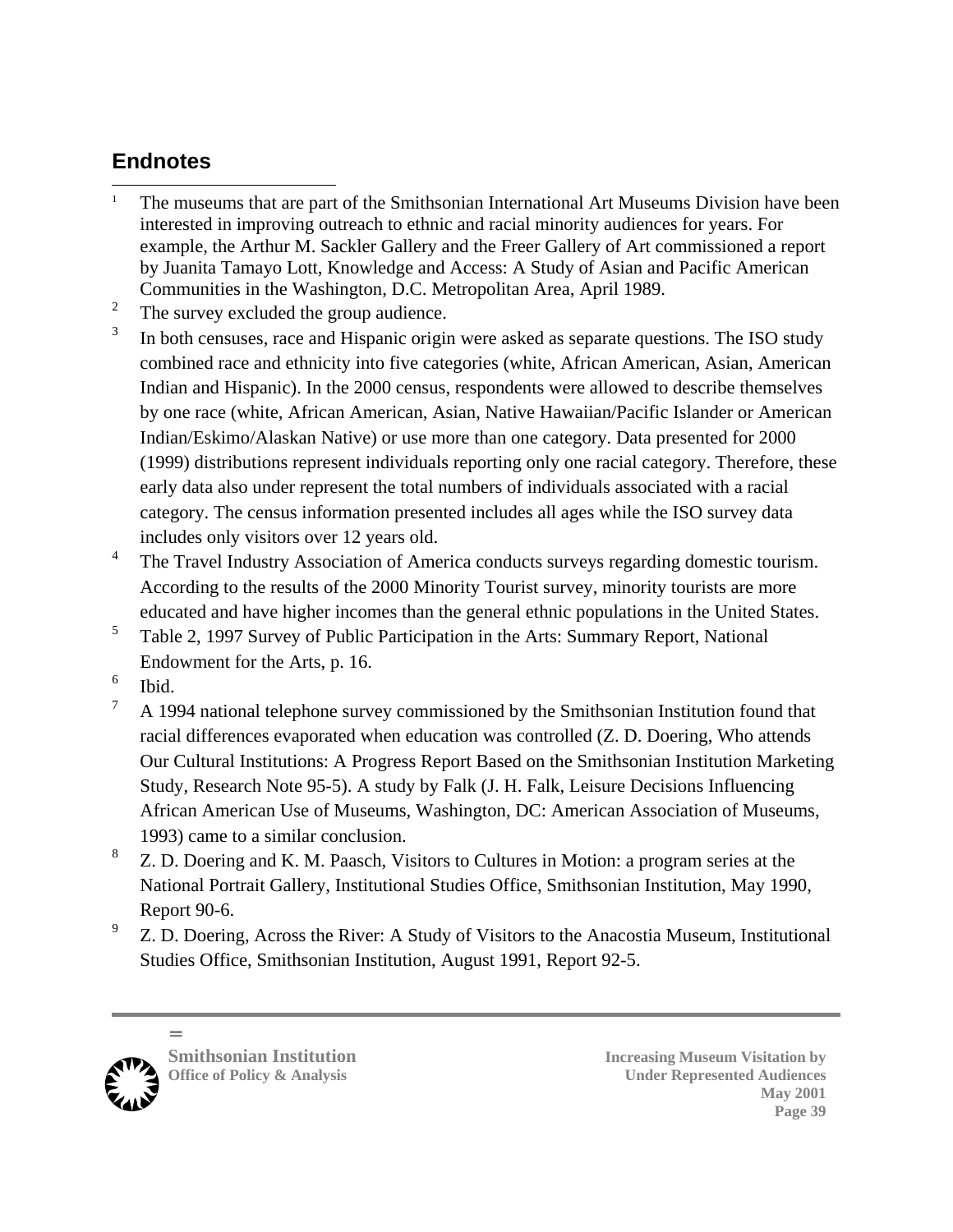- <sup>10</sup> The results of a multi-year project by the Lila Wallace-Reader's Digest Fund are reported in three volumes published by the Fund. The reports are: (1) "Service to People: Challenges and Rewards;" (2) "Opening the Door to the Entire Community: How Museums are Using Permanent Collections to Engage Audiences;" and (3) "Engaging the Entire Community: A New Role for Permanent Collections." Museum contacts are listed in the Appendix.
- <sup>11</sup> N. Kotler and P. Kotler (1998) Museum Strategy and Marketing, San Francisco: Jossey Bass Publishers, p. 92. Neil Kotler is a Program Specialist at the Smithsonian Institution.
- <sup>12</sup> Letter from Linda Robinson-Stevens, Director, Community Programs, California Science Center, February 13, 2001.
- $13$  The greater importance of art related experiences in later life, in contrast to childhood museum visits, is demonstrated in Figure 4.3, in N. Kotler and P. Kotler (1998), op.cit. , p. 118.
- <sup>14</sup> Kotler and Kotler, op. cit., p. 218.
- <sup>15</sup> Diana Crew, Pat Pachuta, David Keen, Glenda Lyle, and Gretchen Johnson, "Denver Multicultural Outreach Study," presented at the annual meeting of the American Association of Museums, May 21, 1991.
- <sup>16</sup> Insights: Museums, visitors, attitudes expectations: A focus group experiment (1991) sponsored by The Getty Center for Education in the Arts and The J. Paul Getty Museum, p. 32.
- <sup>17</sup> Steven F. Philipp, Are We Welcome? African American Racial Acceptance in Leisure Activities and the Importance Given to Children's Leisure, Journal of Leisure Research, 1999 (31:4), p. 401. A recent study of national park visitor demographics conducted by the National Park Service supported a similar conclusion by Robert Stanton, former National Park Service head. "At U. S. Parks, New Path to the Past," The Washington Post, March 23, 2001, p. A01.
- $18$  Falk (1993) p. 75-6.
- <sup>19</sup> J. Spaulding, Building Audiences and Winning Support, 1991, cited in Neil Kotler and Philip Kotler (1998) Museum Strategy and Marketing, San Francisco: Jossey-Bass Publishers, p. 31. Malcolm Gladwell has presented a similar view of the communication process underlying successful promotion in The Tipping Point: How Little Things Can Make a Big Difference, 2000, Boston: Little Brown and Company.
- <sup>20</sup> Rebecca Gardyn (2001) Habla English?, American Demographics (23:4) April 2001, pp. 54-7.
- <sup>21</sup> Kotler & Kotler (1998) op. cit., pp215-8.



**=**

**Smithsonian Institution**<br> **Increasing Museum Visitation by**<br> **Office of Policy & Analysis**<br> **Increasing Museum Visitation by**<br> **Inder Represented Audiences Under Represented Audiences May 2001 Page 40**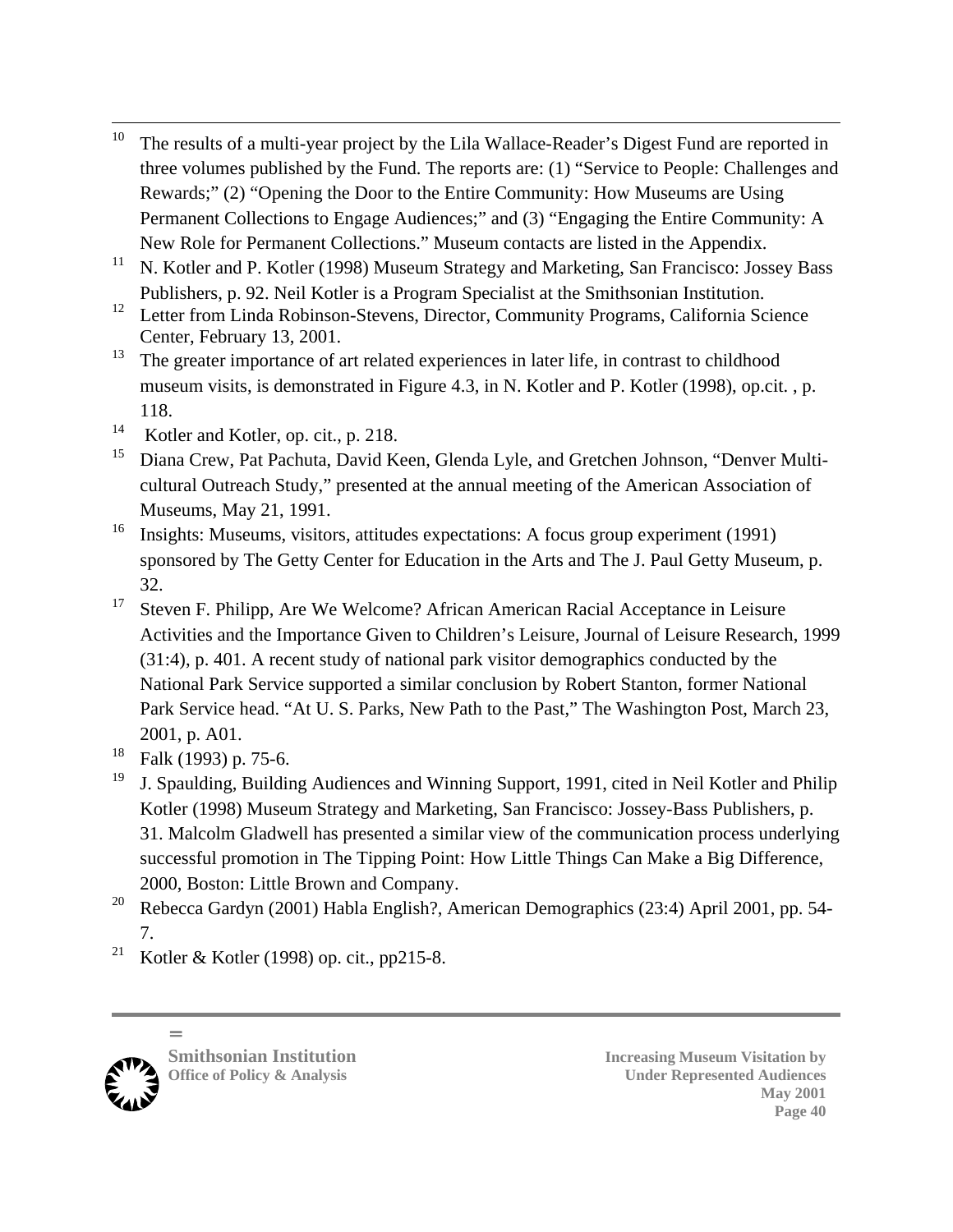<sup>22</sup> John H. Falk (1993) Leisure Decisions Influencing African American Use of Museums, American Association of Museums, p. 79.

- <sup>24</sup> Amy Hilliard-Jones (1996) Consumers of color are changing the American marketplace, Marketing News (30:24) November 18, 1996.
- <sup>25</sup> Ron Chew (2000a) "Toward a More Agile Model of Exhibition-Making," Museum News (November/December 2000), pp. 47-8.
- <sup>26</sup> Chew (2000b) "The Wing Luke Asian Museum: Gathering Asian American Stories," Chinese America: History and Perspectives 2000 (San Francisco: Chinese Historical Society of America), pp. 62-8.
- $rac{27}{28}$  Ibid., p. 64.
- 28 Rowena Stewart (1990) "Bringing Private Black Histories to the Public," in Janet W. Solinger, ed., Museums and Universities: New Paths for Continuing Education (New York: American Council on Education), pp. 81-91. Dr. Stewart has used the public forum approach to engage communities as the director of African American Museums in Detroit and Philadelphia.



**Smithsonian Institution and Increasing Museum Visitation by China Branch Control of Policy & Analysis Control of Branch Control of The Presented Audiences Under Represented Audiences May 2001 Page 41**

<sup>&</sup>lt;sup>23</sup> Falk (1993) p. 84.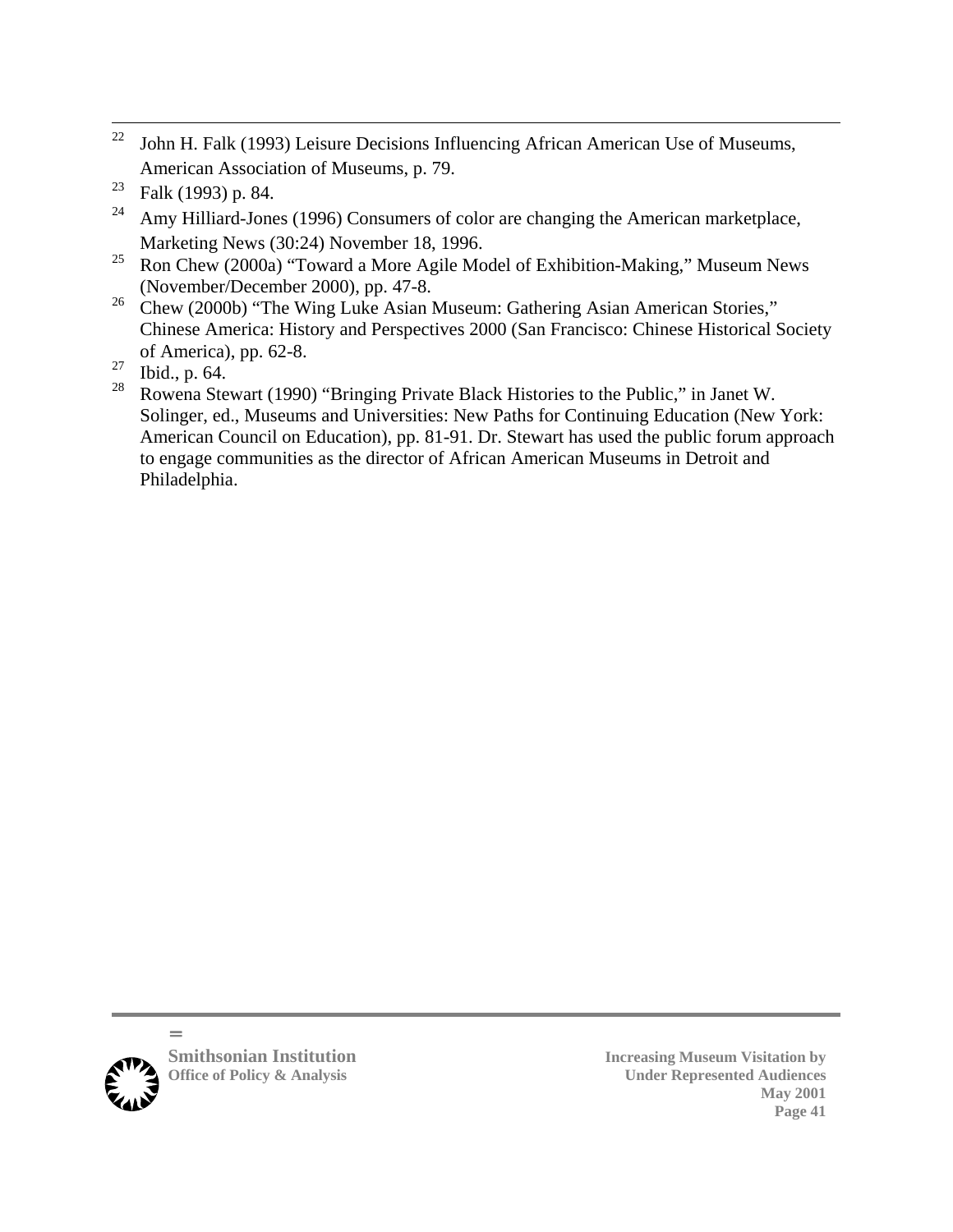

j

**=**<br>**Smithsonian Institution**<br>Office of Policy & Analysis

**Smithsonian Institution Increasing Museum Visitation by Office of Policy & Analysis Under Represented Audiences May 2001 Page 42**